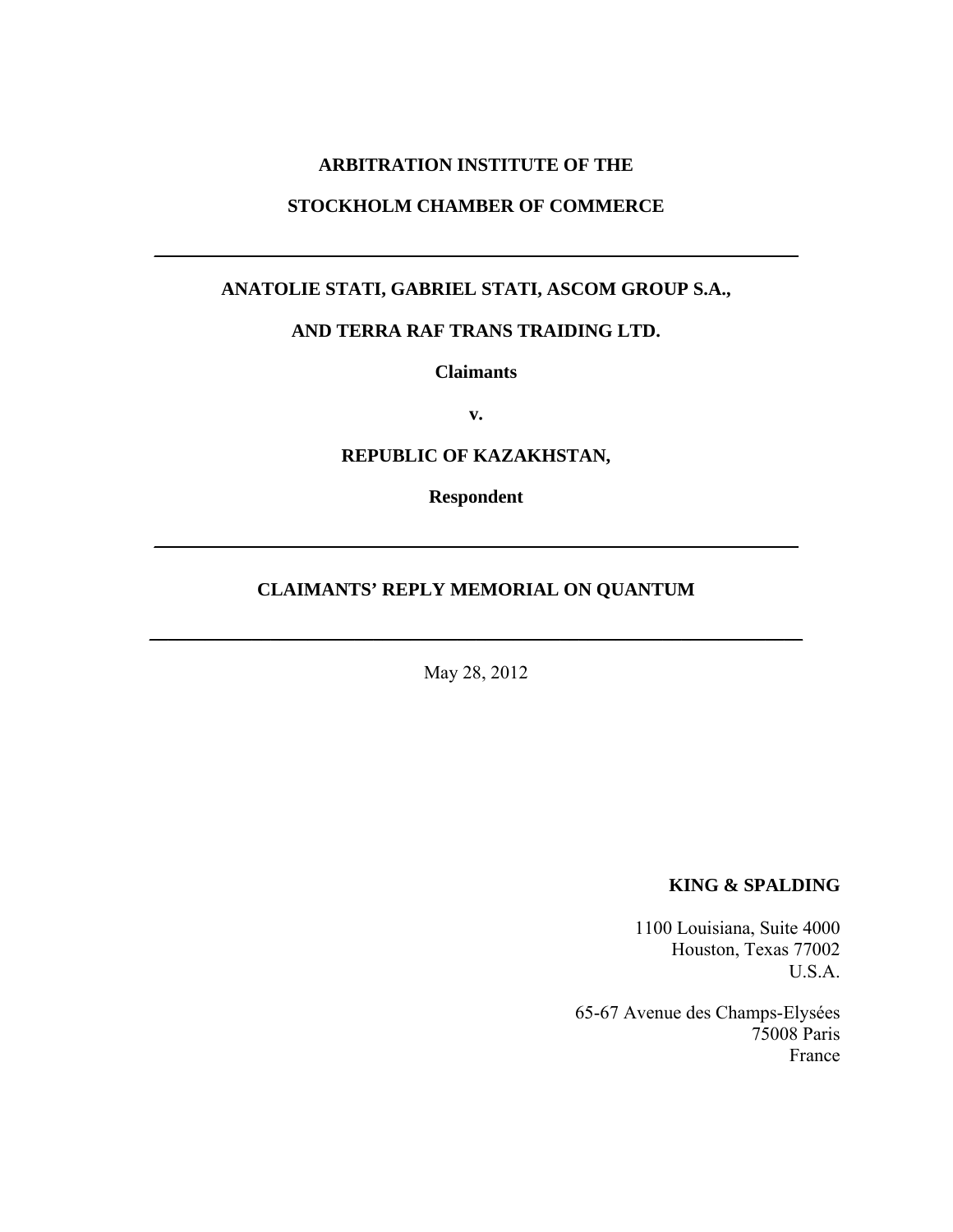# **TABLE OF CONTENTS**

| I.    |                                                                                 |                                                                      |  |  |
|-------|---------------------------------------------------------------------------------|----------------------------------------------------------------------|--|--|
| II.   |                                                                                 |                                                                      |  |  |
|       | A <sub>1</sub>                                                                  | Respondent's Arguments Concerning Oil and Gas Pricing and Production |  |  |
|       |                                                                                 | 1.                                                                   |  |  |
|       |                                                                                 | Respondent's Argument Concerning Future Production Forecasts<br>2.   |  |  |
|       |                                                                                 | Respondent's Argument Concerning Future Production Forecasts<br>3.   |  |  |
|       | <b>B.</b>                                                                       | Respondent's Arguments Concerning Water Production in the Tolkyn     |  |  |
|       | $\mathcal{C}$ .                                                                 |                                                                      |  |  |
|       | D.                                                                              | Respondent's Arguments Concerning Valuation of the Contract 302      |  |  |
|       | E.                                                                              |                                                                      |  |  |
| III.  |                                                                                 |                                                                      |  |  |
| IV.   | Claimants Are Entitled to Compound Interest at an Appropriate Rate  41          |                                                                      |  |  |
| V.    | Claimants Are Entitled to Recovery of the Interest and Penalties on the Tristan |                                                                      |  |  |
| VI.   |                                                                                 |                                                                      |  |  |
| VII.  |                                                                                 |                                                                      |  |  |
| VIII. |                                                                                 |                                                                      |  |  |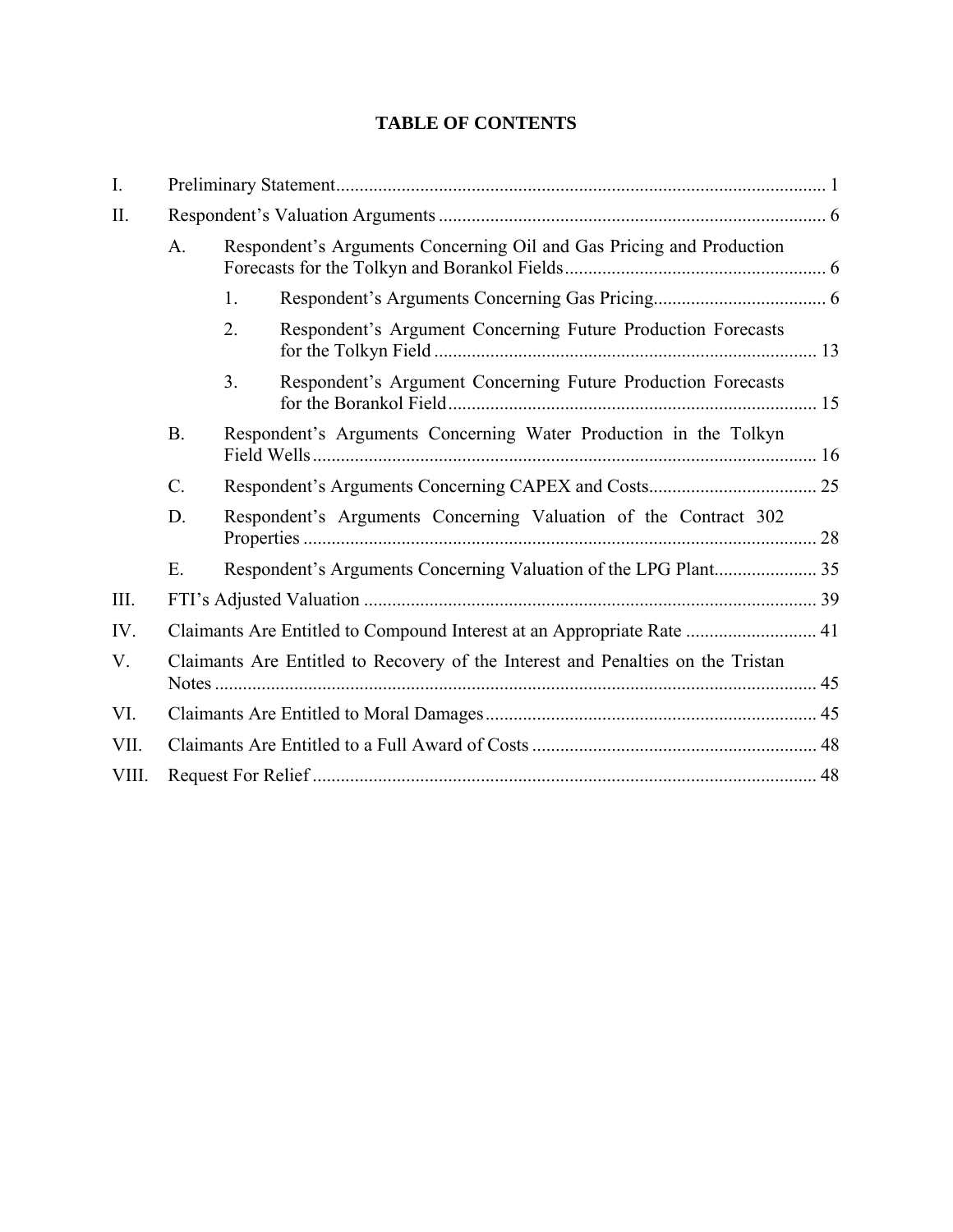### **I. Preliminary Statement**

1. As Claimants demonstrated in their Reply Memorial on Jurisdiction and Liability, Kazakhstan's harassment campaign had as its principal objective a devaluation of Claimants' investments in an effort to acquire them for far less than their fair market value. Kazakhstan saddled KPM and TNG with unfounded liabilities, interfered with the companies' cash flows, and obstructed the sale of the companies, all as part of its strategy to force Claimants to sell to KazMunaiGas at a firesale price. When that strategy failed, Kazakhstan seized the investments, deciding to take its chances in arbitration.

2. Respondent has continued that strategy in this arbitration, making a series of disingenuous arguments about the value of Claimants' investments in an effort to enlist the Tribunal in accomplishing the objective Respondent could not accomplish in negotiations with Claimants — namely, acquiring Claimants' investments for far less than their actual worth. In summary, Kazakhstan argues that the value of Claimants' investments as of October 14, 2008 (the valuation date used by Claimants) was significantly less than Claimants calculate; that Claimants' investments were of *de minimis* value by the time of their final seizure in July 2010; and that, between October 2008 and July 2010, "there are other possible causes of a reduction in the value of the Claimants' investments that cannot possibly be attributable to the Republic and may even be attributable to the Claimants."<sup>1</sup> More specifically, Kazakhstan's assertions include:

- That "Claimants have failed to adequately plead loss attributable to any of the Claimants," apparently alleging that Claimants have not shown any injury to their investment equity interests;
- That Claimants have failed to demonstrate a causal link between Respondent's actions and injury to their investments;
- That the October 14, 2008, valuation date used by Claimants should be rejected, and that the date for assessing the fair market value of Claimants' investments should instead be the date of final seizure by Respondent, July 21, 2010;

 $\overline{a}$ 1 Statement of Defense ¶ 46.12.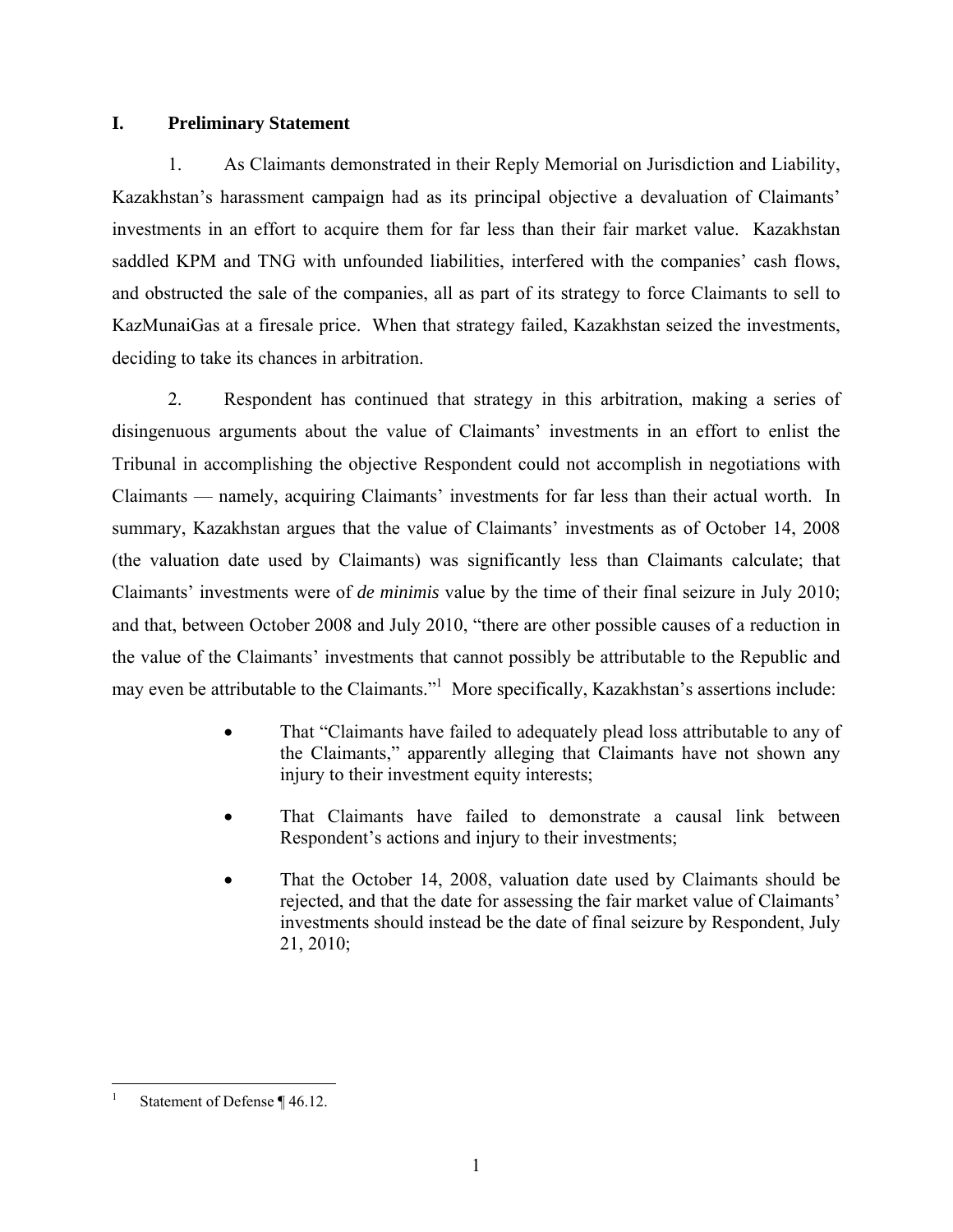- That the future export gas pricing calculations made by Claimants in connection with the valuation of TNG are incorrect, and a proper valuation should assume only domestic gas sales at domestic gas prices; $<sup>2</sup>$ </sup>
- That water production in TNG's Tolkyn gas field began increasing significantly in 2007, undermining the future productivity of the Tolkyn field and making Claimants' forward looking estimates of gas production as of the October 14, 2008 valuation date incorrect;<sup>3</sup>
- That over-production of the Tolkyn field by Claimants in 2008 allegedly damaged the field by causing an increase in water production in  $2009$ ;
- That certain unnecessary and overestimated capital expenditures and costs must be added to the operations of the seized investments which dramatically reduce the value of KPM and  $TNG<sub>i</sub><sup>5</sup>$
- That a proper forecast for future production from the Tolkyn and Borankol fields should be based only on existing wells with minor workovers and recompletions, and on a limited work program, thereby significantly reducing the future production forecast;<sup>6</sup>
- That Claimants have included in their estimates of future production from KPM's Borankol field an unexplained production increase for 2015 and 2016, and that this production increase should be excluded in reaching a valuation for  $KPM$ ;<sup>7</sup>
- That Claimants' un-risked prospective valuation for the Contract 302 Properties improperly values Claimants' loss of opportunity to prove the full value of the Properties,<sup>8</sup> and that the Contract 302 Properties should instead be valued at US  $$68$  million;<sup>9</sup>
- That Claimants' prospective valuation of the LPG Plant is improper because Claimants have not shown that there would have been sufficient

 $\frac{1}{2}$ Statement of Defense ¶¶ 49.8-49.15.

<sup>3</sup> Statement of Defense ¶¶ 46.13-46.16; 50.5.

<sup>4</sup> *See* Neftegazconsult Report ¶¶ 8, 11 at 17, R-173.

<sup>5</sup> *See, e.g.,* GCA Report ¶ 26; Deloitte Report, Appendix 7 at 75-76, Appendix 8 at 80; Neftegazconsult Report, at 18-22, R-173.

<sup>6</sup> *See* GCA Report ¶¶ 25, 46, 47.

<sup>7</sup> *See* Statement of Defense ¶ 51.5; GCA Report ¶ 46.

<sup>8</sup> *See* Statement of Defense *¶¶* 52.1-52.35.

<sup>9</sup> *See* Statement of Defense ¶ 52.35; Deloitte Report ¶ 10.21.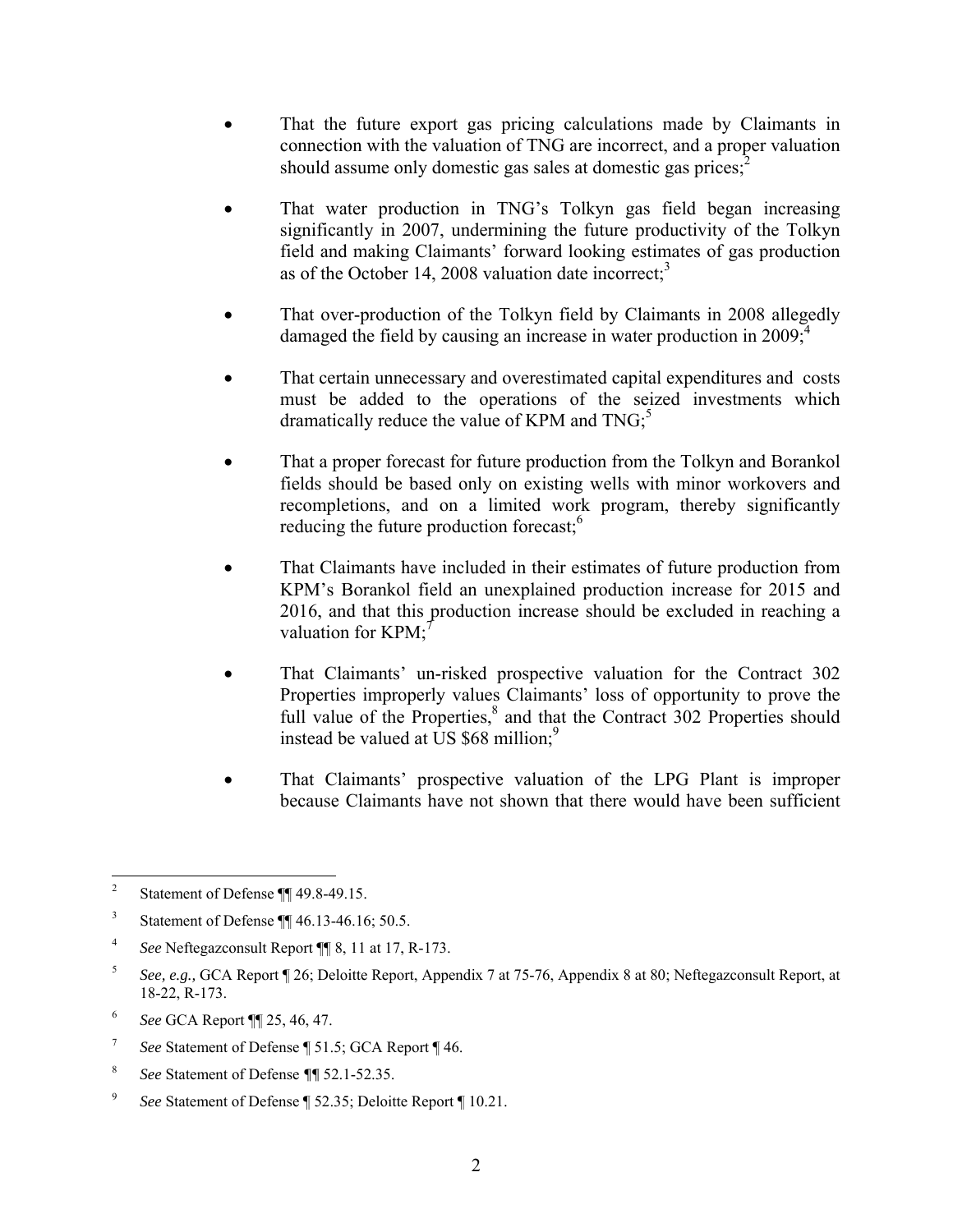gas supplies to operate the Plant at capacity, and profitability of the Plant was too uncertain to warrant damages; $^{10}$  and

 That Claimants' assessment of the investment value of the LPG Plant is improper, and that the LPG Plant has only salvage value.<sup>11</sup>

3. Claimants addressed the first three assertions by Respondent in the foregoing list in their Reply Memorial on Jurisdiction and Liability.<sup>12</sup> Claimants address the remaining assertions herein. Also submitted herewith are the second reports of FTI and Ryder Scott, which provide more extensive detail regarding the valuation manipulations and errors by Respondent and Respondent's experts, Deloitte TCF (Deloitte) and Gafney, Cline & Associates (GCA).

4. Respondent purportedly arrives at a range for the total market value of Claimants' investments, as of its chosen July 21, 2010 valuation date, of US \$161 to US \$237 million on an enterprise value basis (*i.e.*, without considering debt).<sup>13</sup> To arrive at this exceedingly low value, Respondent fabricates capital costs, overstates operating costs, ignores existing reserves, fabricates artificially low gas prices, attributes no value at all to five of the six resource areas at issue in the Contract 302 Properties, relegates the LPG Plant to scrap value, and ignores entirely any attributes of the investments that would be of uniquely enhanced value to the State itself.

5. To put this low valuation by Respondent in perspective, the Tribunal should contrast it with the terms of the arms-length Cliffson transaction that was pending at the time of Kazakhstan's seizure of Claimants' investments.<sup>14</sup> In summary overview, that pending transaction was between Claimants and Cliffson Company, a company owned by the Aussabayevs, a wealthy Kazakh family that had recently sold a majority stake in the mining company KazakhGold.15 Claimants and Cliffson executed a comprehensive Stock Purchase Agreement on February 13, 2010.<sup>16</sup> The Agreement provided for a sale of all of Claimants'

 $10\,$ See Statement of Defense ¶ 53.4.

<sup>11</sup> *See* Statement of Defense ¶¶ 53.16-53.20.

<sup>&</sup>lt;sup>12</sup> *See* Claimants' Reply Memorial on Jurisdiction and Liability, Section VII.

<sup>13</sup> Deloitte Report ¶¶ 11.1, 11.4.

<sup>&</sup>lt;sup>14</sup> A full description of the Cliffson transaction is set out at ¶¶ 388-395 and Section IV. B. 2. d. of Claimants' Reply Memorial on Jurisdiction and Liability. *See also* Second Stati Statement ¶¶ 27-28.

<sup>&</sup>lt;sup>15</sup> Second Stati Statement ¶ 27.

<sup>16</sup> *See* Cliffson Sale Agreement, C-540.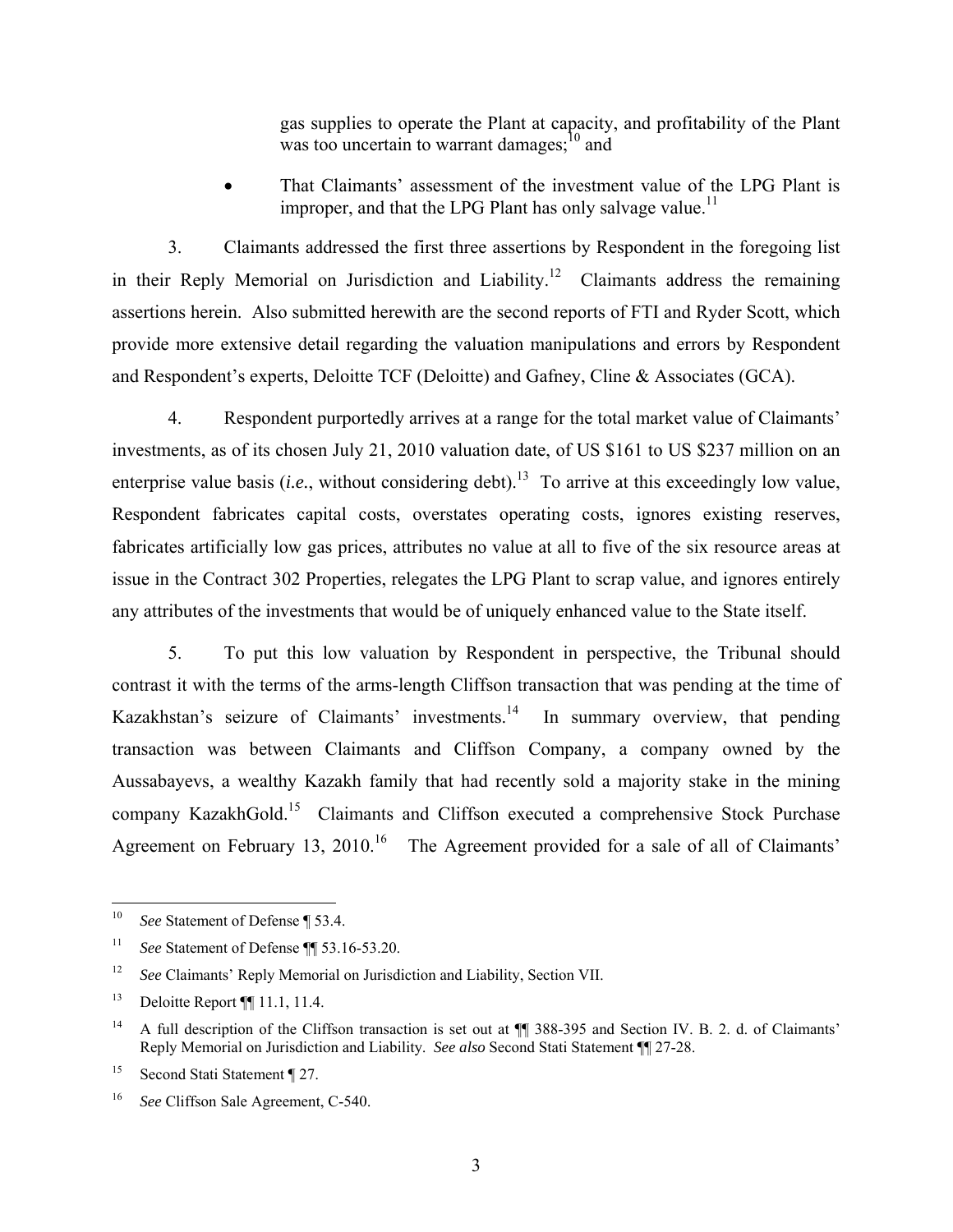equity interests in TNG, KPM, and Tristan to Cliffson Company for US \$267 million.<sup>17</sup> In addition to this equity acquisition, Cliffson expressly agreed to assume all of those companies' liabilities, including (most significantly):

- All liabilities under the Tristan Note Indenture;
- All liabilities under the Laren Loan Facility;
- All liabilities under the trading arrangements with Vitol; and
- All liabilities under the Limozen Facility Agreement.<sup>18</sup>

6. In total, Cliffson agreed to assume more than US \$655 million in liabilities. Combined with its offer of US \$267 million for the equity interests, this places Cliffson's valuation of the assets that Respondent seized at more than US \$920 million.<sup>19</sup> The Cliffson transaction needed only Kazakh approval for its consummation. On April 12, 2010, Claimants submitted applications for that approval, and a waiver of Kazakhstan's pre-emptive rights, to the Ministry of Oil and Gas and Ministry of Industry and Technology, respectively.<sup>20</sup> On April 30, 2010, the Ministry of Oil and Gas responded by: (1) requesting additional information regarding the terms of the transaction and the financial and technical abilities of Cliffson; (2) noting that based on Kazakhstan's seizures of the companies' assets, transfers of the shares of KPM and TNG were forbidden; and (3) concluding that the transaction would only be approved if KPM and TNG satisfied the requirements necessary to release the attachment of their shares.<sup>21</sup> On June 1, 2010, the Ministry of Oil and Gas sent an additional request to KPM and TNG for

<sup>17</sup> 17 Cliffson Sale Agreement § 3.1, C-540. The Cliffson Agreement also included Claimants' equity interest in Casco, making the total amount of Cliffson's offer for the equity interests in all four companies US \$277 million. Cliffson agreed that US \$10 million of that purchase price was attributable to Casco. *See* email confirming Cliffson's agreement (per Assaubayev Aydar Kanatovich) to Artur Lungu's proposed allocation of equity values in the Cliffson transaction, Email from Cliffson to A. Lungu, April 10, 2010, C-541. Thus, the value of the Cliffson offer attributable to the equity interests of TNG, KPM, and Tristan was US \$267 million.

<sup>18</sup> Cliffson Sale Agreement § 2.1, C-540 and Schedule 6; Second Lungu Statement ¶ 12; FTI's Second Report submitted herewith ¶ 3.2.

<sup>&</sup>lt;sup>19</sup> *See* FTI's Second Report  $\P$  3.1-3.13, for detailed analysis of the total value of the Cliffson transaction.

<sup>&</sup>lt;sup>20</sup> Letter from KPM to Ministry of Oil and Gas, April 12, 2010, C-524; Letter from KPM to Ministry of Industry and Technologies, April 12, 2010, C-525; Letter from TNG to Ministry of Oil and Gas, April 12, 2010, C-526; Letter from TNG to Ministry of Industry and Technologies, April 12, 2010, C-527.

<sup>&</sup>lt;sup>21</sup> Letter from Ministry of Oil and Gas to KPM, April 30, 2010, C-528; Letter from Ministry of Oil and Gas to TNG, April 30, 2010, C-529.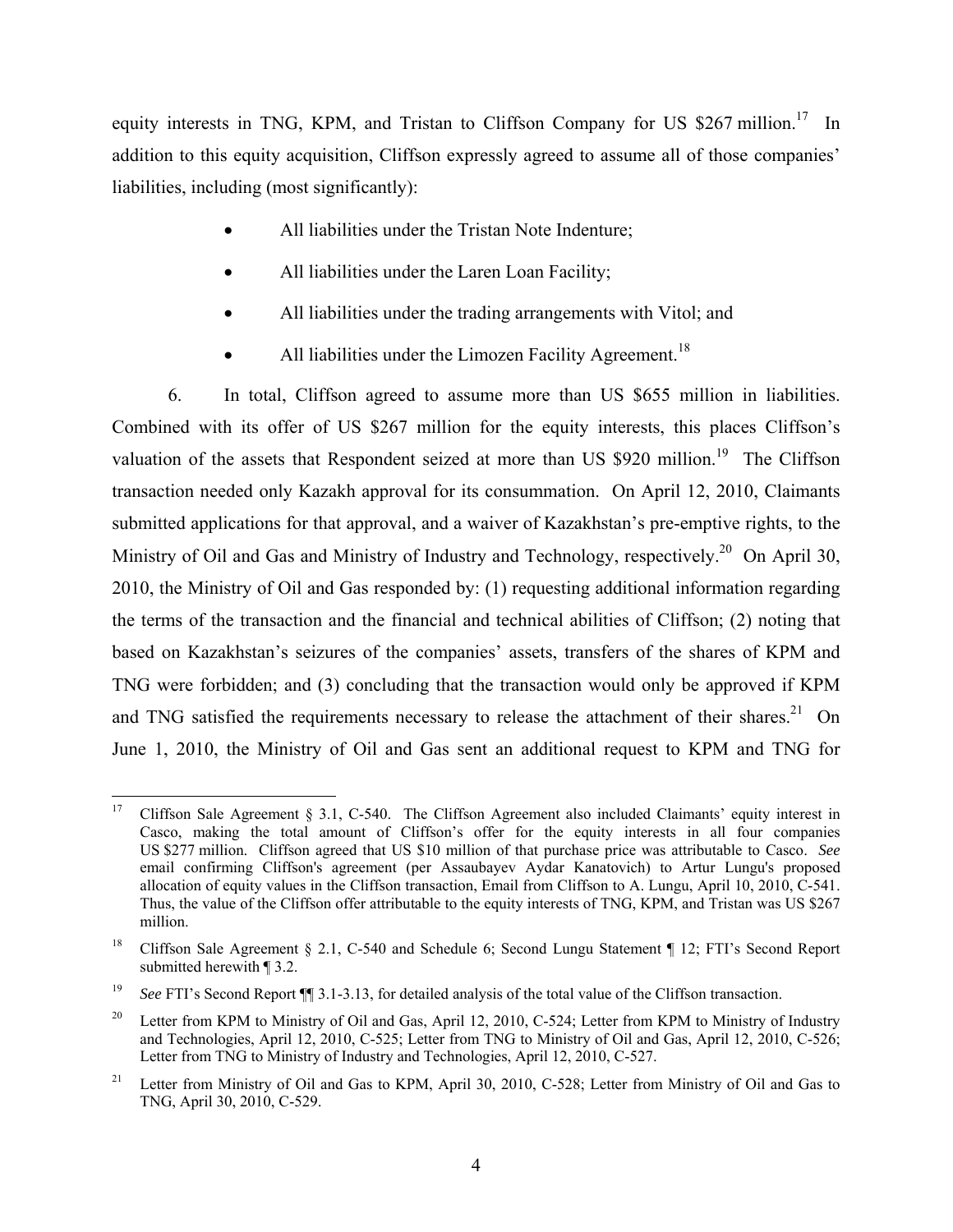voluminous amounts of additional information regarding the transaction (in a 2-page, singlespaced list for each company).<sup>22</sup> On June 23, 2010,<sup>23</sup> Claimants provided everything that Kazakhstan had reasonably requested in its April 30 and June 1 letters.<sup>24</sup> Kazakhstan never responded,<sup>25</sup> and instead, less than a week later, it initiated the final inspection blitz that led to the ultimate expropriation of Claimants' assets on July 22, 2010.

7. While Claimants believe that a July 2010 valuation date is highly improper and would work a manifest injustice in this case, and that the proper valuation date to accord Claimants full compensation is October 14,  $2008<sup>26</sup>$  there can nevertheless be little dispute that the best evidence of the value of Claimants' investments as of July 21, 2010 is the actual, then-pending Cliffson transaction ― an arms-length transaction to which both Claimants and Cliffson had contractually committed themselves, and a transaction that would have closed but for Kazakhstan's interference.<sup>27</sup> That Respondent ignores entirely the actual value placed on Claimants' investments by a contemporaneous willing buyer, and engages instead in disingenuous, value-depressing manipulations to drive the value down to US \$161 to US \$237

 $22$ Letter from Ministry of Oil and Gas to KPM, June 1, 2010, C-530; Letter from Ministry of Oil and Gas to TNG, June 1, 2010, C-531.

<sup>&</sup>lt;sup>23</sup> Cover letter from KPM to Ministry of Oil and Gas, June 23, 2010, C-532; Cover letter from TNG to Ministry of Oil and Gas, June 23, 2010, C-533. Although the typed date on these letters is June 12, 2010, they are handdated June 23, 2010, and bear that fax date as well.

<sup>&</sup>lt;sup>24</sup> Second Lungu Statement ¶ 13. This information was sent from KPM and TNG's field offices in Kazakhstan, and much of its was provided on CDs. Accordingly, Claimants lost access to their copies of most of this information when Kazakhstan seized their investments on July 22, 2010. The information that was provided and that remains in the possession of Claimants is attached hereto as C-671.

<sup>&</sup>lt;sup>25</sup> Second Lungu Statement ¶ 13.

<sup>&</sup>lt;sup>26</sup> *See* Claimants' Reply Memorial on Jurisdiction and Liability, Section VII. B.

<sup>27</sup> *See* Mark Kantor, VALUATION FOR ARBITRATION: COMPENSATION STANDARDS, VALUATION METHODS, AND EXPERT EVIDENCE 17-20 (Kluwer Law International 2008), C-672. As Mr. Kantor states, "[t]he best evidence of a company's value, of course, may be the actual price received in an arm's-length transaction for the sale of an interest in that very business." *Id. See also Enron Corp. v. Argentine Republic*, ICSID Case No. ARB/01/3, Award, May 22, 2007, ¶ 388, C-263 ("LECG [claimants' valuation expert] uses DCF for establishing both the value before the measures were taken and the current value of the Claimants' participation in that business, the difference between one and the other being the estimated losses . . . . Because there are in this case specific transactions concerning the Claimants' participation in TGS, the Tribunal considers that the real value obtained in these transactions better reflects the current value of such participation. This is a value, which is certain and arises from market transactions."); *Estate of James Waldo Hendrickson v. Comm'r,* 78 T.C.M. (CCH) 332, at \*43 (August 23, 1999) ("While listed market prices are the benchmark in the case of publicly traded stock, recent arms-length transactions generally are the best evidence of fair market value in the case of unlisted stock."), C-673.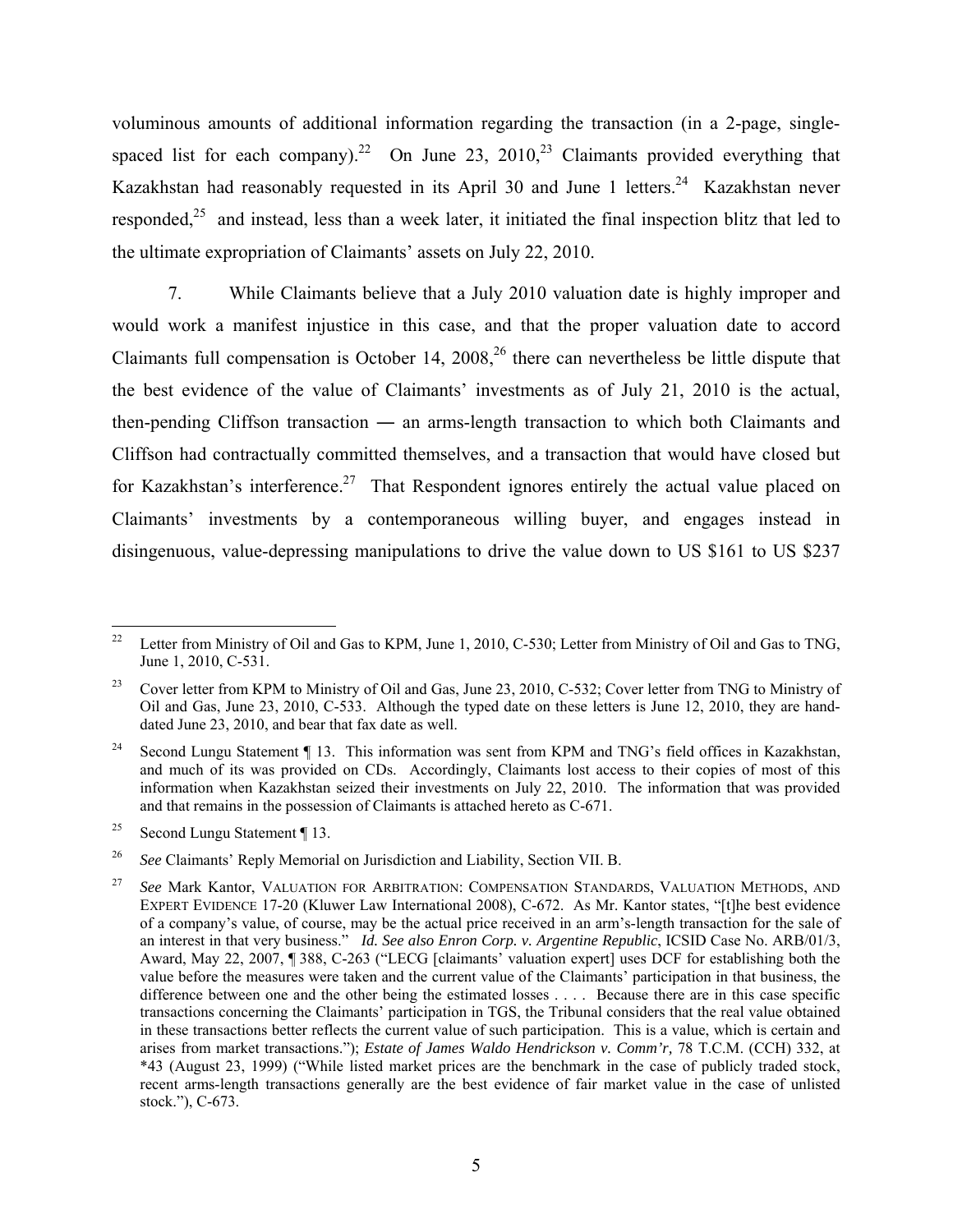million, speaks volumes about the credibility of Kazakhstan's damages-related contentions in this proceeding.

### **II. Respondent's Valuation Arguments**

# **A. Respondent's Arguments Concerning Gas Pricing and Production Forecasts for the Tolkyn and Borankol Fields**

# **1. Respondent's Arguments Concerning Gas Pricing**

8. In connection with Respondent's valuation, Deloitte has made the assumption that all natural gas produced from the Tolkyn and Borankol fields would be sold on the domestic Kazakhstan market.<sup>28</sup> This assumption significantly depresses the value of these properties.<sup>29</sup> and it is facially unreasonable because not only has the domestic market never been able to fully absorb the gas volumes produced from the Tolkyn and Borankol fields, but also a significant proportion of the gas production from the fields was in fact sold on the export market.<sup>30</sup>

9. In its valuation, FTI has made the reasonable assumption that, as of October 14, 2008, a willing buyer of the companies would expect them to be able to sell gas on the export market (as had already been done in the past), *and* to acquire prevailing international export prices for those sales. TNG and KPM had the contractual right to export gas under the terms of their Subsoil Use Contracts, $31$  and there had been a lengthy negotiation beginning in May of 2007 for a three party contract between TNG, KazMunaiGas, and KazAzot (the "Tripartite Agreement") that explicitly provided for both TNG gas exports and payment of prevailing export prices.<sup>32</sup> The Tripartite Agreement was being negotiated in connection with KazAzot's contemplated construction of a local fertilizer plant. Pursuant to its terms, TNG was to provide three streams of gas: (i) to local industrial users; (ii) to KazAzot, to be paid for first at near local

 $28\,$ *See* FTI's Second Report ¶ 6.5.

<sup>29</sup> *Id.*

<sup>30</sup> *Id. See also* Second Lungu Statement ¶¶ 2-4.

<sup>&</sup>lt;sup>31</sup> *See* Contract No. 210, at § 6,  $\P$  6.1.11 (providing the contractual right "to access the transportation systems, which directly or indirectly are owned and controlled by the republic, at commercial reasonable prices and conditions"), 6.1.12 (providing the contractual right to "[e]xport its own share of hydrocarbons in any time and periodically"), C-52; Contract No. 305 § 7.1.17 (providing the contractual right "[t]o dispose of Hydrocarbons either in part or in full on the territory of the Republic of Kazakhstan or outside it), § 15.9.1 (providing that "Contractor and its founders may freely extract and export their share of the Hydrocarbons produced in accordance with the terms and conditions of this Agreement"), C-45.

<sup>32</sup> *See* FTI's May 17, 2011 Report ¶¶ 5.21-5.34; Statement of Claim ¶¶ 57-61.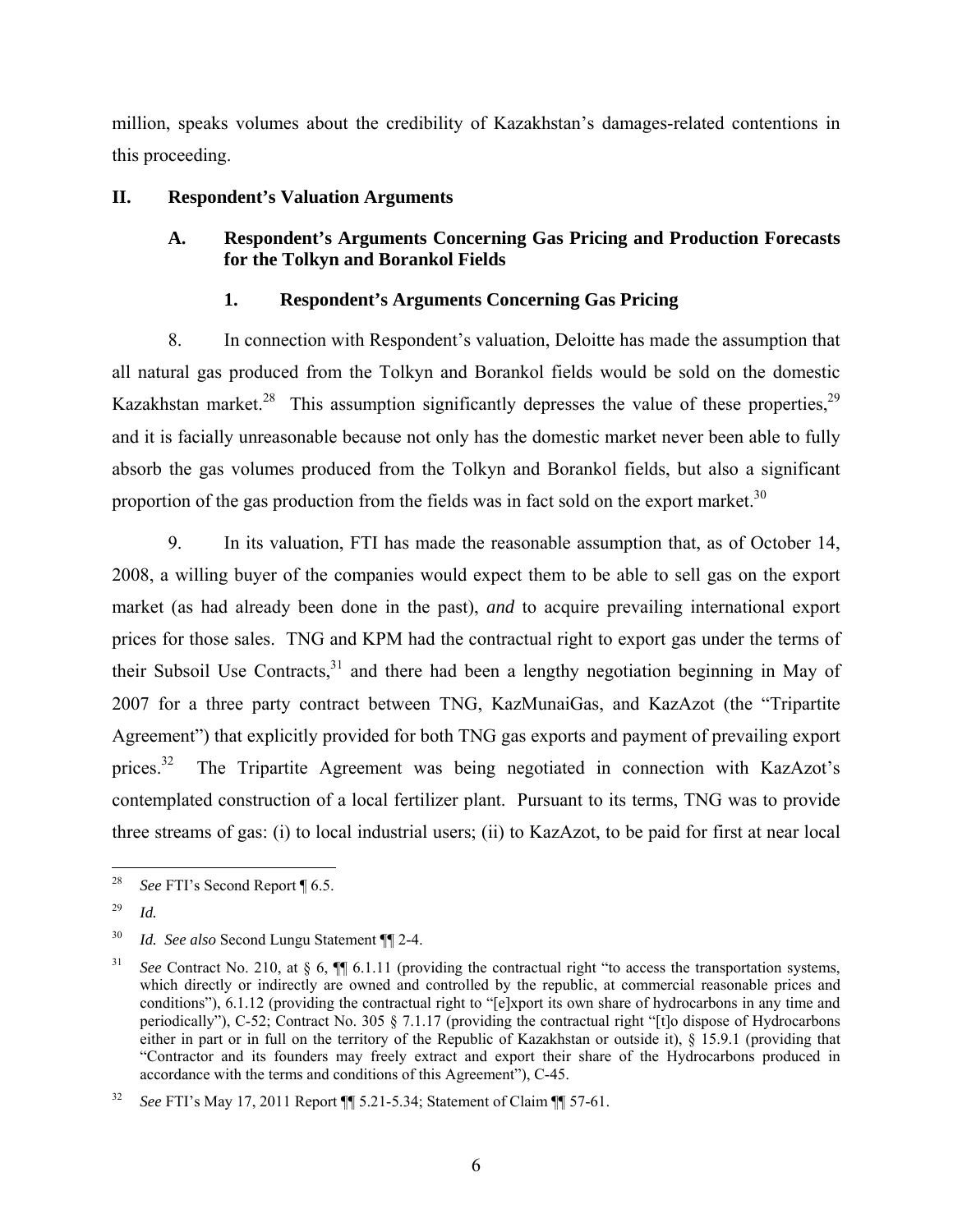market prices and thereafter at prevailing export prices; and (iii) to KazMunaiGas, to be exported via KazTransGas and also paid for at prevailing export prices.33 The history of the State's active pursuit of this Tripartite Agreement provided every indication that gas exports at international export prices were an imminent development in 2008.<sup>34</sup>

10. That TNG's future receipt of international export prices was reasonably contemplated in 2008 is also clear from several of the indicative offers that Claimants received for TNG's Tolkyn field in the initial round of Project Zenith.<sup>35</sup> A comparison of FTI's valuation of the Tolkyn field and the indicative offers demonstrates this. FTI has valued TNG's Tolkyn field as of October 14, 2008 at US \$508.4 million, using a DCF methodology and incorporating as an important element the receipt of future gas export prices at a flat US \$180 per 1000 cubic meters (a conservative estimate given the fact that export prices were set to be raised at the time to US \$305 per 1000 cubic meters in January of  $2009$ .<sup>36</sup> By comparison, among the initial round of indicative offers received by Claimants, the Tolkyn field as a segregated component was valued by KNOC at US \$1,067 million on an enterprise value basis, by OMV Exploration  $\&$ Production GmbH at US \$952 million on an enterprise value basis, and by Total at US \$730 million on an equity basis using DCF methodology.<sup>37</sup> The magnitude of these offers indicates that they certainly contemplated receipt of export prices for TNG's gas as a critical component.<sup>38</sup>

11. The assumption on the part of prospective buyers that export prices for TNG's gas would be available was perfectly reasonable. Not only did TNG have an explicit export right

<sup>33</sup> 33 *See* FTI's May 17, 2011 Report ¶¶ 5.26, 5.30, 5.31.

<sup>34</sup> *See* Statement of Claim ¶¶ 57-61.

<sup>35</sup> *See* FTI's Second Report ¶ 6.10.

<sup>36</sup> *See* FTI's May 17, 2011 Report ¶ 11.18.

<sup>&</sup>lt;sup>37</sup> *See* Indicative Offer for Project Zenith from Indicative Offer for Project Zenith from Total, September 26, 2008 (for total US \$1 billion), C- 75; Indicative Offer for Project Zenith from OMV, September 26, 2008 (for total US \$1.3 billion), C-76; Indicative Offer for Project Zenith from Korea National Oil Corporation, September 26, 2008 (for total USD 1.55 billion), C-18. *See also* FTI's May 17, 2011 Report ¶¶ 14.29, 14.31, 14.32; FTI's Second Report ¶ 6.10.

<sup>38</sup> FTI's Second Report ¶ 6.10. Interestingly, KazMunaiGaz also made an indicative offer for the Tolkyn field, supported by an asset valuation performed by RBS. R-41.1. Notwithstanding the orders of this Tribunal that it do so, Kazakhstan has refused to produce that asset valuation, and Claimants are entitled to an adverse inference that KazMunaiGaz also valued the Tolkyn field based upon export pricing. *See* Tribunal's Decision dated 3 February 2012 (admitting Claimants' Request for Production No. 12); April 17, 2012, Letter to Respondent's counsel (re-requesting the attachments referenced in the "October 21 2011 letter from KazMunaiGas, R-41.1" that the Tribunal ordered to be produced, which include the RBS asset valuation), C-698.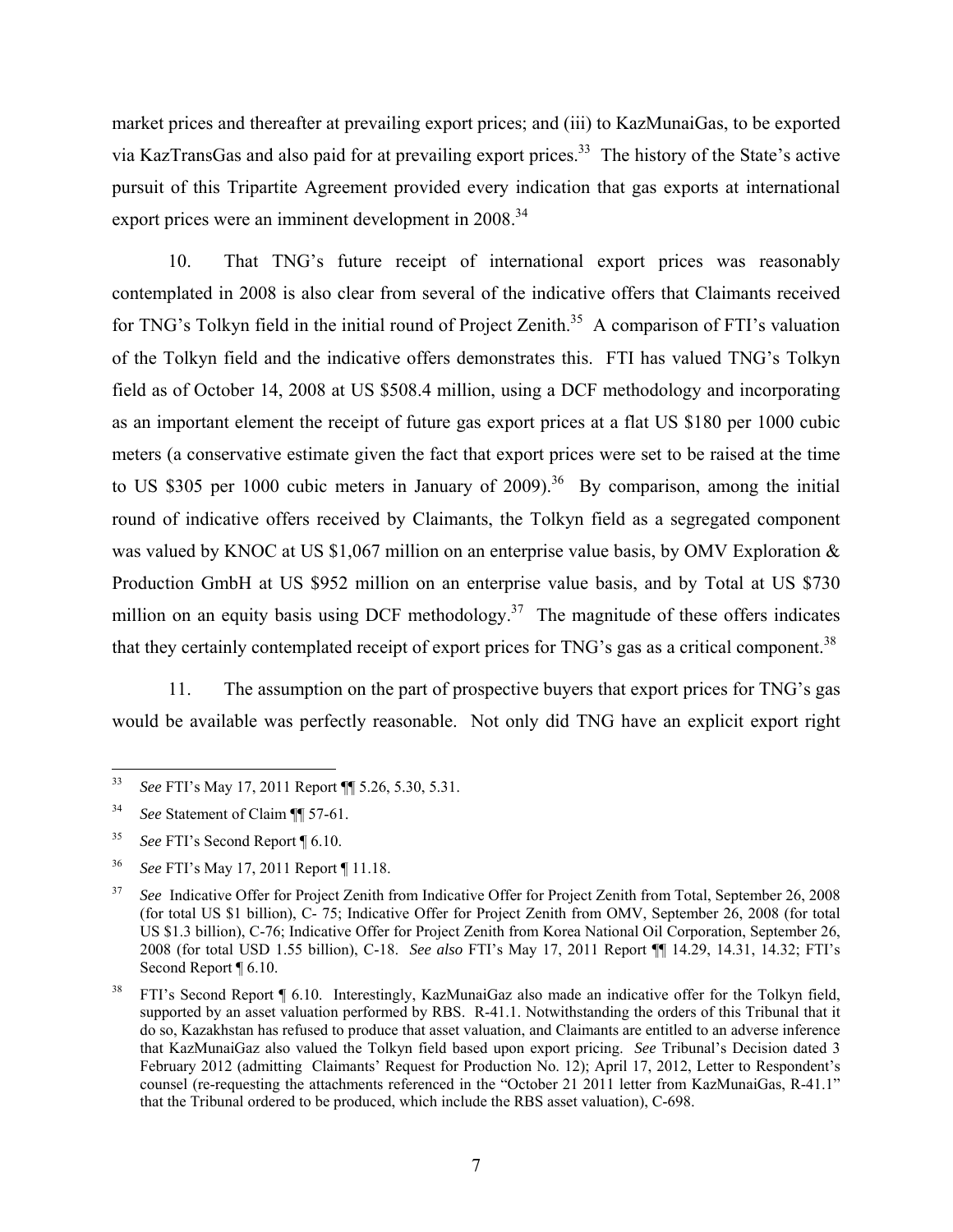under its Subsoil Use Contract and the Tripartite Agreement in the final stages of negotiation, but also the Central Asia Center (CAC) pipeline, a direct export route, is proximate to the Tolkyn field, and Kazakhstan was at the time forecasting both an expansion of total gas production from 33.7 Bcm in 2008 to 61.5 Bcm by 2015, with a concomitant export volume expansion from 6.2 Bcm in 2008 to 12.9 Bcm in 2015.39 Furthermore, in March of 2008, Gazprom and the heads of the national oil and gas companies from Turkmenistan, Kazakhstan and Uzbekistan announced that beginning in January 2009, gas would be priced at European-level prices, minus the costs of transportation and storage back to the relevant delivery point in Central Asia.<sup>40</sup> The intention was to move to a pricing formula that was linked to the price for Russian exports to Europe, which would limit the need for annual price negotiations.<sup>41</sup> KazMunaiGas itself announced expectations in 2008 that its own price could increase by 60-70% from January 2009 to up to US  $$306/mcm<sup>42</sup>$ 

12. Respondent does not address Claimants' explicit contractual right to export gas under its Subsoil Use Contract, the self-evident inclusion of export pricing assumptions in the initial round of Project Zenith offers, the proximity of the Center-Asia-Center pipeline, or the State's own projections as of 2008 regarding increases in gas production, exports, and export prices. Respondent instead focuses on alleged evidentiary deficiencies in the Tripartite Agreement, arguing selectively (i) that a May 7, 2007, Memorandum of Understanding relating to the Tripartite Agreement "only makes vague reference to a formula" for export gas pricing,  $43$ (ii) that a May 16, 2008, document containing meeting minutes relating to the Tripartite Agreement "only states that the parties 'should' sign the Tripartite Agreement,"<sup>44</sup> (iii) that the

<sup>39</sup> 39 *See* Shamil Midkhatovich Yenikeyeff, *Kazakhstan's Gas: Export Markets and Export Routes* 74 (Oxford Institute for Energy Studies 2008), C-674. Indeed, Kazakhstan became a net exporter of gas in 2009, with exports exceeding imports by 134 Bcf. *See* EIA, Country Analysis Briefs: Kazakhstan Energy Data, Statistics, and Analysis - Oil, Gas, Electricity, Coal (November 2010), C-675.

<sup>40</sup> *See* Tim Gould et. al, *Perspectives on Caspian Oil and Gas Development* 11-12 (IEA Working Paper Series, Directorate of Global Energy Dialogue/2008/1, December 2008), C-676.

<sup>41</sup> *Id.* at 12. *See also*, FTI's May 17, 2011 Report, ¶ 4.48.

<sup>42</sup> *See* Maria Golovnina, *Kazakhstan sees 70 pct gas price rise from 2009*, REUTERS, March 18, 2008, *available at*  http://uk.reuters.com/article/2008/03/18/kazakhstan-gas-idUKL1840067520080318 (last visited May 24, 2012), C-677.

<sup>&</sup>lt;sup>43</sup> Statement of Defense  $\P$  15.7 (b) (ii).

<sup>44</sup> Statement of Defense ¶ 15.7 (b) (iii).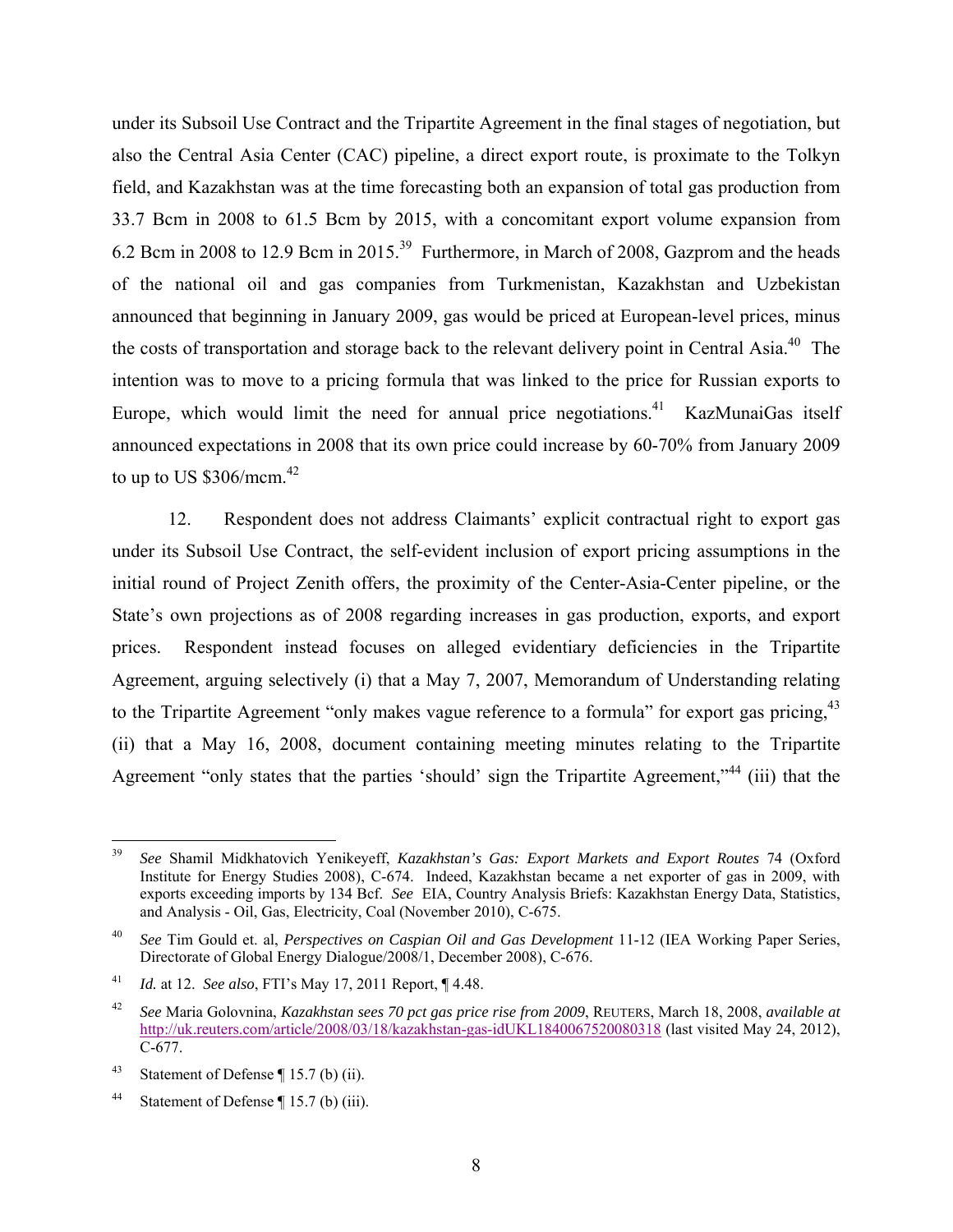final Tripartite Agreement "was never signed merely negotiated,"45 and (iv) that KazAzot did not execute the final Tripartite Agreement because it ultimately decided in (August of 2009) that construction of the fertilizer plant was not economically feasible.<sup>46</sup>

13. These arguments by Respondent are disingenuous at best. First, the early Memorandum and Minutes reflecting the intention of the parties to enter into the Tripartite Agreement were indeed lacking in some detail. They were memorials of ongoing negotiations after all. The May 7, 2007 Memorandum did state, however, that the parties intended to enter into a long-term agreement with the company to supply natural gas starting from 2010 until 2012 in the volume of 1.1 billion cubic meters per year at the price agreed by the parties," and "…starting from 2013, the gas would be bought at the price equal to export price for Kazakhstan's gas."47

14. This May 7 Memorandum was followed by an April 28, 2008 agreement executed by the Director of the State Department of Development of Gas Industries, and representatives from TNG, KazAzot, and KazTransGaz, stating the parties desired to "accelerate the process of achieving the main goals of the [May 7, 2007] Memorandum," and providing that TNG would be paid for its gas exports at the European market price for gas, minus the transportation deductions of Gazprom and KazTransGaz, and minus the mark-ups of Gazprom and KazTransGaz.<sup>48</sup> Thereafter, a preliminary agreement signed by representatives of all three parties set out in careful detail the two explicit export pricing methodologies for deliveries of gas to KazAzot and to KazMunaiGas.49 Respondent conveniently ignores both of these documents.

<sup>45</sup> Statement of Defense  $\P\P$  15.7 (b) (iv)-(v), 49.9.

<sup>&</sup>lt;sup>46</sup> Statement of Defense ¶ 15.7 (c).

<sup>&</sup>lt;sup>47</sup> In addition, the May 7, 2007 Memorandum expressly stated that the Agreement was intended "to resol[ve] the issue of export of gas for the Supplier [TNG] on the basis of reciprocity, regarding the issue of the export of gas of the supplier, produced by them in the period from the middle of 2007 and to the end of the effective period of the contract." It further provided that the MEMR promises "[t]o coordinate the activities of the parties for achieving the set goals, and to monitor the parties in their implementing of their responsibilities relating to the Memorandum, and to facilitate the Supplier [TNG] in exercising their rights in terms of the transportation and export of gas as related to their contractual obligations," and "to coordinate the actions of the requisite government agencies, and also the gas transportation entities of the Republic of Kazakhstan in the resolution of the question of the export gas, and including OAO Gazprom," C-300.

<sup>48</sup> Agreement for the Implementation of the Memorandum of Understanding of May 7, 2007 dated April 28, 2008, C-301.

<sup>49</sup> *See* FTI's May 17, 2011 Report ¶¶ 5.30, 5.31.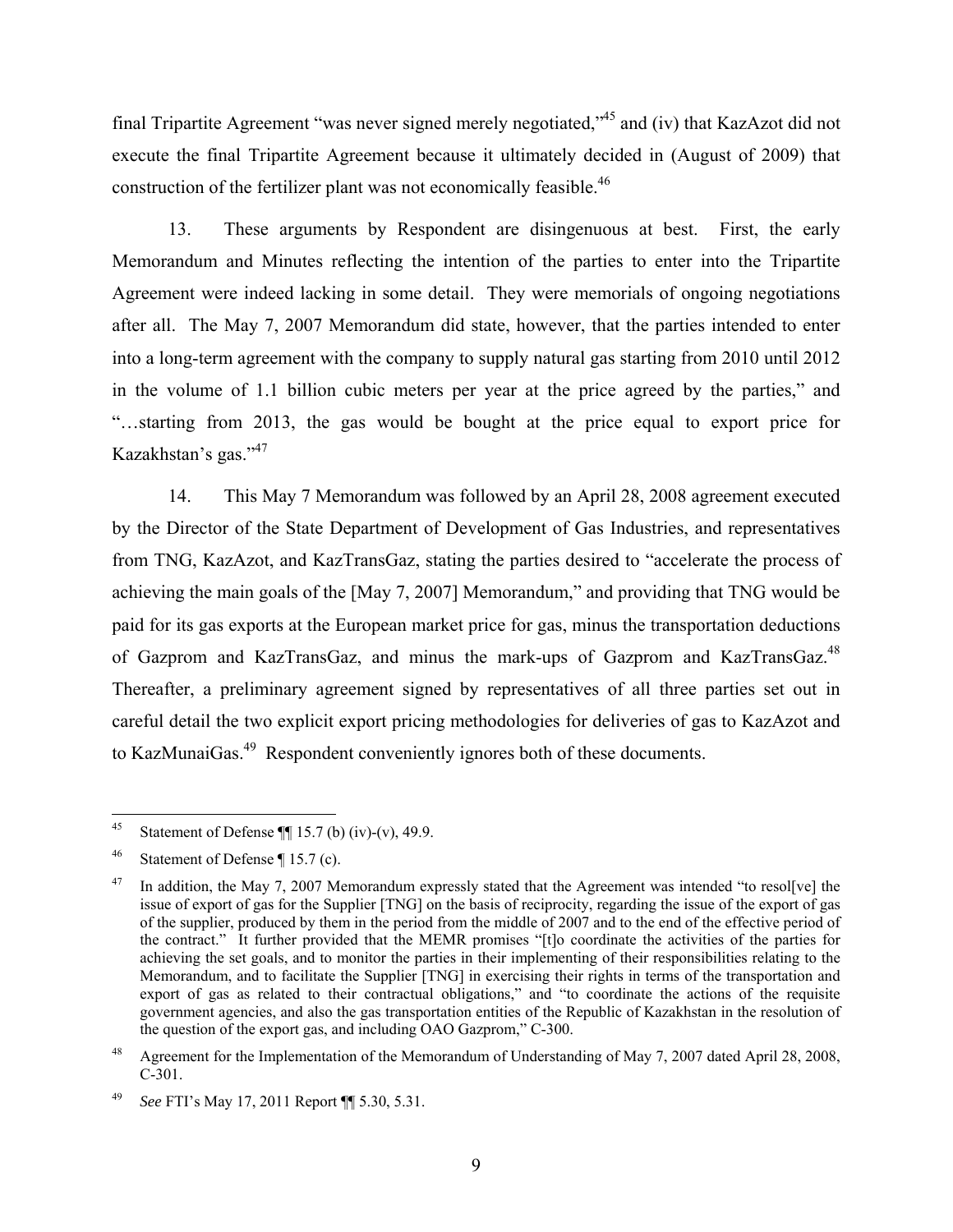15. As for Respondent's argument that the Tripartite Agreement was "never signed merely negotiated," and that KazAzot ultimately decided against construction of the fertilizer plant in August of 2009, these facts are irrelevant for two reasons.

16. First, Kazazot's late November 2008 decision not to sign the Agreement was for the stated purpose of re-auditing the economics of its fertilizer plant.<sup>50</sup> This decision was accompanied by KazAzot's indication that it would sign the Agreement within six months subject to the new audit being performed, $51$  and it was followed by a confirmation in August of 2009 from the Governor of the Mangystau Region, KazAzot, and Mitsubishi (the construction contractor) that the plant would go forward.<sup>52</sup> Thus, through August of 2009, the Agreement remained a viable prospect and confirmatory reason for a belief that TNG would be able to export gas at international prices. What is vitally important to the proper valuation of Claimants' assets here are the reasonable expectations of TNG and its prospective buyers as of October 14, 2008. At that time, it was reasonable to assume that the Agreement would be executed shortly and would lock in future international export prices for Tolkyn field gas.

17. Second, why KazAzot did not sign the Agreement in November of 2008, and why KazAzot decided not to proceed with the fertilizer plant in August of 2009, is ultimately irrelevant to the reasonable expectations of a prospective purchaser that gas exports at international prices would be available to TNG. Even accepting Respondent's contentions that Respondent had nothing to do with KazAzot's decisions,  $5<sup>3</sup>$  the fact remains that KazMunaiGas participated in every step of the negotiation process, and KazMunaiGas *did* execute the November 17, 2008 Agreement. Thorough negotiation and execution of the Tripartite Agreement by the State's captive oil and gas company was a clear indication that gas exports and export prices could reasonably be presumed to be available to a prospective purchaser upon reentry into negotiations with KazMunaiGas, irrespective of the existence of an appurtenant fertilizer plant contract. It was, after all, KazMunaiGas through KazTransGas, not KazAzot, that

<sup>50</sup> First Lungu Statement ¶ 22.

<sup>51</sup> *Id.*

<sup>52</sup> *See* Memorandum of Understanding Between KazAzot, Severodonetki Orghim, and Mitsubishi Heavy Industries Ltd., August 26, 2009, C-678.

<sup>&</sup>lt;sup>53</sup> Claimants continue to believe that, in furtherance of its harassment campaign, the State itself intervened to prevent KazAzot's November execution of the Tripartite Agreement and ultimately quash the Agreement in August of 2009.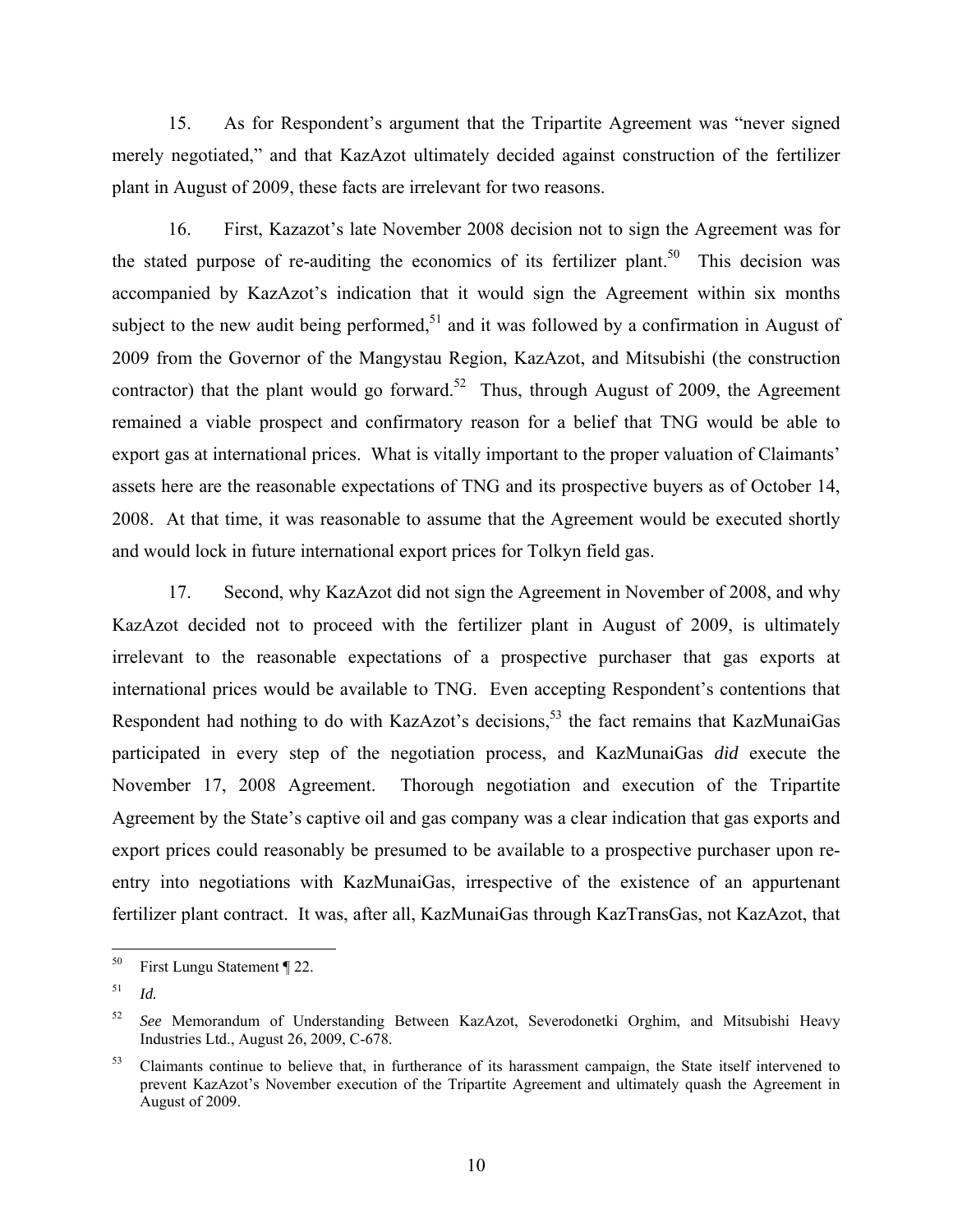was to take delivery of TNG's export gas and pay the specified export prices under the Tripartite Agreement. The export provisions in the Agreement were a separate component, providing for their own discrete gas stream from TNG for export, and providing their own pricing formula for the payment of international export prices. The fact that KazAzot might not need the portion of the gas allocated to it in the Tri-Partite agreement means only that *more* of TNG's gas could be exported, not less. Respondent cannot now claim that an Agreement it effectively executed itself for TNG gas exports and export pricing is no evidence of the right, expectation, and ability to export gas at such pricing.<sup>54</sup>

18. Respondent also argues that FTI's conservative assumption of a flat, future export price of US \$180 per 1000 cubic meters is unreasonable because it was based on the KazRosGas export delivery price, and "[i]n 2008, KazRosGas LLP sold only Karachaganak gas" at US \$180 per 1000 cubic meters.<sup>55</sup> Respondent suggests that other gas prices "were regulated by the State and were significantly lower than export prices due to the lack of any direct entry to international markets . . .," citing as an example an undocumented arrangement by which a supposed company named GasTradeInternational LLP exported gas produced by Tengizchevronoil LLP at US \$70 per 1000 cubic meters.<sup>56</sup> Respondent concludes that "even if it can be demonstrated that a viable international market existed (which is denied) it would be more correct to have used" Respondent's undocumented US \$70 export price than FTI's documented US \$180 export price.<sup>57</sup>

19. This argument is both brazen and revealing. What Respondent is actually describing appears to be an export gas racket pursuant to which a State-controlled middle man pays a domestic producer of gas a reduced price (*e.g.*, US \$70), flips the gas at the border for the international export price (*e.g.*, US \$180), and retains the difference between the two prices. Respondent attempts to put a gloss on this racket by suggesting that the export prices received by

<sup>54</sup> 54 Again, Kazakhstan has refused to produce the RBS valuation performed for KazMunaiGas, which would undoubtedly indicate the underlying pricing assumptions, and Claimants' seek an adverse inference that the RBS valuation would reflect the use of export prices

<sup>&</sup>lt;sup>55</sup> Statement of Defense  $\P$  49.13(a).

<sup>56</sup> Statement of Defense ¶ 49.13(b). Respondent did not provide any documentation at all of this alleged contract between GasTradeInternational and Tengizchevornoil, and Claimants' can locate no company anywhere named "GasTradeInternational LLP." Indeed, this entire argument by Respondent is evidence-free and hence should be rejected.

<sup>57</sup> Statement of Defense ¶ 49.15.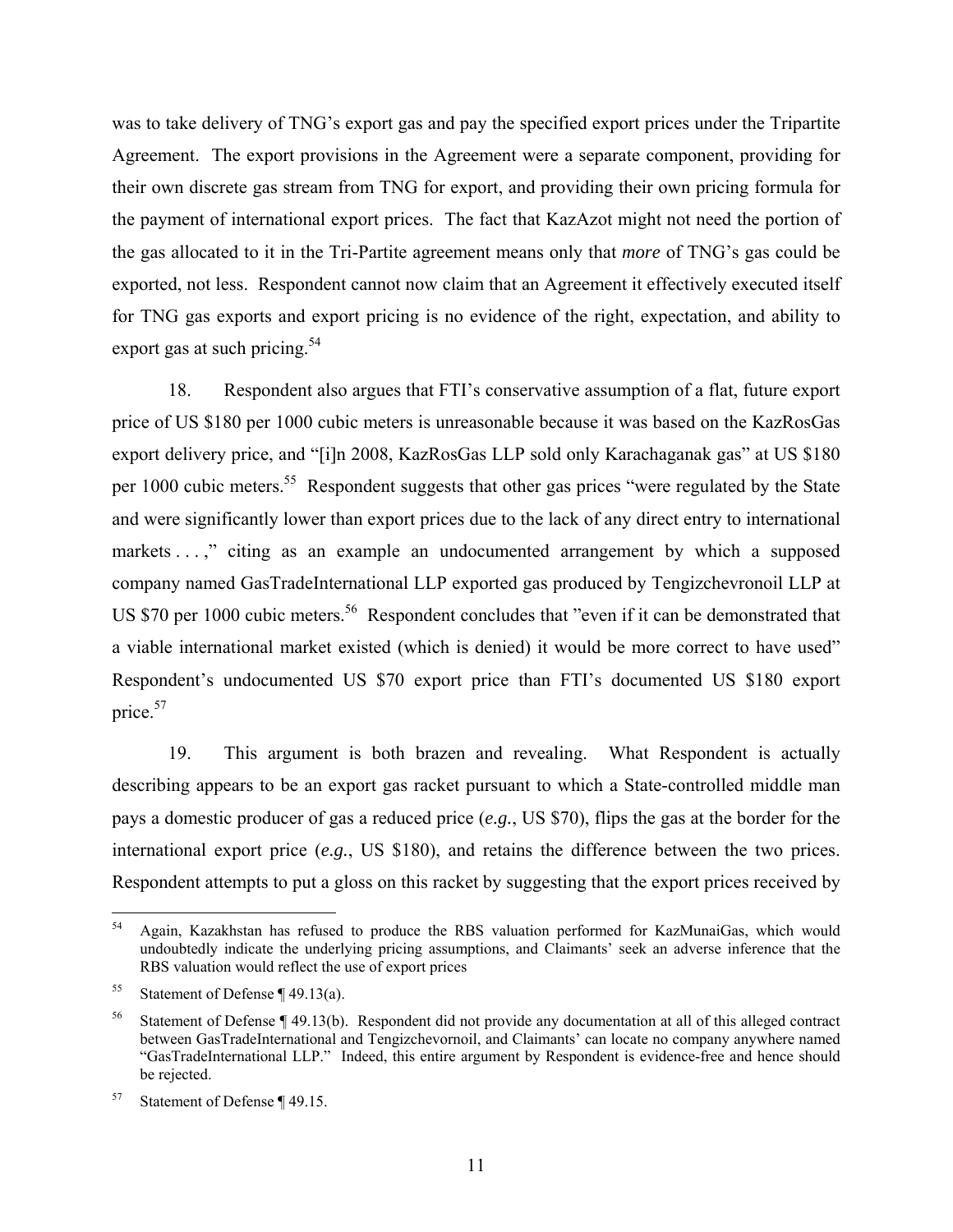domestic producers "were regulated by the State and were significantly lower than [international] export prices due to the lack of any direct entry to international markets." Respondent does not, however, cite *any* "regulation" supporting this contention, and Claimants invite Respondent to provide a regulatory basis for this State sponsored profit-skimming enterprise. And Respondent's reference to a "lack of any direct entry to international markets" is simply a euphemistic way of saying that a State-controlled middle man must be paid an illegitimate cut if a domestic producer wants to export gas. There exists, after all, an otherwise "direct entry to international markets" in the form of the Center-Asia-Center pipeline running adjacent to the TNG and KPM oil and gas fields, which TNG and KPM had a legal right to access at commercially reasonable rates under their Subsoil Use Contracts.

20. Claimants were well aware of this racket, having been subjected to it in the past. During the period 2005-2008, the buyers of gas production from KPM and TNG have included both domestic-users and buyers that exported KPM's and TNG's gas. Domestic buyers have included local companies such as Aktaugazservice and MAEK.<sup>58</sup> The buyers who exported TNG's and KPM's gas were primarily KazRosGaz,<sup>59</sup> Gas IMPEX SA,<sup>60</sup> and Kemikal.<sup>61</sup> Each of these companies was controlled by Mr. Kulibayev, the son-in-law of President Nazarbayev and the chairman of KazMunaiGas.<sup>62</sup> Under these contracts, the majority of TNG's gas production was in fact exported, and TNG received in the range of US \$20 to approximately US \$26 under the contracts with Gaz Impex and KazRosGas, and US \$44 to US \$53 before VAT under the Kemikal contract.<sup>63</sup> Claimants were, however, not at all satisfied with these artificially reduced

<sup>58</sup> 58 FTI's May 17, 2011 Report, ¶ 5.19, Table 3; Second Lungu Statement ¶¶ 2-3.

<sup>59</sup> *See* Sale Purchase Agreement Between TNG and KazRosGaz, May 24, 2003 and addenda thereto, C-679.

<sup>&</sup>lt;sup>60</sup> KPM sold its production to Gas IMPEX SA between 2005 and 2006, and sold its gas production thereafter to TNG. *Id.*

<sup>61</sup> *See* Kemikal Contract, C-680. Claimants negotiated the Kemikal contract with the Kulibayev group that controlled Gas Impex and KazRosGas, and not directly with Kemikal. Consequently, it was Claimants' understanding that Kemikal was itself under the control of Mr. Kulibayev. It addition, it was Claimants' understanding that gas sold to Kemikal was in whole or significant part sold into the export market. *See* Second Lungu Statement ¶ 4.

<sup>62</sup> Second Lungu Statement ¶¶ 2, 4; Second Stati Statement ¶¶ 1-2, 13, 41-42.

<sup>63</sup> Second Lungu Statement ¶¶ 2, 4.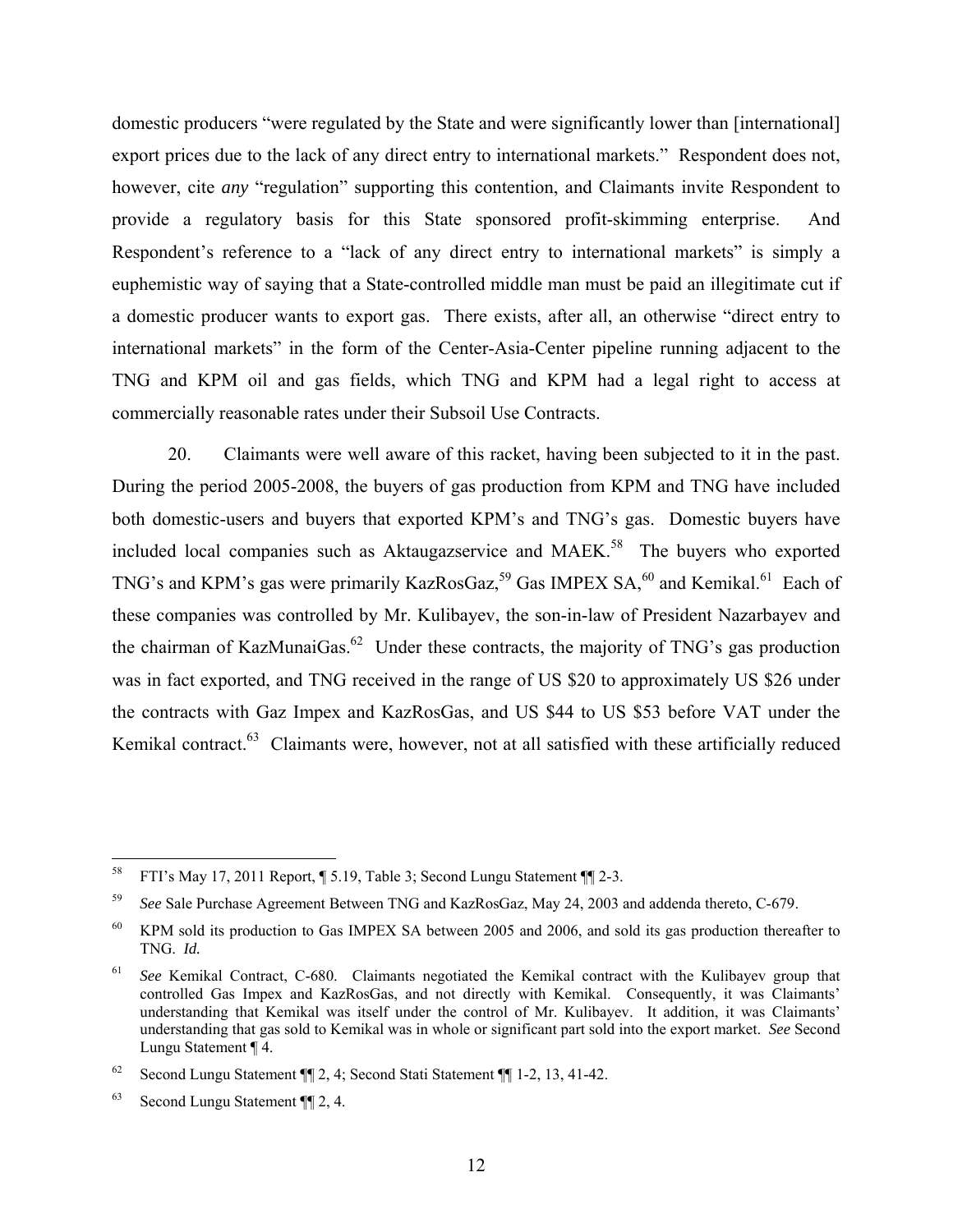prices for KPM and TNG's gas exports, and consistently sought through negotiations to acquire reasonable export prices.<sup>64</sup>

21. Respondent was also well aware that there existed no regulatory reason for such dramatically reduced export prices. Hence, KazMunaiGas, through long and arduous negotiations with TNG, explicitly agreed in the Tripartite Agreement to pay a legitimate export price tied to the prevailing price at the Kazakh border, coupled with what TNG viewed as a reasonable, if still high, 20% fee to KazMunaiGas. This effectively set as a benchmark the reasonable expectations of prospective purchasers regarding the negotiated prices that could be obtained for gas exports. The State cannot now invoke, under the false guise of "regulation," alternative and extortionate export prices allegedly existing under contracts that it has not produced involving purchasers that cannot be identified.

# **2. Respondent's Argument Concerning Future Production Forecasts for the Tolkyn Field**

22. Respondent has based its valuation of the Tolkyn field as of July 21, 2010 on GCA's projections for future production.<sup>65</sup> Setting aside the impropriety of its chosen valuation date, Respondent's future production calculations are themselves grossly inaccurate. GCA states in its Report:

> GCA has reviewed all of the available data from the field, and has developed independent most-likely production and cost (CAPEX and OPEX) forecasts for the field. (Appendix II) These forecasts are based on use of the existing wells only with minor work-overs and recompletions.<sup>66</sup>

23. It is readily apparent from GCA's forecasts, and from its statement that those forecasts are based solely on existing wells with only minor work-overs and recompletions, that the data GCA actually reviewed was remarkably incomplete. GCA clearly did not include in its forecasts any of the significant "behind-pipe" reserves in the Tolkyn field.<sup>67</sup> This information

<sup>64</sup> Second Lungu Statement ¶ 3.

<sup>65</sup> Statement of Defense ¶ 50.11; GCA Report ¶ 25; Deloitte Report ¶ 7.3.

<sup>66</sup> GCA Report ¶ 25.

<sup>67</sup> *See* Second Ryder Scott Report p. 4. Behind-pipe reserves are those reserves that are expected to be recovered from additional zones other than those already in production that can be exploited in existing wells, which will require additional completion work or future recompletion prior to the start of production. Ryder Scott's Second Report at p. 4, fn. 1.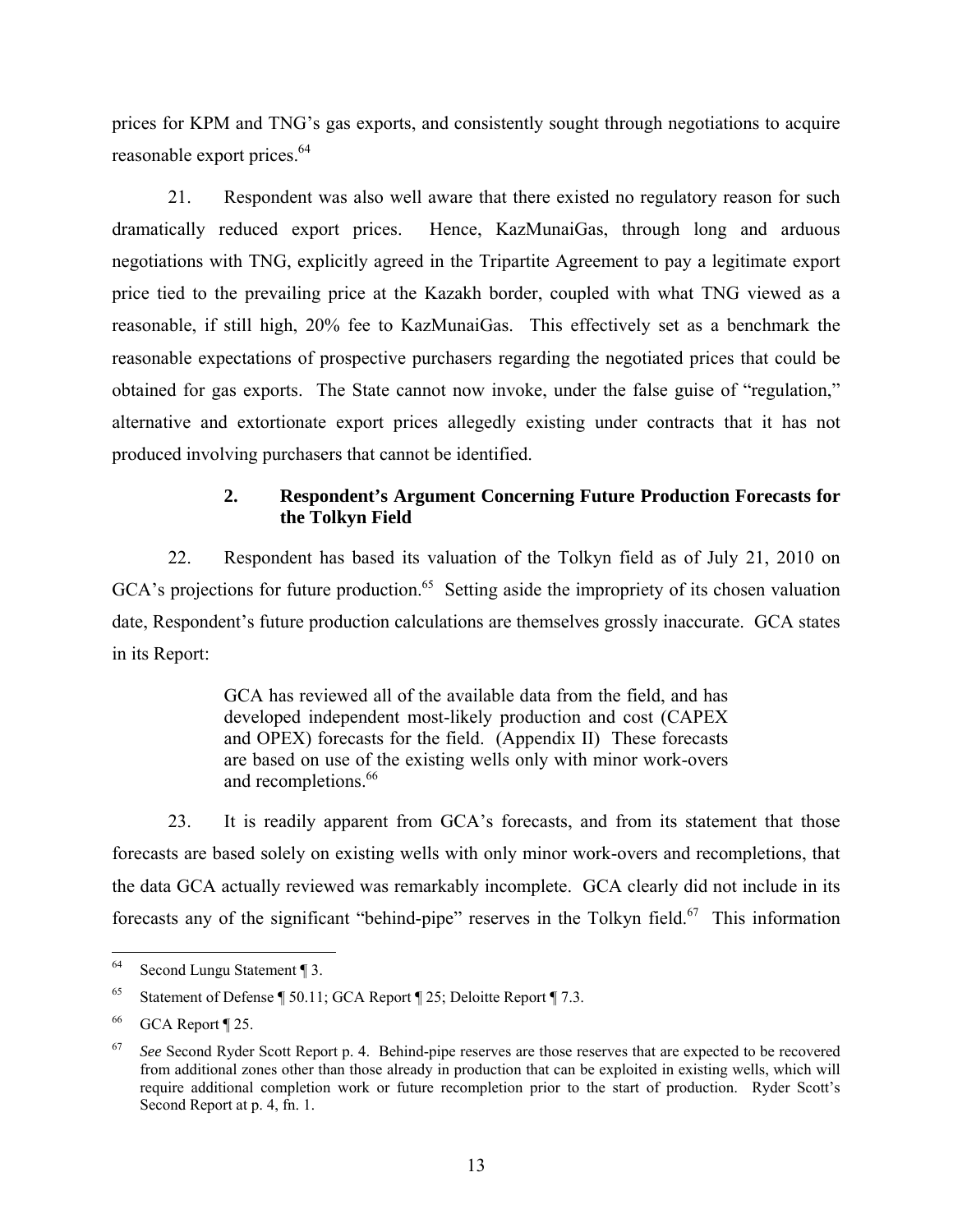was provided in full in the data accompanying Ryder Scott's first report. GCA's exclusion of the behind-pipe reserves from its forecasts without explanation effectively GCA's analysis of the Tolkyn field fatally flawed.

24. The behind-pipe reserves in the Tolkyn field are substantial. They amount to proven and probable (2P) reserves of 1,869 MBO (thousands of barrels) and 43.7 BCF (billions of cubic feet) of gas as of October 14, 2008. These estimates include 973.3 MBO and 8.2 BCF of recoverable hydrocarbons in the Jurassic VII and VIII, as well as the Triassic. As noted above, Ryder Scott provided 3 DVD's of data with its first report, and Disk 2 includes maps, log data, log analyses, volumetric analyses, reserve allocations and numerous other components of information associated with these reserve estimates. GCA provides no explanation as to why it failed to include these reserves in its forecasts.

25. Regarding its Tolkyn field analysis, GCA also states in its Report:

GCA has developed independent production forecasts for the Tolkyn Field using Decline Curve Analysis (DCA). This is an industry standard technique for the generation of forecasts and assumes that past production history can be used to forecast the future production from the field. The method requires all the available data to be reviewed and analysed and considered in the generation of the forecast. 68

However, it is clear that GCA did not, in fact, consider all of the available data in its application of the rather simplistic decline curve analysis.<sup>69</sup> As noted above, GCA did not include any of the substantial 2P behind-pipe reserves in its analysis, and it is also clear that GCA failed to recognize that the Assilian Sand formation in the Tolkyn field has been and was still being produced as of July of 2010, since GCA's analysis is restricted to existing production from the Artinsikan formation.<sup>70</sup> Furthermore, there is no indication that GCA incorporated the much more thorough and accurate Material Balance and Volumetric analyses into its study, and no explanation as to why it chose to exclude these industry standard analyses.<sup>71</sup> One explanation may be that to conduct these particular analyses would require review and incorporation of

<sup>68</sup> 68 *See* GCA Report ¶ 27.

<sup>69</sup> Regarding the use of "decline curve analysis," *see* Ryder Scott's Second Report pp. 5-6.

<sup>70</sup> Ryder Scott's Second Report p. 3.

<sup>71</sup> *See* Ryder Scott's Second Report pp. 5-6.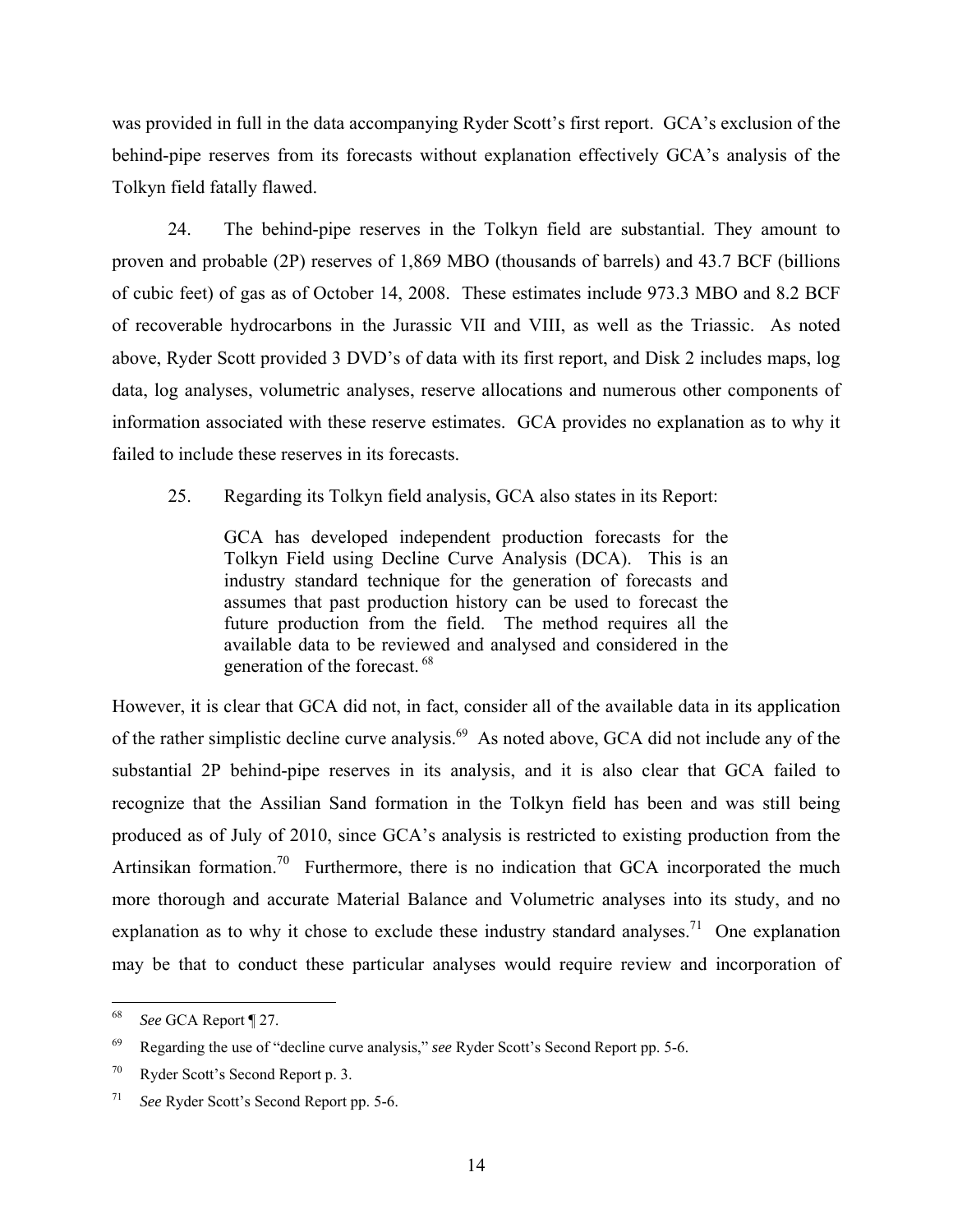geological mapping, pressure data, log analyses, and numerous other forms of data that GCA apparently chose not to review. The failure of GCA to include the relevant reserve and production data in its analysis, and its choice of analytic methodology, not only affects the credibility of its own report, but also renders the analysis of Respondent's economic expert unreliable as well, since Deloitte relied upon the GCA estimates to reach its valuation conclusions.72

# **3. Respondent's Argument Concerning Future Production Forecasts for the Borankol Field**

26. Respondent and Deloitte have similarly based their valuation of the Borankol field as of July 21, 2010 on GCA's projections for future production.<sup>73</sup> Again, setting aside the impropriety of its chosen valuation date, GCA's future production calculations for the Borankol field are also inaccurate. GCA states in its Report:

> The RS Borankol production profile, Exhibit 5, shows significant, unexplained production increases in 2015 and 2016. It is not apparent to GCA the reason for this increase, but it may reflect additional wells not included in the FDP or well work-over or recompletions of reservoir intervals.

> GCA has developed production and cost forecasts for the field assuming a limited work programme reflecting no major increased investment above that envisaged in the field development plan.<sup>74</sup>

27. What Respondent and GCA call "unexplained production increases in 2015 and 2016" are in fact forecasted production increases by Ryder Scott for 2014, 2015, 2016 and 2017. These are fully explained in the data accompanying Ryder Scott's first report. The Ryder Scott production forecasts for Borankol were produced on Disk 1, at "1-Borankol," on the data disks that accompanied Ryder Scott's report. As shown there, the future operations for the Borankol field included 58 well recompletions and 4 development wells to be drilled, two of which have three future recompletions scheduled. Each of these was supported by complete geologic analysis, geologic interpretations, log analysis, volumetric analysis, and the development schedule.

 $72$ 72 *See* Deloitte Report § 7.

<sup>73</sup> Statement of Defense ¶ 51.5; GCA Report ¶¶ 46, 47; Deloitte Report ¶¶ 76.1-6.8.

<sup>74</sup> GCA Report ¶¶ 46, 47.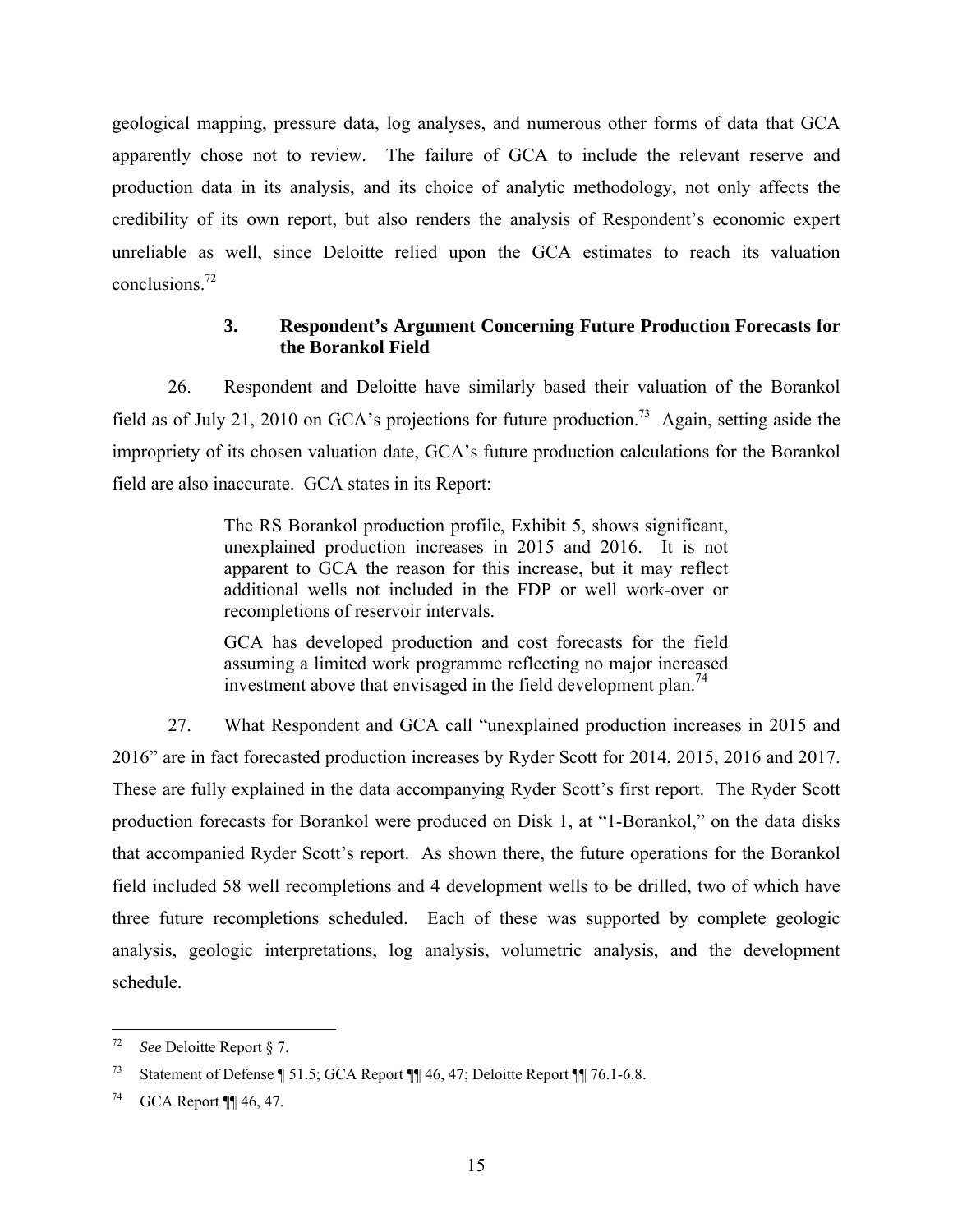28. These production increases represent full exploitation of the remaining reserves in the Borankol field, exploitation that any reasonable operator would be expected to pursue, and reserves that any reasonable prospective purchaser would be expected to value. Indeed, Ryder Scott's estimate of remaining crude oil and condensate in the Borankol field as of October 14, 2008 was 18.8 million barrels.75 This is 344% of GCA's estimate of 5.45 million barrels of remaining crude oil and condensate as of July 21, 2010.<sup>76</sup> To put this in perspective, cumulative production between October of 2008 and July of 2010 in the Borankol field was approximately 2.3 million barrels of oil and condensate, which means that GCA's forecasted future production ignores 11.05 million barrels of recoverable crude oil and condensate.<sup>77</sup> GCA does this by simply assuming "a limited work program" for the Borankol field. GCA does not, however, provide any explanation of why a limited work program should be assumed, or why otherwise recoverable reserves should be left in the ground. Simply ignoring without explanation a vast quantity of recoverable crude oil and condensate is not, to say the least, a credible method of calculating the fair market value of an oil and gas field, and calls into serious question the overall credibility of the reports submitted by GCA and Deloitte

# **B. Respondent's Arguments Concerning Water Production in the Tolkyn Field Wells**

29. Respondent's arguments concerning water production in the Tolkyn field wells are confused, contradictory, and largely just wrong. Respondent first contends that an existing problem with excessive water-cut in the Tolkyn field was partly responsible for Claimants' initial decision to sell the properties in the summer of 2008, claiming that the "Tolkyn field . . . slumped significantly in early 2008 as water production in the gas wells spiked as a result of the Claimants ramping up of gas production in 2007."78 Respondent bases this contention on GCA's conclusions that:

 $75\,$ 75 Ryder Scott's Second Report p. 8.

<sup>76</sup> GCA Report, Appendix III, Table AII.2; Ryder Scott's Second Report pp. 8-9.

<sup>77</sup> Ryder Scott's Second Report p. 9.

<sup>&</sup>lt;sup>78</sup> Statement of Defense  $\P\P$  16.1-16.2, 53.16 (d). Respondent also appears to suggest that significant water-cut in the Tolkyn field was a reason why a majority of the prospective purchasers contacted in the initial phase of Project Zenith did not make an indicative offer, stating that "the assets were unattractive to potential purchasers for reasons unconnected to the Republic's actions," including "no geological upside." Statement of Defense ¶ 16.7. Claimants address at length the general fallacy of Respondent's arguments concerning the allegedly few responses received in the initial phase of Project Zenith, and Claimants' decision not to proceed to the binding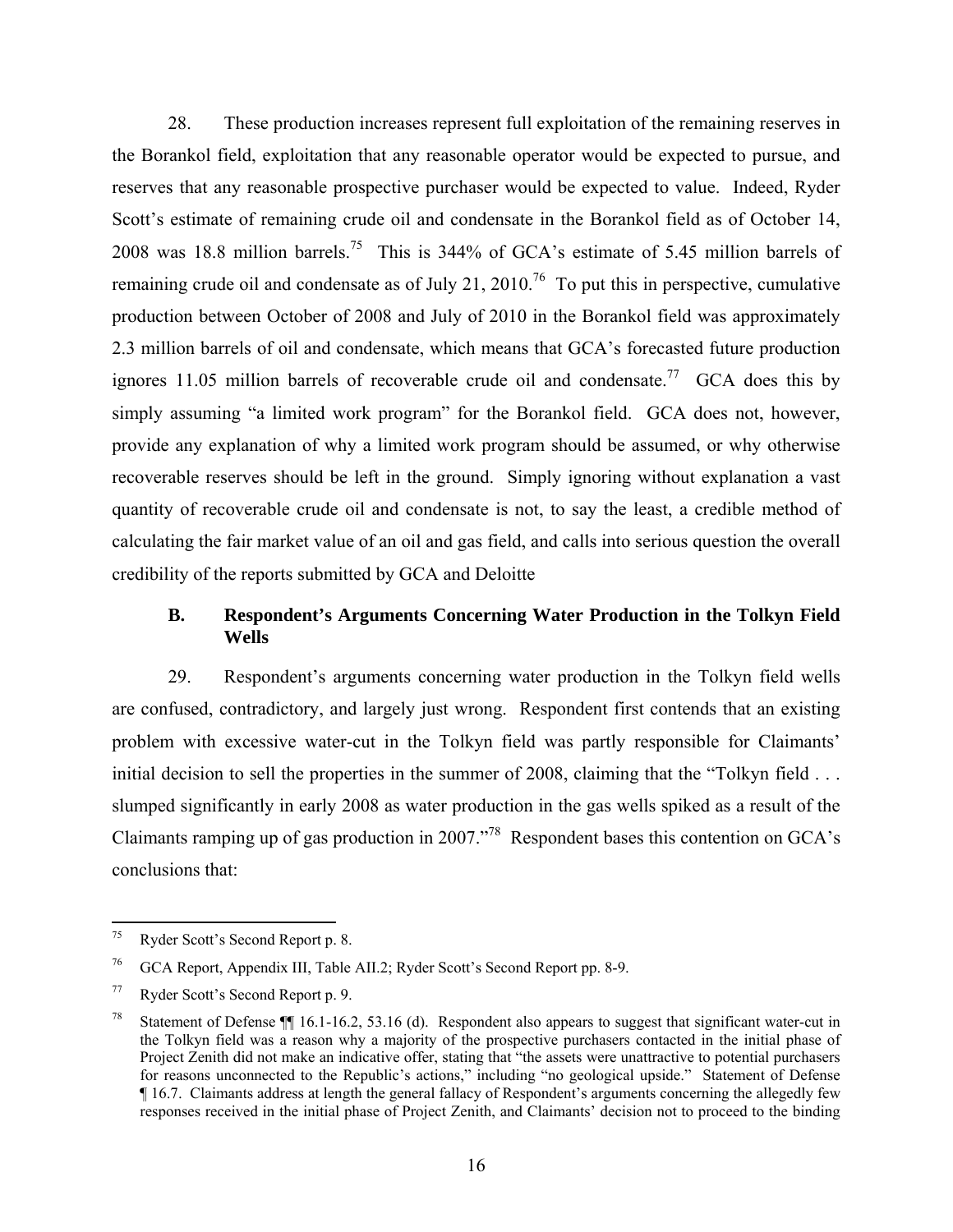At the Tolkyn Field, initial gas/condensate production commenced in 2003 with only small volumes of produced water being recorded. Gas production was significantly increased in 2007 to meet the production plan approved in the Field Development Plan. This increase in gas and condensate production was followed by a rapid increase in the volume of water produced, which ultimately resulted in a dramatic reduction in the volume of gas and condensate being produced. This increase in 2007 in gas production was achieved by increasing individual well rates and not by drilling additional wells. This rapid increase in individual well rates may have accelerated water production.<sup>79</sup>

The trend of increasing water production was clearly evident at the time of the 2008 RS report, yet this was not mentioned in the report and the risk to future gas production levels was not discussed as might have been expected. $80$ 

30. Respondent also contends that the problem with water-cut in the Tolkyn field in early 2008 was so significant that Respondent and GCA "are surprised that the Claimants' experts appeared to have ignored the issue completely in their reports."<sup>81</sup> Both the contention that water-cut was a significant problem in early 2008, and the contention that Ryder Scott ignored water-cut in its first report, are incorrect.

31. As Ryder Scott points out, the trends of associated products for gas wells, such as condensate and water production, are best viewed as ratios related to the primary products. Doing so provides needed perspective. The average water/gas ratio (WGR) for the first 10 months of 2008 in the Tolkyn field for all wells producing in the Artinskian formation was 9.8 BW/MMcf (Barrels of water per Million cubic feet of gas).<sup>82</sup> While this was an increase over historical norms of approximately 2.12 BW/MMcf, it did *not* reflect a dramatic or problematic

bid phase in the fall of 2008, at Section IV. B. 2. of their Reply Memorial on Jurisdiction and Liability. Suffice it to say here that, because Respondent is wrong in its assertions about Tolkyn field water-cut in 2008, no prospective purchaser was likely concerned about it.

<sup>79</sup> GCA Report ¶ 32. Remarkably, in its Statement of Defense, Respondent edits this passage from its own expert's report to omit the inconvenient reference to production increases being made "to meet the production plan approved in the Field Development Plan." Statement of Defense ¶ 46.15. Since nowhere in its Statement of Defense does Respondent even reference the process by which Development Plans and Working Programs are established and approved by the State itself (discussed *infra*), one can only conclude that this is yet another example of Respondent's deliberate attempts to mislead.

<sup>80</sup> GCA Report ¶ 38.

<sup>&</sup>lt;sup>81</sup> Statement of Defense  $\P$  16.2; GCA Report  $\P$  31.

<sup>82</sup> Ryder Scott's Second Report p. 7.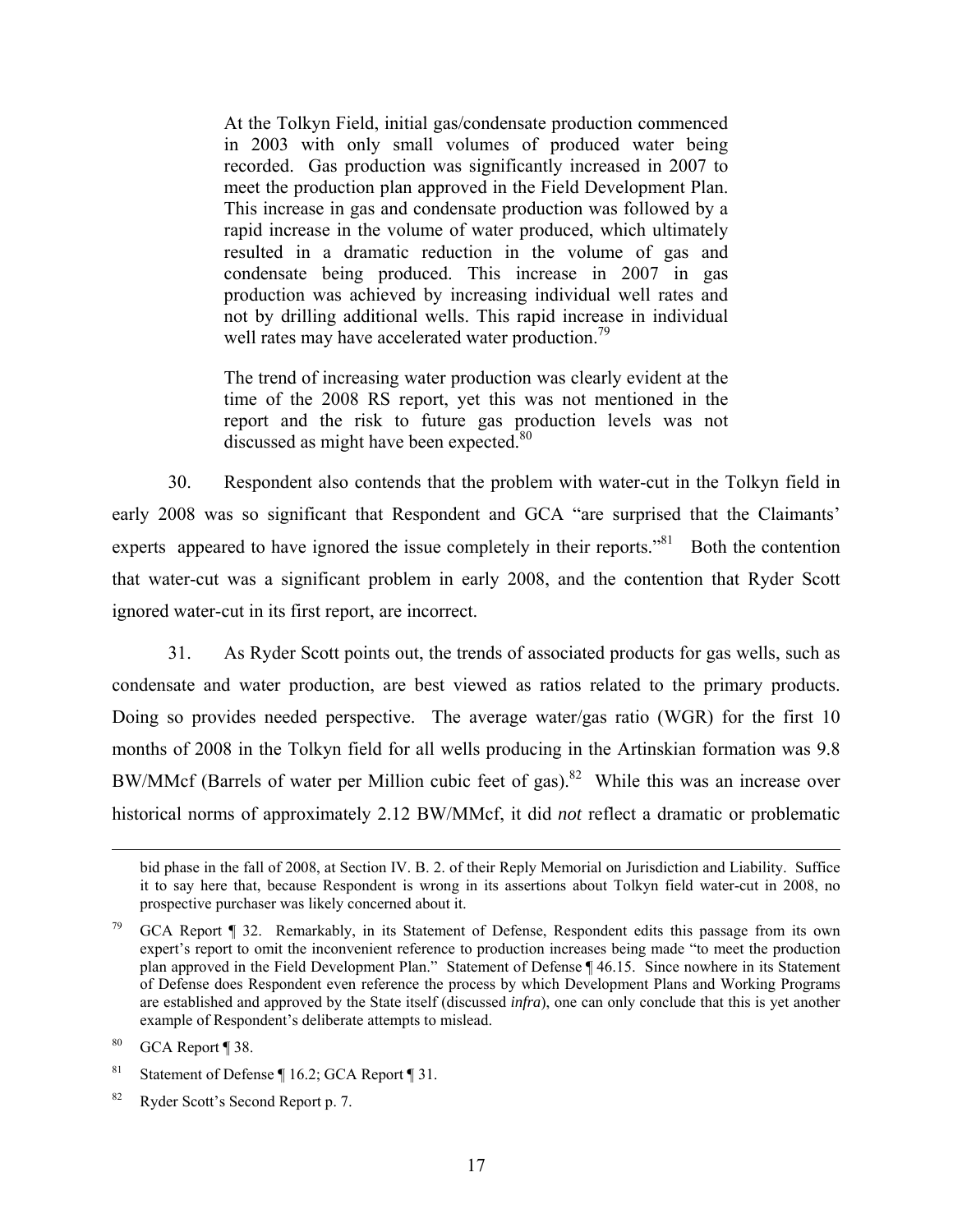increase in water production.<sup>83</sup> Indeed, as of October 14, 2008, only three Artinskian wells in the Tolkyn field were making appreciable water (the T-3, T-7, and T-101).<sup>84</sup> As Ryder Scott states in its Second Report, "[e]xcluding the three wells experiencing appreciable water production, the average WGR for the remaining Artinskian wells for 2008 was only 3.6. It is noteworthy that the three water producers, the T-3, T-7, and T-101, are in close proximity to one another and low on structure in their fault block, suggesting a reasonable conclusion at the time that water production was a localized formation problem, and not a field wide problem."<sup>85</sup>

32. Ryder Scott provided in connection with its first report three DVD's of data supporting its analysis. This extensive data included Ryder Scott's projections of WGR in BW/MMcf for every Artinskian producing well in the Tolkyn field.<sup>86</sup> Although a great deal of this data was re-produced to Claimants in Respondent's belated April 2, 2011 document production (thus confirming beyond doubt that Respondent received this data), Respondent clearly ignored this data, and it is apparent that GCA did as well. Ryder Scott has provided a graph in its Second Report, in the traditional semi-log rate versus time format,  $87$  reflecting its water and WGR projections.<sup>88</sup> The graph shows gradually increasing water production in 2008 corresponding to the increased gas production, and it shows Ryder Scott's projected increases in water production after 2008 and into 2010.

33. Respondent also argues that Claimants' over-production in the Tolkyn field in 2007 and 2008 damaged the field by causing an increase in water production in 2009 and 2010.<sup>89</sup> Respondent makes this argument both in furtherance of its claim that reasons beyond State conduct caused a progressive decrease in the value of Claimants' investments between October of 2008 and the State's final seizure of the investments on July 21, 2010, and as the basis for asserting that Claimants' recovery should be reduced because of Claimants' intentional injury to

<sup>83</sup> Ryder Scott's Second Report p. 7.

<sup>84</sup> Ryder Scott's Second Report p. 7.

<sup>85</sup> Ryder Scott's Second Report p. 7.

<sup>86</sup> Ryder Scott's Second Report pp. 7-8.

<sup>&</sup>lt;sup>87</sup> In support of its contention that there existed a dramatic increase in water production in 2008, GCA provided a graph in non-standard and very misleading format. GCA Report, Figure 2, at p. 6.

<sup>88</sup> *See* Ryder Scott's Second Report, Figure1, p. 8.

<sup>89</sup> Statement of Defense ¶¶ 54.2- 54.3.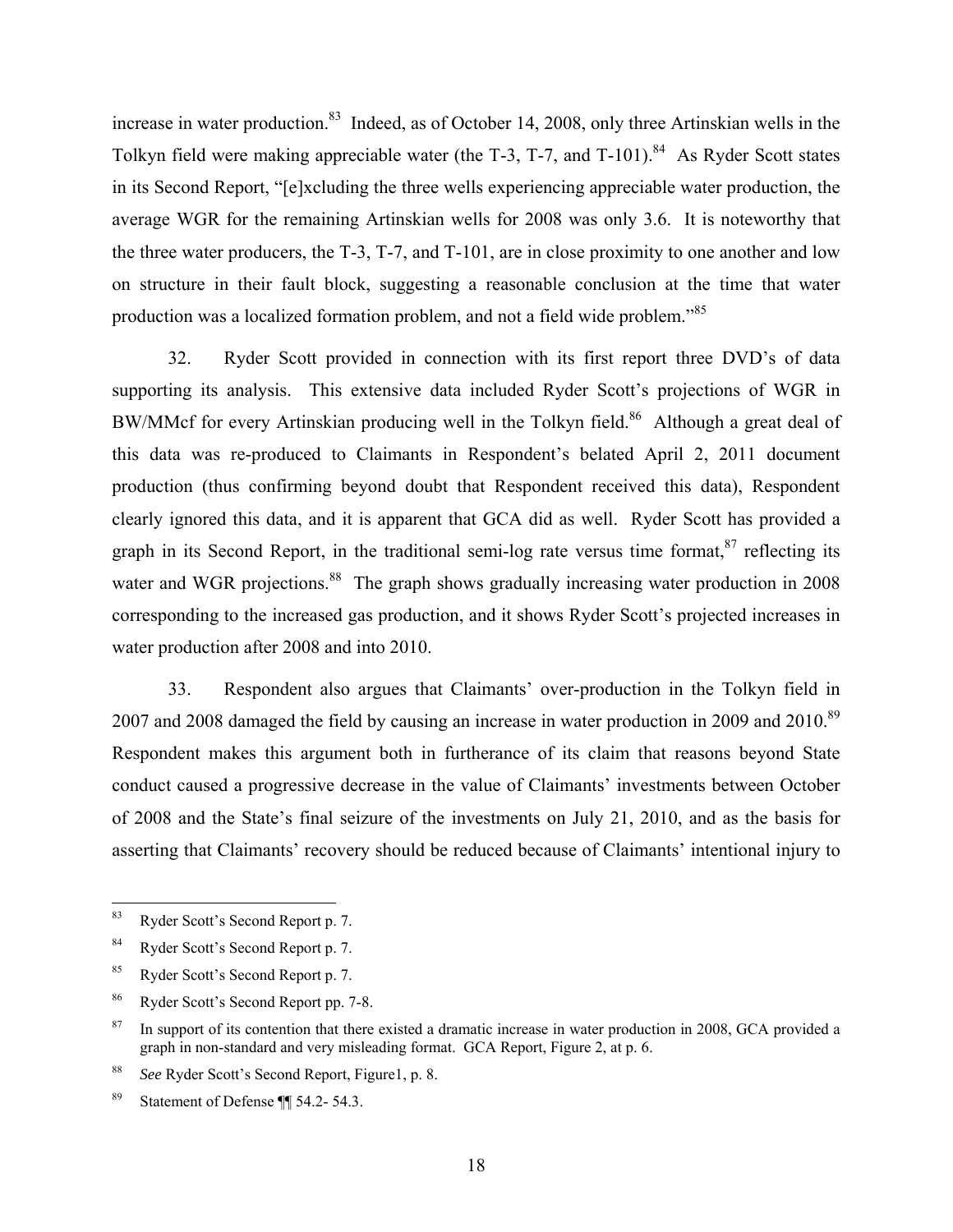production from the Tolkyn field.<sup>90</sup> The ostensible bases for the argument are the conclusions contained in the report by Neftegazconsult, a report that Respondent does not identify as an expert report, and is merely attached as Exhibit R-173 to Respondent's Statement of Defense. In its report, Neftegazconsult states that:

> The incompliance of the subsoil user [TNG] with the requirements to development of the gas-condensate reservoir in 2006–2008 led to a loss of active gas reserves, growth of operating expenditures for gas treatment, and reduction of the field efficiency (reduction of recoverable reserves and revenues); $91$  and

> Due to the violation of the gas-condensate reservoir development process by the subsoil user, the current development project must be revised completely with due attention to the obtained data. $92$

34. To appreciate the absurdity of these contentions, one must understand the process by which the oil and gas Development Plans and Working Programs that TNG and KPM operated under were authored and approved by the State, and the history of Tolkyn field production in 2007 and 2008.

35. The Development Plans for TNG's Tolkyn field and KPM's Borankol field were the product of Kazakh research institutes associated with the Kazakh MEMR.<sup>93</sup> The Tolkyn Development Plan was the product of JSC KazNIPImunaygaz.<sup>94</sup> The Borankol Development Plan was the product of NIPI NefteGas.<sup>95</sup> These Development Plans are the overall design documents for mineral extraction from the Tolkyn and Borankol fields.<sup>96</sup> The first step in creation of the Development Plan is for the operating company and holder of a Subsoil Use Contract, here TNG and KPM, to provide raw data (in the form of seismic results, well logs, test

 $90\,$ Statement of Defense ¶ 54.3.

<sup>&</sup>lt;sup>91</sup> Neftegazconsult Report, November 14, 2011,  $\sqrt{8}$  at 17, R-173.

<sup>&</sup>lt;sup>92</sup> Neftegazconsult Report, November 14, 2011,  $\P$  11 at 17, R-173.

<sup>93</sup> Second Coiin Statement  $\P$  4.

<sup>&</sup>lt;sup>94</sup> *See* "Project on development of Artinskian gas condensate reservoir and on experimental-industrial production of the Middle Jurassic deposits of Tolkyn oil field," JSC KazNIPlmunaygaz (the "2008 Tolkyn Development Plan"), C-681; Second Cojin Statement ¶ 4.

<sup>&</sup>lt;sup>95</sup> *See* "Flow Chart of Borankol Field Development," NIPI NefteGas (the "Borankol Development Plan"), C-682; Second Cojin Statement ¶ 4.

<sup>96</sup> Second Cojin Statement ¶ 3.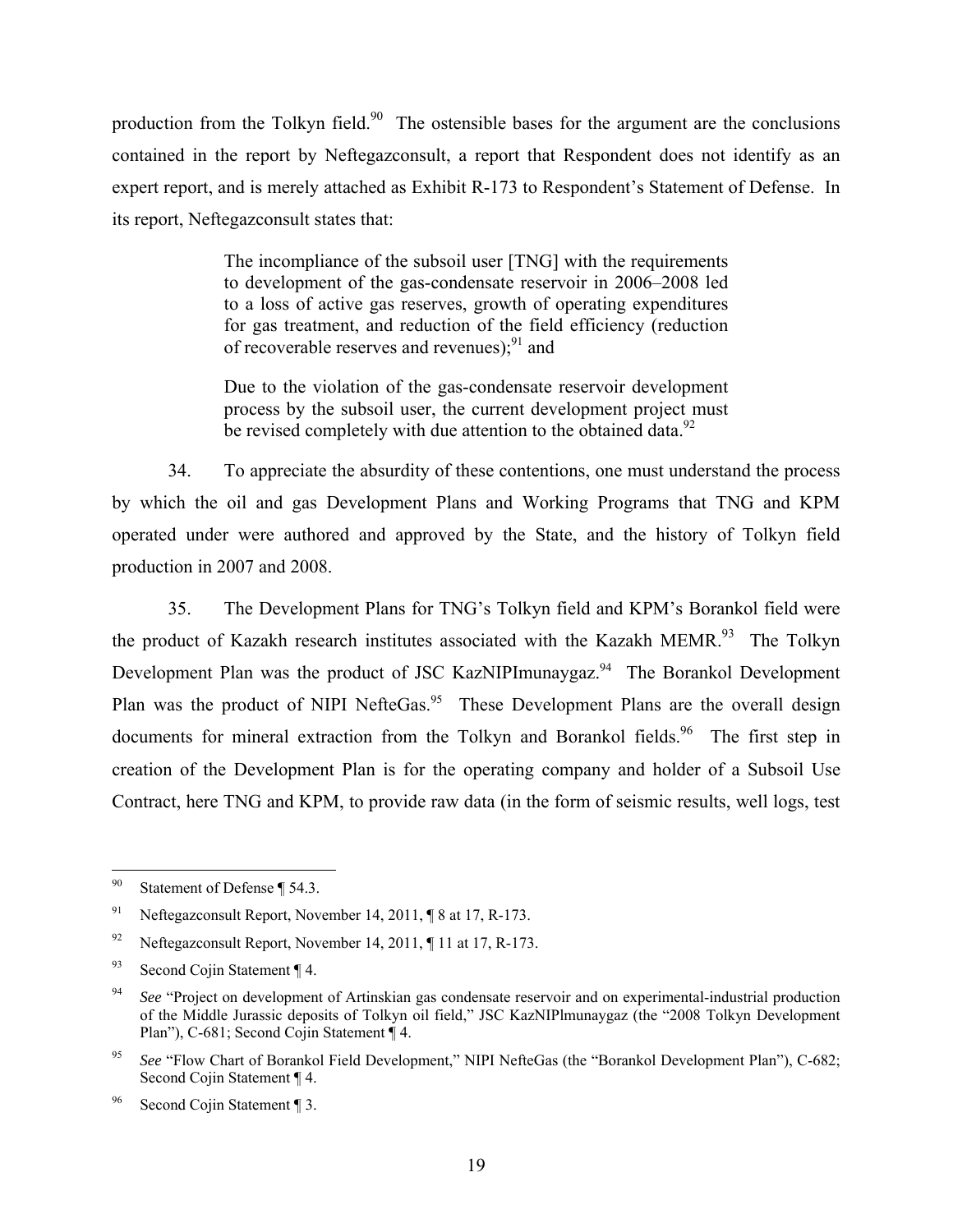well results, etc.) to the responsible Kazakh research institute.<sup>97</sup> Reserve engineers commissioned and controlled by Kazakhstan then produce State reserve estimates for the field,<sup>98</sup> and the State research institute, in conjunction with the reserve engineers and input from the respective operating companies, creates and issues the final, State-approved Development Plan that sets annual production, drilling, and capital outlay expectations for the field.<sup>99</sup>

36. The Working Programs are yearly plans developed jointly by personnel from the respective companies and State personnel, including a Kazakh team of geologists.<sup>100</sup> Their purpose is to establish the specifications for extraction, drilling, and capital outlays to implement the Development Plans.<sup>101</sup> They are the product of several joint meetings between the company and State personnel, with the State making proposals that must be included in the Programs and the Kazakh geologists making recommendations regarding, *inter alia*, production rates, geophysics, and locations of wells.<sup>102</sup> The annual Working Programs for the following year are ordinarily submitted in November for approval by the territorial representative of the Kazakh Ministry of Resources and Power (the MRP), with the approval results from the MRP generally being received in December.<sup>103</sup>

37. KPM and TNG submitted quarterly reports to the Kazakh Department of Statistics concerning the companies' progress toward fulfillment of the annual Working Programs (the "LKU Reports"), $104$  and Kazakh mineral and geology agency personnel, in conjunction with

<sup>97</sup> *Id.* 

*Id.* For a list of the State reserve reports prepared for the Tolkyn field, see the State "Certificate on the results of planned check of performance of the Republic of Kazakhstan about the mineral resources and subsoil usage, license-contract obligations of the limited liability partnership Tolkynneftegaz," (the "2008 Tolkyn Certificate") ¶ 2.2, C-683. For a list of the State reserve reports prepared in connection with the Borankol field, see the State "Report on the results of the extraordinary verification of the fulfillment of the contractual obligations and the observance of the provisions of the Kazakhstan legislation on subsoil and its exploitation by TOO Kazpolmunay," 2010, ¶ II, C-684.

<sup>99</sup> Second Cojin Statement ¶ 3.

<sup>&</sup>lt;sup>100</sup> Second Cojin Statement ¶ 5; Working Program for 2009 Tolkyn Field, C-591; Working Program for 2010 Tolkyn Field, C-592; Working Program for 2009 Borankol Field, C-593; Working Program for 2010 Borankol Field, C-594.

 $101$  Second Cojin Statement ¶ 5.

<sup>102</sup> *Id.*

<sup>103</sup> *Id.*

<sup>104</sup> *See* sample quarterly LKU Reports for 2009 and 2010 for TNG, C-685; sample quarterly LKU Reports for 2009 and 2010 for KPM, C-686; Second Cojin Statement ¶ 6.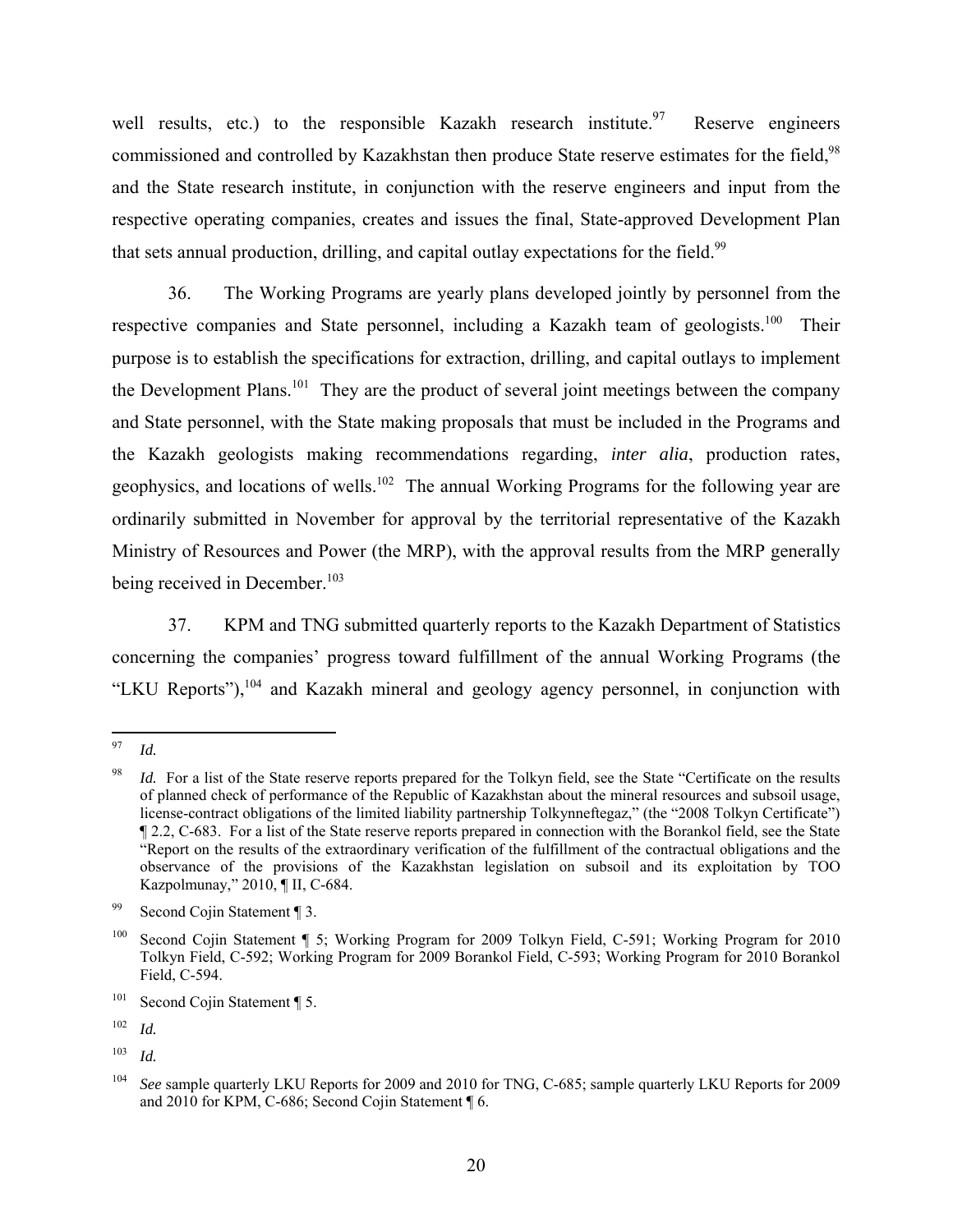input from company personnel, issued and approved periodic Reports, Certificates, Acts, and Minutes on the results of agency inspections and on company compliance with Subsoil Use Contract requirements, Development Plans, and approved Working Programs.<sup>105</sup>

38. For the Tolkyn field, there was a pre-existing Development Plan for pilot development of the field that was confirmed by the Kazakh Central Commission on Development in December of 2006, and extended by the Commission as the operational Development Plan through January 1, 2008.<sup>106</sup> This pilot Development Plan was therefore the operative plan for the Tolkyn field in 2007.<sup>107</sup> The expected 2007 gas production from the field pursuant to the pilot Development Plan was 1984 million cubic meters (mcm),<sup>108</sup> TNG's actual 2007 gas production from the field was 1257.2 mcm, 726 mcm less than expected under the Plan.<sup>109</sup> The reason why TNG did not produce the expected amount of gas was because it did not have in place an additional gas sales contract to cover the seasonal downturn in domestic demand during the summer months.<sup>110</sup> As stated in the State's 2008 Tolkyn Certificate on TNG's compliance with its Contract, Development Plans, and approved Working Programs, the

 $105\,$ 105 Second Cojin Statement ¶ 6. *See, e.g.,* Certificate by MEMR on results of Planned Check Performance of the Legislation of the Republic of Kazakhstan about Mineral Resources and Subsoil usage, License-contract Obligations of the Limited Liability Partnership "Tolkynneftegaz", the field of Tolkkyn, July 12, 2008, C-683; "Minutes on the results of the extraordinary verification of the fulfillment of the contractual and licensing obligations as well as of the compliance with the provisions of the legislation in the Republic of Kazakhstan by TOO Tolkynneftegaz, January 25-February 5, 2010, C-599; Reports on the Results of an Unscheduled Inspection with Respect to Fulfillment of the Contractual Obligations and Compliance with Requirements of the Legislation of the Republic of Kazakhstan in Subsoil and Subsoil Use by Tolkynneftegas of the Ministry of Energy and Mineral Resources for KPM and TNG, February 5 and 6, C-385 and C-386; Act on Results of Unscheduled Inspection for Observance of Contractual terms and Compliance with the Requirements of the Legislation of the Republic of Kazakhstan on Subsoil and Subsoil Use by the Partnership "Tolkynneftgas", June 30, 2010, C-687; Acts on Results of Unscheduled Inspection of TNG from the Geology and Subsoil Use Committee, July 16, 2010, C-315; Act on Results of the Inspection regarding Compliance with Environmental Legislation of the Republic of Kazakhstan, July 3, 2010, C-688; Act on Results of Unscheduled Inspection of the State of Efficient and Complex Subsoil Use and Compliance with the Legislation of the Republic of Kazakhstan "On Subsoil and Subsoil Use" by "Kazpolmunai" LLP, C-689; Report on the Results of a Special-Purpose Inspection of "Kazpolmunai", LLP, May 25, 2007, C-690; Report by MEMR on Results of Planned Verification of Performance of the Legislation of the Republic of Kazakhstan about Mineral Resources and Subsoil Usage, License-Contract Obligations of the Limited Liability Partnership "Kazpolmunay", field of Borankol, July 12, 2008, C-691; Act on Unscheduled Inspection of KPM by the Geology Committee, July 16, 2010, C-651; Report on the Results of the Unscheduled Inspection of the legislation of the Republic of Kazakhstan about Oil, Subsoil and Subsoil Use, and Contract Obligations of KPM, November 11, 2008, C-86.

See Second Cojin Statement ¶ 7; 2008 Tolkyn Certificate ¶ 5.1, C-683.

<sup>107</sup> *Id.* 

<sup>108</sup> *See* 2008 Tolkyn Certificate ¶ 11.3, C-683.

<sup>109</sup> *Id.*

<sup>&</sup>lt;sup>110</sup> Second Cojin Statement ¶ 8.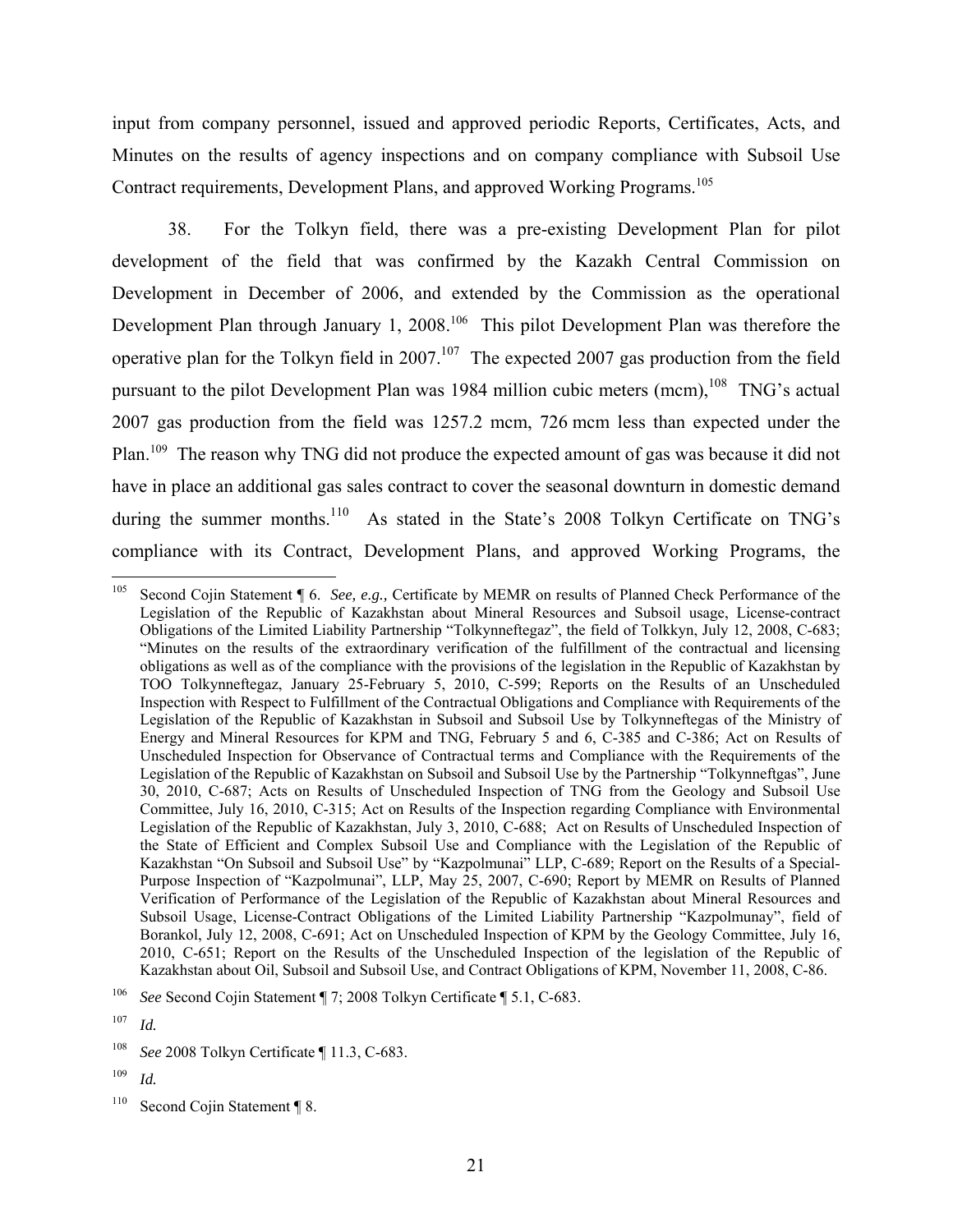"[d]iscrepancies of actual volume of extraction with scheduled in 2007 is linked to absence of a commodity market . . . . "<sup>111</sup>

39. During 2007, a new Development Plan was established for the Tolkyn field by the State research institute, KazNIPImunaygaz, to be effective on January 1, 2008.<sup>112</sup> The expected 2008 gas production under this new 2008 Development Plan was 2500 mcm, an increase of 516 mcm over the expected 2007 gas production of 1984 mcm under the prior pilot Development Plan, and twice TNG's actual 2007 production of  $1257.2$  mcm.<sup>113</sup> Although the 2008 Development Plan called for this marked production increase, it provided for an insignificant increase in well stock.<sup>114</sup>

40. On November 15, 2007, TNG executed a contract with Kemikal for the provision of 1,895 mcm of gas.<sup>115</sup> This contract, coupled with TNG's doubling of its gas processing capacity in the fall of 2007, permitted TNG to increase its production, both resolving the production shortfall in 2007 resulting from lack of a contract to cover the summer downturn in domestic demand, and positioning TNG to meet the 2008 Development Plan production expectation of 2500 mcm. Nevertheless, TNG's actual production for 2008 was 2352.2 mcm, 147 mcm less than expected under the 2008 Development Plan.<sup>116</sup>

41. As noted by Ryder Scott, the 2008 production increase in the Tolkyn field (to an amount less than the production expectations in the Development Plan) did result in an increase in water production.<sup>117</sup> But this increase, while marginally larger than historical water production, was not "dramatic" in 2008, and a notable increase in WGR (water gas ratio) did not become apparent until 2009.<sup>118</sup> This water-cut issue was addressed in 2009 by a revision to the

<sup>111</sup> 111 *See* 2008 Tolkyn Certificate ¶ 11.3, C-683.

<sup>112</sup> *See* 2008 Tolkyn Certificate ¶ 5, C-683; 2008 Tolkyn Development Plan, C-681.

<sup>113</sup> *See* 2008 Tolkyn Development Plan, C-681; Acts on Results of Inspection of Tolkynneftegas LLP, July 16, 2010, at "Commissions Conclusions" ¶ 1, C-315; Second Cojin Statement ¶ 9.

<sup>114</sup> *Id.*

<sup>115</sup> *See* Kemikal Contract, C-680; Second Lungu Statement ¶¶ 4-5.

<sup>&</sup>lt;sup>116</sup> *See* "Act on Results of Unscheduled Inspection for Observance of Contractual Terms and Compliance with the Requirements of the Legislation of the Republic of Kazakhstan on Subsoil and Subsoil Use by the Partnership Tolkynneftegas," July 15, 2010, § 6, C-650.

<sup>&</sup>lt;sup>117</sup> Ryder Scott's Second Report p. 7.

<sup>&</sup>lt;sup>118</sup> Ryder Scott's Second Report p. 7.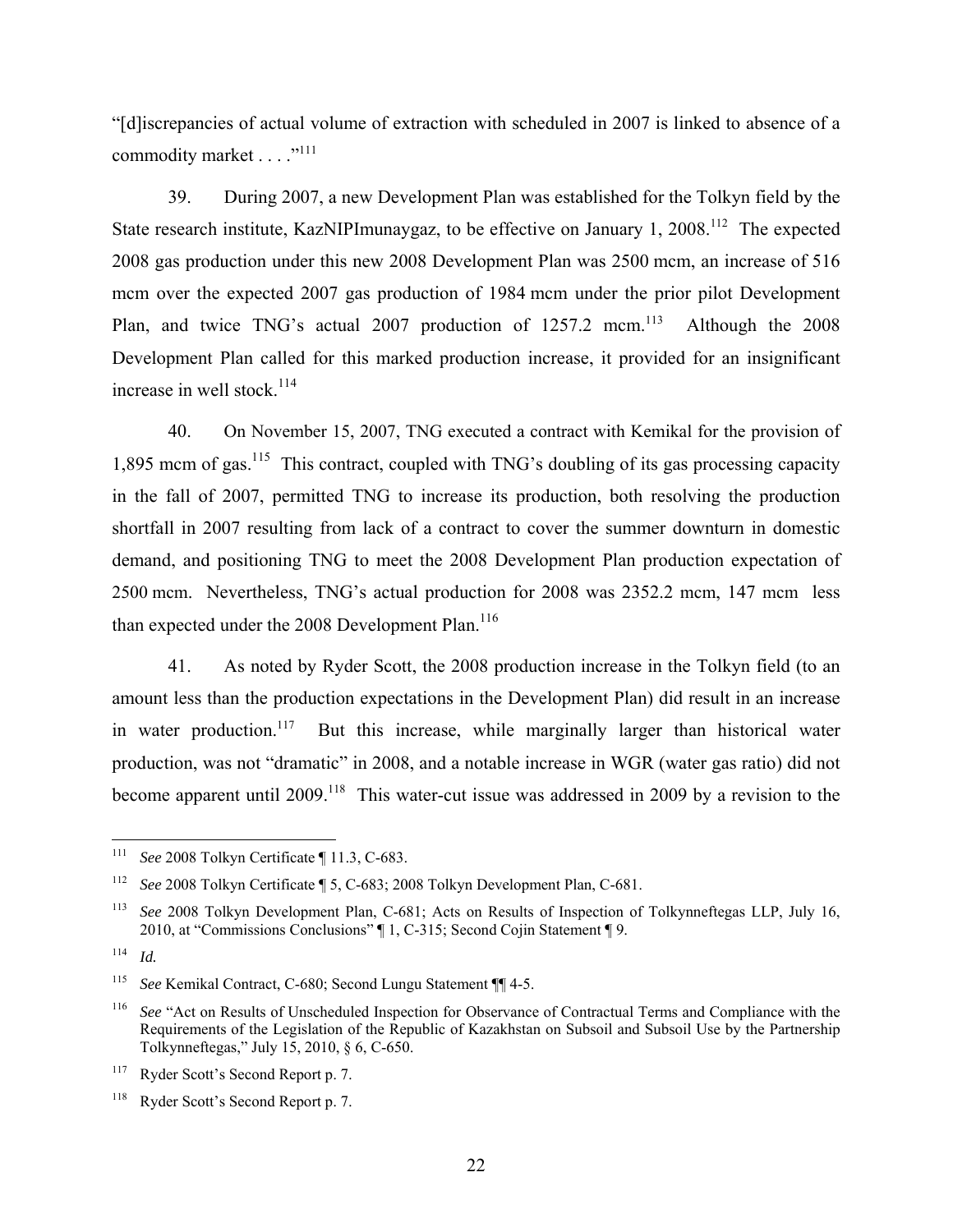Development Plan, reducing the expected production under the Development Plan from 2500 mcm to 1800 mcm.<sup>119</sup>

42. Because the Kemikal contract was cancelled at the end of 2008 due to Kemikal's persistent non-payment,<sup>120</sup> TNG was left in 2009 without a contract to cover the summer domestic demand downturn.<sup>121</sup> Due to this lack of a market, TNG's actual production for 2009 was only 1317.1 mcm, or 482.9 mcm less than the adjusted reduction to 1800 mcm in the modified Development Plan.<sup>122</sup>

43. The 2009 water production issue and accompanying production adjustment in the Development Plan was discussed in the February 5, 2010 Report on the MEMR's verification of TNG's subsoil use compliance:

> In 2009, within the ordinary report on the author inspection for the implementation of the exploitation project, amendments have been operated concerning the natural gas and condensate gas extraction volumes from the Atinskian condensate gas deposit of the Republic of Kazakhstan (Protocol of TKR No. 59/October  $1<sup>st</sup>$ , 2009). The takeover rate was reduced from 2.5 billion  $m^3$ /year to 1.8 billion  $m^3$ /year. Cause: complications generated by the sustained rate of gas capture from the deposit (flooding and others). The named reduction of the extraction volumes applied for the period 2009–2010, until the elaboration of a new design document.<sup>123</sup>

44. It was also discussed in two State inspection reports that were issued just before the State's final seizure of Claimants' investments. As stated by the Kazakh Geology and Subsoil Use Committee in its July 16, 2010 report on the results of its unscheduled inspection of TNG:

#### **The development project, approved in 2007, provides for gas production, since 2008, in the volume of 2500 mln.m3, which**

<sup>119</sup> 119 *See* "Minutes on the results of the extraordinary verification of the fulfillment of the contractual and licensing obligations, as well as of the compliance with the provisions of the legislation in the Republic of Kazakhstan, in the field and subsoil and the exploitation hereof by TOO Tolkynneftegaz," 2010 (the "2010 Tolkyn Minutes"), at § 5, C-599.

<sup>&</sup>lt;sup>120</sup> Second Lungu Statement  $\P$  6.

 $121$  *Id.* at ¶ 8.

<sup>&</sup>lt;sup>122</sup> Second Lungu Statement ¶ 8; 2010 Tolkyn Minutes, at § 5, C-599.

<sup>&</sup>lt;sup>123</sup> 2010 Tolkyn Minutes, at  $\S$  5, C-599.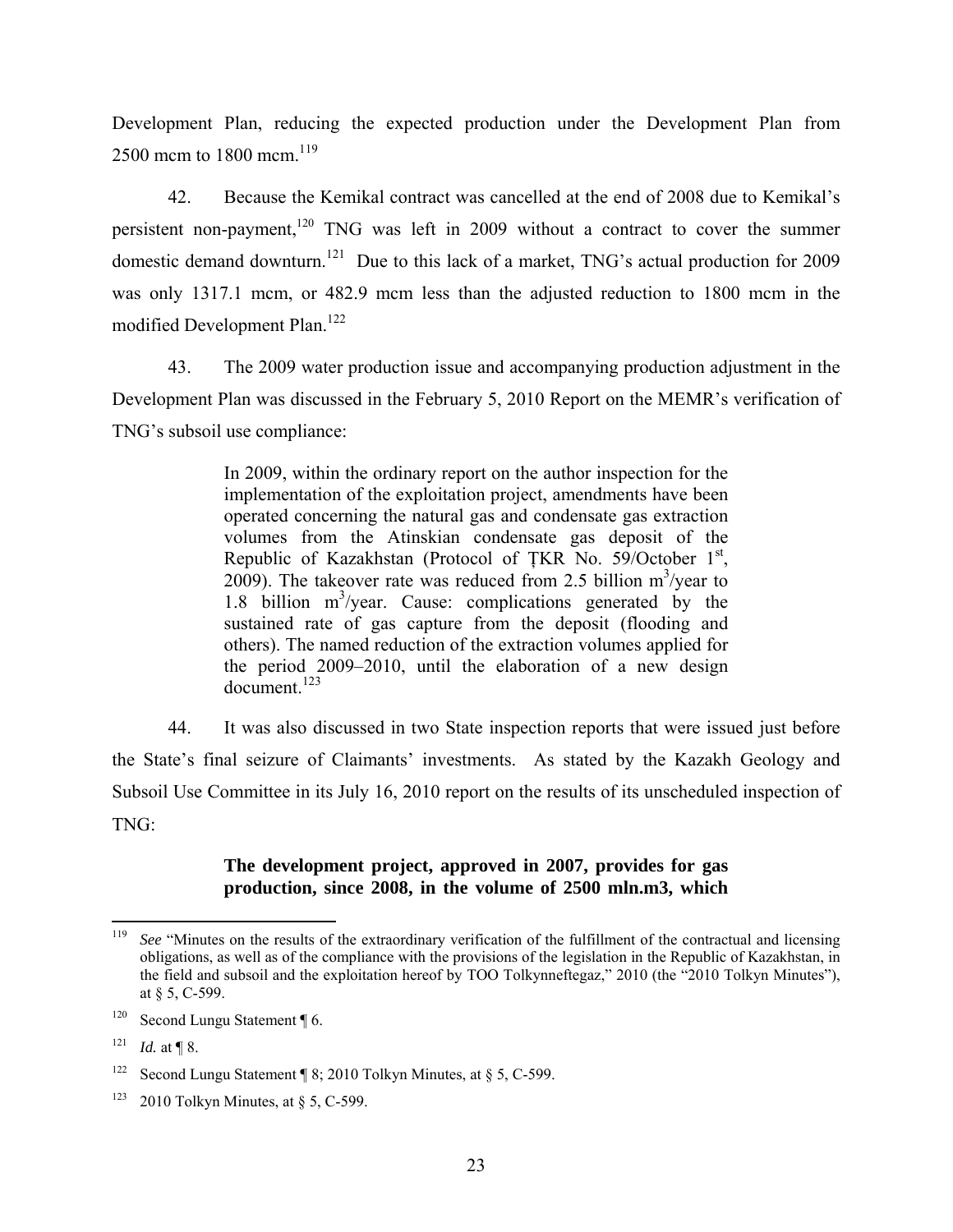**twice exceeds the production volume of 2007, with insignificant increase of well stock (15 against 14).** This led to increase of the content of water in gas, 133 g/m3 as compared to 9-10 g/m3. Established rate of gas extraction from accumulation leads to loss of approved gas and condensate reserves and requires to be reviewed in favour of gas production decrease.<sup>124</sup>

And as observed by the Kazakh Ministry of Oil and Gas in its July 15, 2010 report on the results of *its* unscheduled inspection:

> **In the approved development project of 2007 water cut was not expected**. Within the 1st year of development in 2008 gas extraction in the volume of 2500 mln.m<sup>3</sup> was expected which was 2 times more than the volume extracted in 2007 with the slight change in well stock—15 wells as compared to 14 wells in 2007. This resulted in coning of reservoir edge waters and water cut. The content of water in products within 2003-2007 pilot production made up about 9-10  $g/m<sup>3</sup>$ . And it was regarded that the water present in products was condensed. This circumstance indicates that the chosen operation mode is wrong, as a result of which it is considered to review the conditions of development taking newly revealed circumstances into account<sup>125</sup>

45. It is readily apparent that, contrary to the assertions of Respondent and Neftegazconsult, there was no "incompliance" on the part of TNG "with the requirements to development of the gas-condensate reservoir in 2006–2008," and no "violation of the gascondensate reservoir development process" by TNG. Indeed, TNG was in full compliance with the State-authored Development Plan and the State-approved Work Programs for implementation of the Development Plan. The State itself in all three of its reports in 2010 duly notes that water production was unexpected "in the approved development project of 2007." It was compliance with, not violation of, the State-authored Development Plan that led to the marginal increase in water production in 2008. Upon recognition of the water cut issue, the State itself reviewed its

<sup>124</sup> See "Act on results of unscheduled inspection of the state of efficient and complex subsoil use and compliance with the legislation of the Republic of Kazakhstan 'On subsoil and subsoil use' by Tolkynneftegas LLP," July 16, 2010, at Commission's Conclusions, C-315.

<sup>&</sup>lt;sup>125</sup> *See* "Act on Results of Unscheduled Inspection for Observance of Contractual Terms and Compliance with the Requirements of the Legislation of the Republic of Kazakhstan on Subsoil and Subsoil Use by the Partnership Tolkynneftegas," July 15, 2010, § 6, C-650.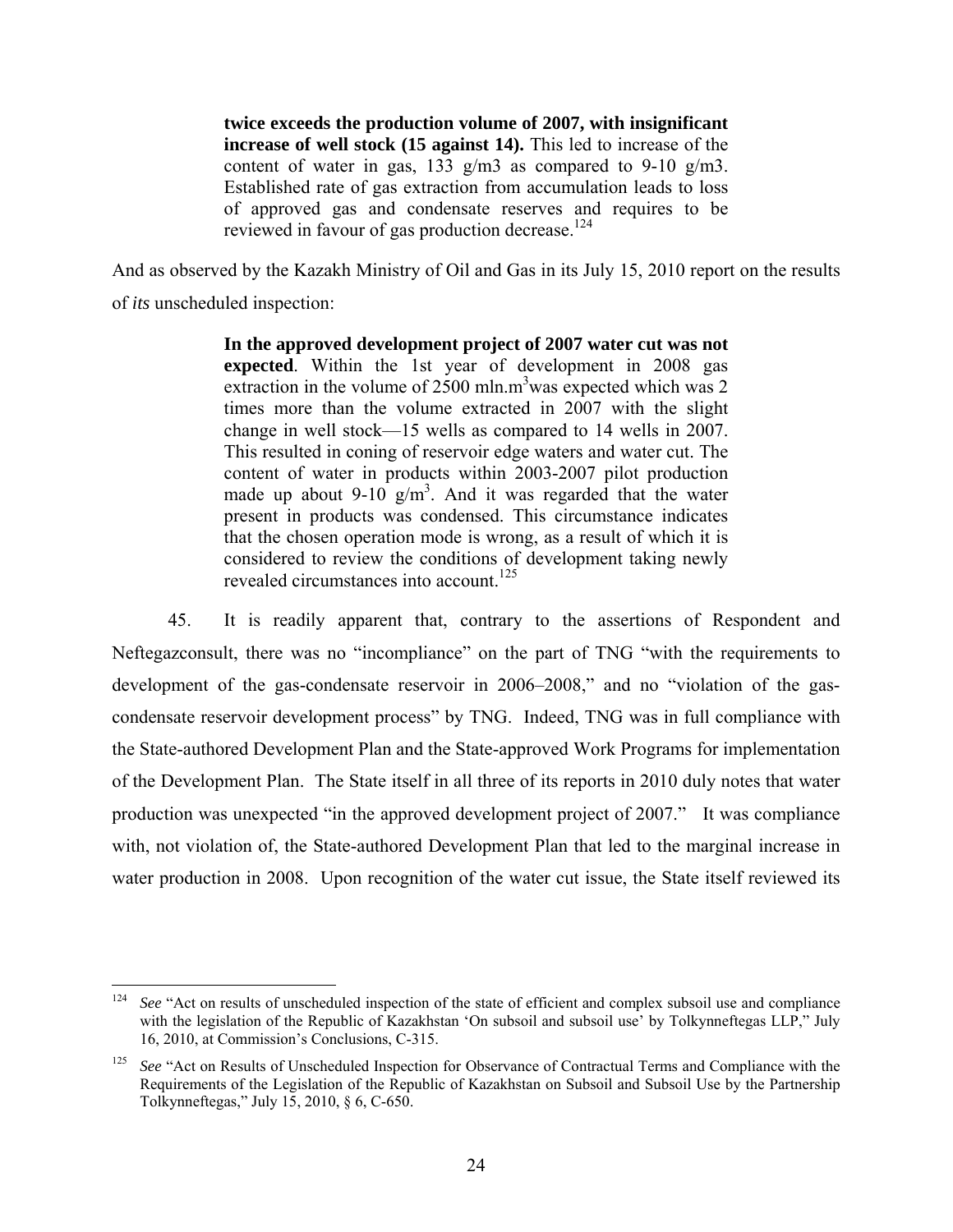Development Plans and mandated a reduction in gas production volumes for the 2009 Development Plan, a reduction that was sufficient in and of itself to address the issue.<sup>126</sup>

46. It is also readily apparent that Respondent is here simply trying to concoct another ostensible reason to justify its seizure of Claimants' investments, a reason that none of its own mineral and geological agencies ever raised prior to seizure, and that the State did not even obliquely reference in its notices issued immediately prior to seizure listing the alleged grounds for seizure.<sup>127</sup> Indeed, Respondent never took issue with any of the field drilling or extraction operations of either KPM or TNG at any time, and throughout the history of Claimants' ownership, the State repeatedly approved of all of TNG's and KPM's drilling and extraction operations in its verifications and reports on compliance.<sup>128</sup>

### **C. Respondent's Arguments Concerning CAPEX and Costs**

47. FTI has dealt in detail with the errors in the CAPEX, OPEX, depreciation, liquidation, and calculations of inflation and exchange rates contained in the Deloitte and GCA expert reports submitted by Respondent. Here, Claimants will highlight only one of the examples of Respondent's efforts to devalue Claimants' investments by summarily adding unnecessary capital costs.

48. It is clear from the reports of both GCA and Deloitte that Respondent's goal is to increase projected CAPEX and costs by any method possible in order to drive down its estimate of the value of the fields. One such method chosen is GCA's contention that a US \$41 million cost must be included in the calculation of the Tolkyn field's value for "needed" future compression to be added to the field operations. GCA states:

> Due to the declining reservoir pressure, compression will be needed in the field from 2012. This is required to boost the flowing wellhead pressure to a level adequate for processing and

 $\overline{a}$ 

<sup>126</sup> *See* Ryder Scott's Second Report p. 5.

<sup>&</sup>lt;sup>127</sup> *See* Notice of infringement of obligations under the Borankol Subsoil Use Contract No. 305, from MOG to KPM, July 14, 2010, C-2; Notice of infringement of obligations under the Tolkyn Subsoil Use Contract No. 210, from MOG to TNG, July 14, 2010, C-6; Notice of infringement of obligations under the Subsoil Use Contract No. 302, from MOG to TNG, July 14, 2010, C-7.

<sup>128</sup> *See* verifications and reports listed in fn. 105, *supra.*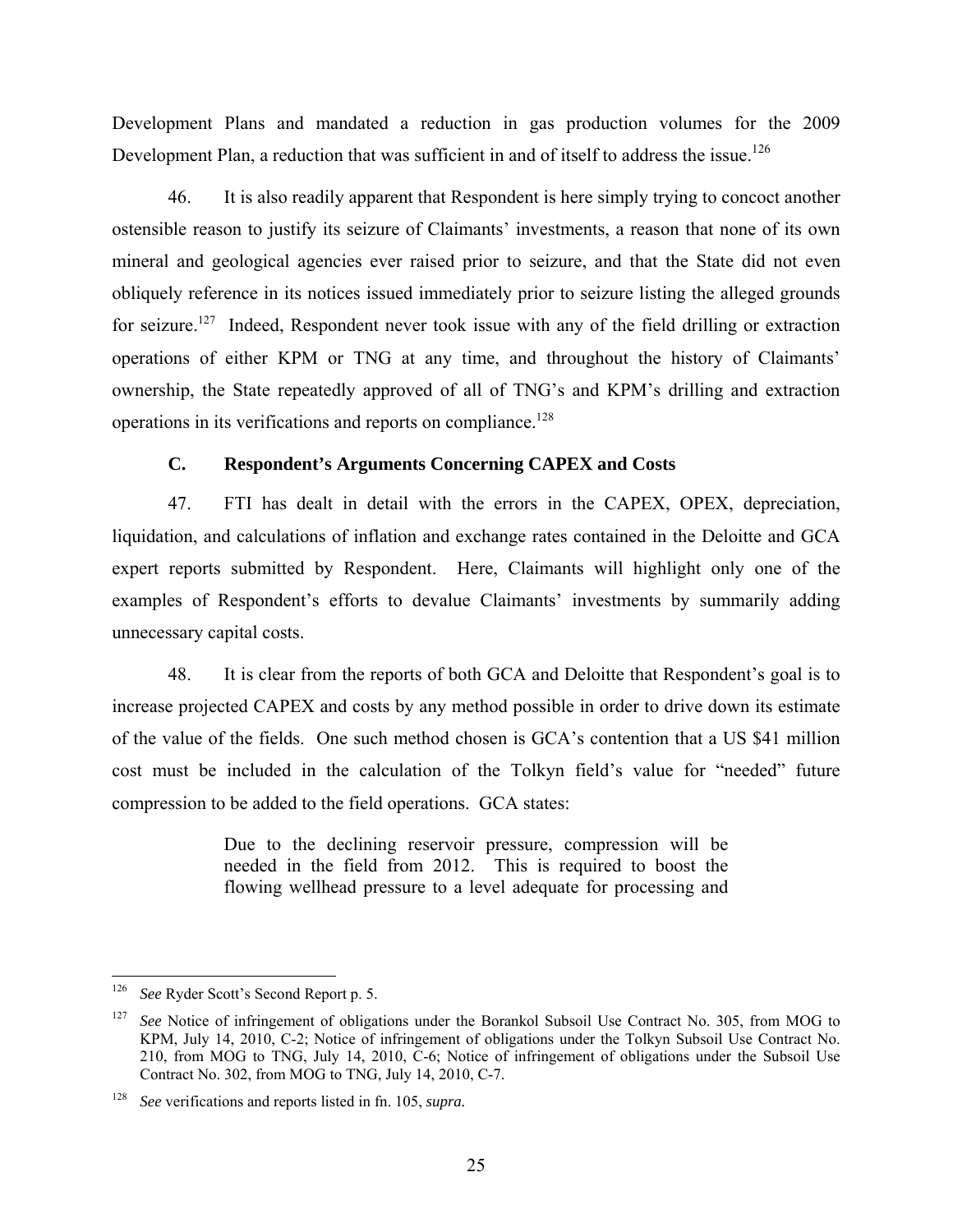onward transport of the gas. GCA has included costs for this in the production and cost profiles in Appendix  $II$ <sup>129</sup>

49. It is not clear what the point of this contemplated compression would be. GCA's contention is that compression will be needed "to boost the flowing wellhead pressure" due to "declining reservoir pressure." But, as pointed out by Ryder Scott, if GCA is contending that compression is needed to alleviate water production in the Tolkyn field, there exists no evidence in industry experience to support this. In water producing wells, the primary detriment to production rates is the loading caused by the water, and reduced delivery pressure will only temporarily alleviate this problem.<sup>130</sup> Furthermore, as of Respondent's chosen valuation date, with the exception of a few high water-producing wells, the vast majority of the remaining Artinskian producing wells were flowing at or above 2000 psig FTP (flowing tube pressure).<sup>131</sup> This is considerably above the pipeline delivery pressure of approximately 540 to 680 psig, and above the designed inlet pressure for the Borankol LPG Plant of 870 psig.<sup>132</sup> A review of the historical production, flowing tube pressures, and performance trends suggests that very little, if any, compression will be required prior to expiration of the Tolkyn Subsoil Use Contract, and if any is eventually needed, it would be considerably later than  $2011$ <sup>133</sup> Indeed, as Ryder Scott points out in its Second Report, the reduced delivery volumes in the revised 2009 Development Plan, coupled with increased production from specific well re-completions, should suffice alone to mitigate water production.<sup>134</sup>

50. Deloitte states that it has applied GCA's capital expenditure forecasts in its DCF models. Deloitte, however, takes GCA's unnecessary US \$41 million capital expenditure for compression in 2011 and *increases* it to US \$51.472 million.<sup>135</sup> FTI has not been able to discern any reason for Deloitte's US  $$10.5$  million increase.<sup>136</sup> It appears that GCA and Deloitte simply tack US \$41 to US \$51.472 million on to Tolkyn's 2011 costs (an enormous sum that represents

<sup>129</sup> See GCA Report ¶ 26.

<sup>&</sup>lt;sup>130</sup> Ryder Scott's Second Report pp. 4-5.

<sup>&</sup>lt;sup>131</sup> Ryder Scott's Second Report p. 5.

<sup>132</sup> *Id.*

<sup>133</sup> *Id.*

<sup>134</sup> *Id.*

<sup>135</sup> *See* Deloitte Report, Appendix 8 at p. 80.

<sup>136</sup> *See* FTI's Second Report ¶ 6.24.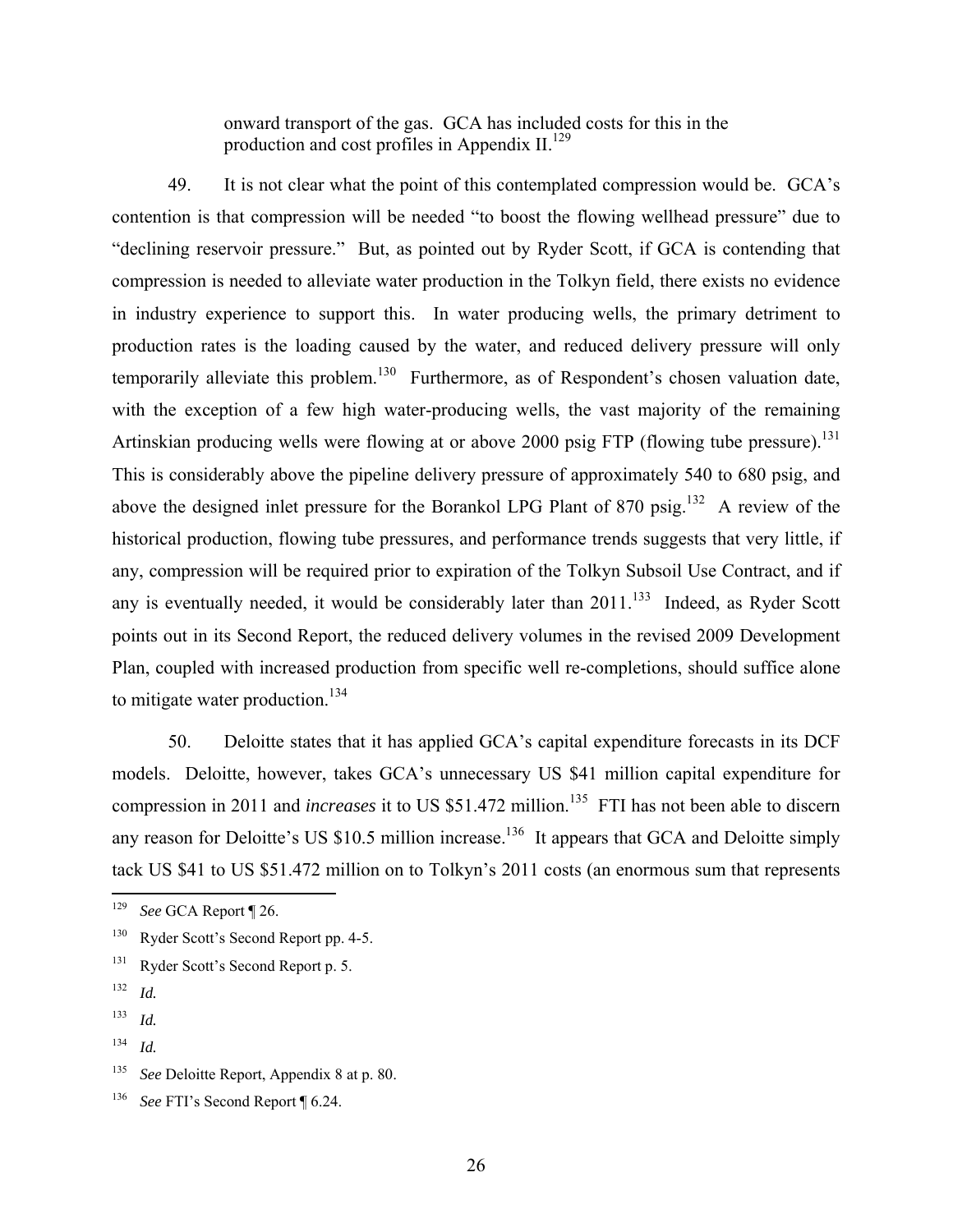more than 80% of the total future capital expenditures that GCA estimates for the field<sup>137</sup>) in order to exaggerate CAPEX and drive down value. Moreover, both GCA and Deloitte add this unnecessary cost at the earliest time possible in their calculation of the Tolkyn field's capital needs. Because discounting lessens the effect of both revenues and expenditures the further forward in time they occur, the earlier a cash expense is projected to occur, the greater the negative impact that expense has on the overall value. In short, by putting this significant, if unnecessary, expenditure in 2011, GCA and Deloitte have maximized its impact and created the greatest possible reduction in overall value.<sup>138</sup>

51. In addition to the unnecessary compression recommended by GCA, Respondent has also submitted in its Neftegazconsult report a recommendation that an extensive testing, workover, new drilling, and directional sidetrack drilling program be commenced in December of 2011 in the Tolkyn field to allegedly address the water issue.<sup>139</sup> Neftegazconsult does not provide any estimates of the costs or CAPEX for this undoubtedly costly program of testing and drilling. Neither does Deloitte. Indeed, Deloitte's report does not reference (or even acknowledge) the Neftegazconsult report in any way. And in a further indication that GCA's alleged compression requirement is itself both unnecessary and a purely fabricated expenditure, Neftegazconsult does not mention GCA's alleged compression requirement anywhere in *its* report.

52. Neither the compression program put forward by GCA, nor the testing, workover, and drilling program put forward by Neftegazconsult, would do anything more to address the water cut issue in the Tolkyn field than the simple reduction in production that the State already incorporated into the 2009 Development Plan.<sup>140</sup> And Respondent's inclusion of these two different, and enormously expensive, programs to allegedly address the water cut issue in the Tolkyn field, both intended to commence in 2011, begs a question: ― It is now 2012; were either of these programs undertaken in 2011, or were they deemed unnecessary? Claimants have not been able to locate in the documents produced by Kazakhstan any indication that either program has been commenced, and if they have not, it is certainly logical to assume that

<sup>137</sup> FTI's Second Report ¶ 6.48.

<sup>138</sup> FTI's Second Report ¶ 6.49.

<sup>139</sup> *See* Neftegazconsult Report, November 14, 2011, at 18-22, R-173.

<sup>140</sup> *See* Ryder Scott's Second Report p. 5.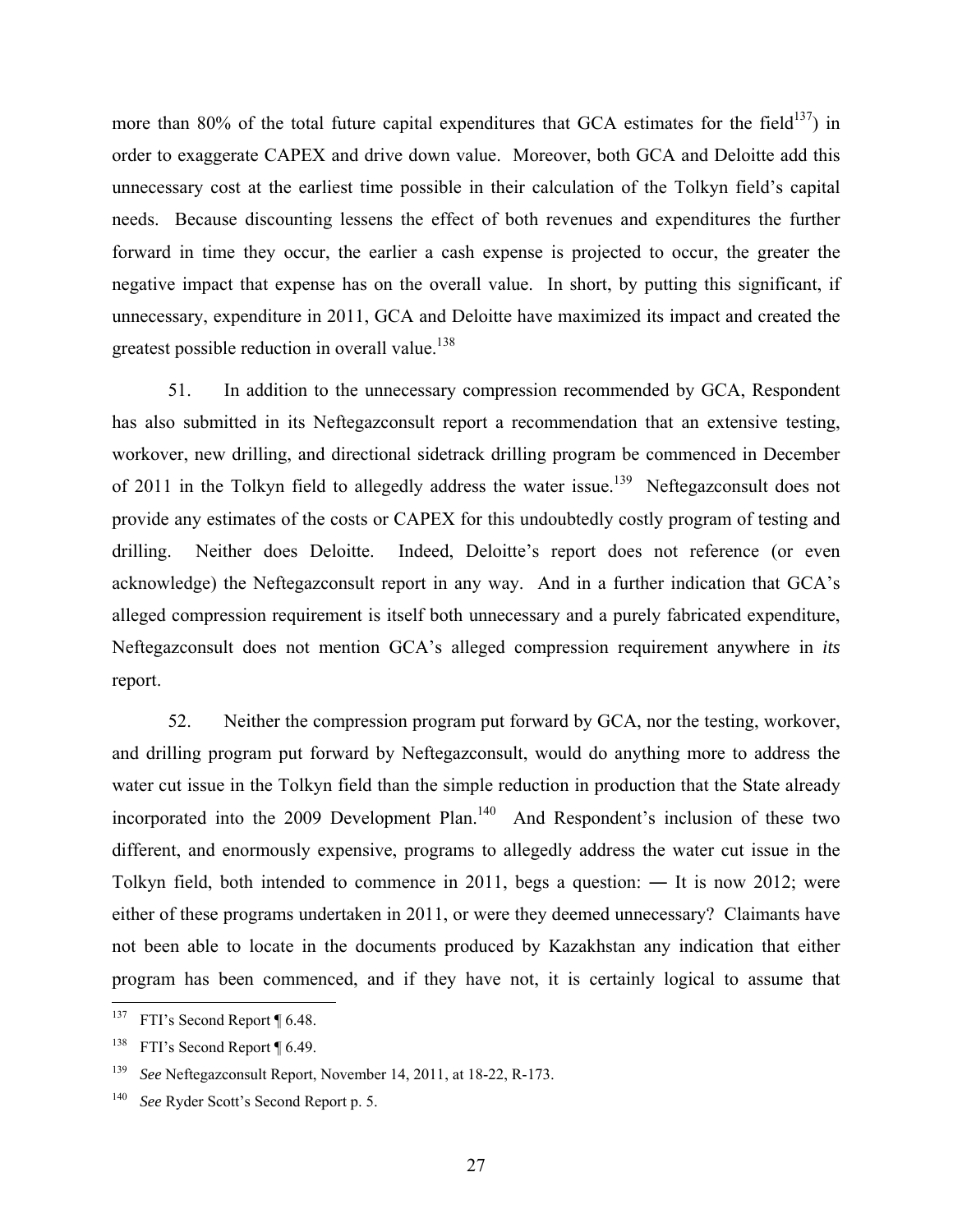Respondent simply invented them in order to impose the maximum possible negative impact on a discounted cash flow analysis and thereby suppress the value of the Tolkyn field.

# **D. Respondent's Arguments Concerning Valuation of the Contract 302 Properties**

53. Respondent acknowledges that Claimants have provided a prospective valuation of the Contract 302 Properties in connection with their lost opportunity claim,  $141$  a claim that is based upon the State's deprivation of both Claimants' opportunity to fully prove the Contract 302 Properties' reserves, and, by ultimate expropriation, to realize any value for the properties at all.<sup>142</sup> However, by selective quotation and, frankly, gross misrepresentation, Respondent then deliberately miscasts Claimants' Contract 302 Property claim as one for lost profits. Respondent states in paragraph 52.5 of its Statement of Defense:

> However, ultimately it is clear from SoC 421 that, whatever gloss the Claimants attempt to put on their claim in respect of the Contract 302 Properties, they are essentially making a claim for *"profits the Claimants could have earned if allowed to process the potential gas volumes from the Contract 302 Properties"*. There is no apparent attempt to discount forecast future profits as would be required for a claim for lost opportunity.<sup>143</sup>

54. FTI conducted precisely the DCF calculation that Respondent here claims "there was no apparent attempt" to conduct. As FTI made clear in its first report, "[i]n our application of the DCF valuation method, we have prepared a separate DCF analyses for the independent values of Borankol field, Tolkyn field, LPG Plant and Contract 302 Properties."<sup>144</sup> Indeed, Respondent itself later acknowledges that FTI conducted the very DCF calculation it claims is missing when it describes "the total CAPEX in the FTI cash flow" for the Contract 302

 $141$ Statement of Defense ¶ 52.4.

<sup>&</sup>lt;sup>142</sup> Statement of Claim  $\P$  422.

<sup>&</sup>lt;sup>143</sup> Statement of Defense ¶ 52.5. The full sentence from which Respondent carves out this selective quotation reads: "The damages calculation for the Contract 302 Properties, and the enhanced market value of the LPG plant based on profits that Claimants could have earned if allowed to process the potential gas volumes from the Contract 302 Properties, presents a greater valuation challenge." Statement of Claim ¶ 421. Calculation of future costs and profits is, of course, a standard increment in any DCF analysis.

<sup>&</sup>lt;sup>144</sup> FTI's May 17, 2011 Report ¶ 14.4. FTI's DCF analysis for the Contract 302 Properties is contained in Section 15 of their first report, and a description of FTI's valuation methodology is contained in ¶¶ 439-446 of the Statement of Claim.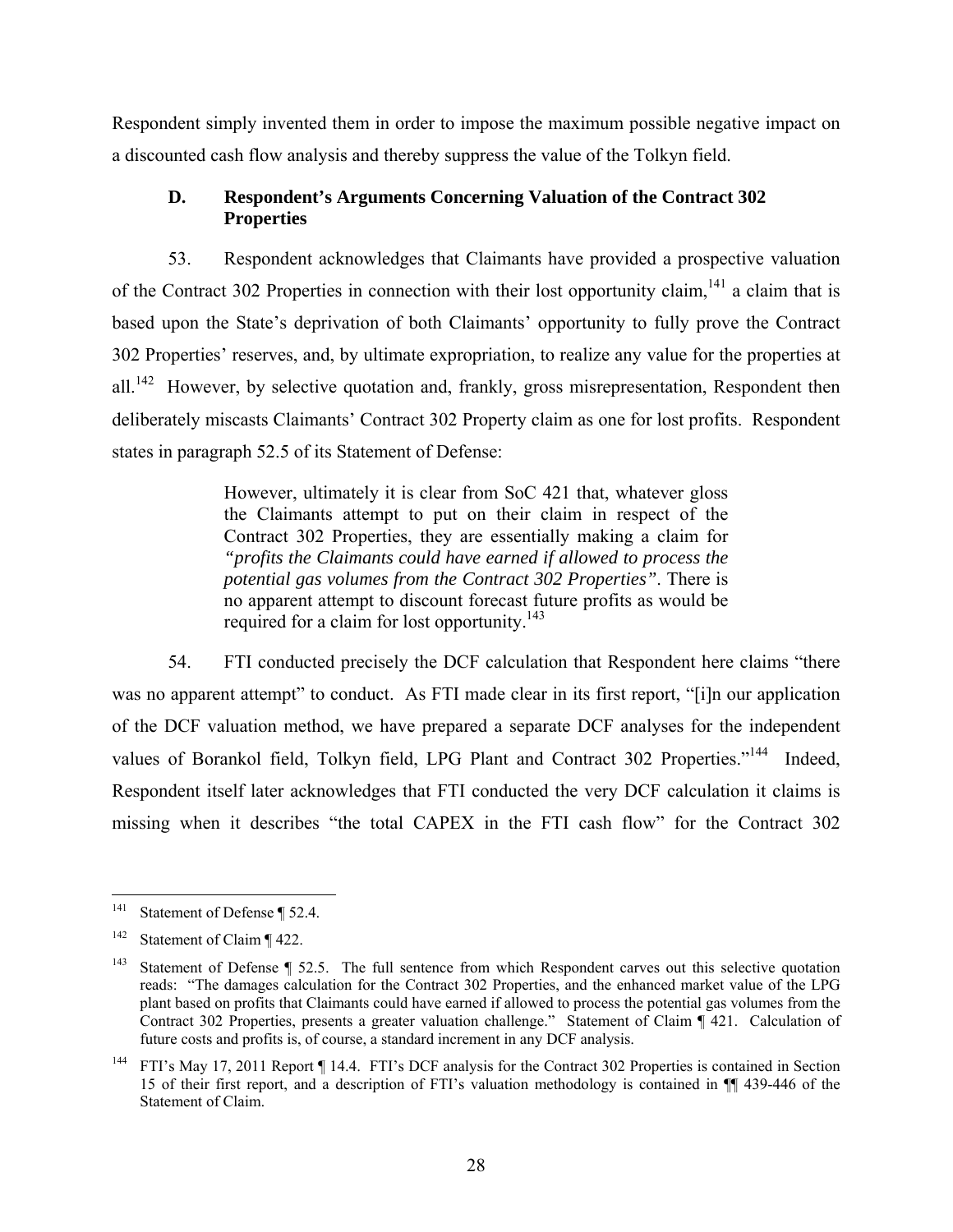Properties, and contrasts that CAPEX with the cash flow analysis performed by GCA.<sup>145</sup> Respondent's objective in making this transparent misrepresentation is to simply change by summary declaration the legal standards applicable to a proper damages award for the loss of the Contract 302 Properties. As Respondent puts it: "Accordingly the Claimants entitlement to the sums claimed should be judged by reference to the requirements for making a claim for lost profits and in particular the requirements as to certainty  $\dots$ <sup>146</sup>

55. The claim that is being made for the Contract 302 Properties is, however, obviously not a lost profits claim. It is a claim for the loss of the opportunity to prove the complete value of the Contract 302 Properties ― Properties that the State now holds by seizure, and Properties that Claimants spent approximately US \$43 million exploring.<sup>147</sup> Because Claimants' exploratory work was truncated by the State, certainty as to the value of the Contract 302 Properties cannot rise to the level achievable with developed properties like the Tolkyn and Borankol fields. That the Contract 302 Properties have value is, however, indisputable. Even with the concerted manipulations that Respondent has repeatedly employed to suppress the overall value of Claimants' investments, Respondent itself puts a value of US \$68 million on the singular Munaibai Main oil resource area contained in the Contract  $302$  Properties, <sup>148</sup> a value four times greater than the farcical US \$17 million that Respondent puts on the entirety of the developed Borankol field.<sup>149</sup>

56. In addition to misrepresenting the very nature of Claimants' Contract 302 Properties claim, Respondent misleadingly portrays the actual state of the exploratory work that had already been performed on the Properties by the time of State seizure. Respondent states that "much of the claimed 'potential' of the Contract 302 Properties remains unexplored."<sup>150</sup> If by unexplored, Respondent means that test wells were not drilled on all of the resource areas covered by the Contract 302 Properties, that is true. However, by the time of seizure, Claimants had already successfully test drilled the Tabyl and Munaibai resource areas, conducted seismic

<sup>145</sup> Statement of Defense ¶ 52.26 (m).

<sup>&</sup>lt;sup>146</sup> Statement of Defense ¶ 52.5.

<sup>147</sup> *See* FTI's May 17, 2011 Report ¶ 6.21.

<sup>148</sup> Statement of Defense ¶ 52.35; Deloitte Report ¶ 10.21.

<sup>&</sup>lt;sup>149</sup> Statement of Defense ¶ 51.7.

<sup>150</sup> Statement of Defense ¶ 52.3.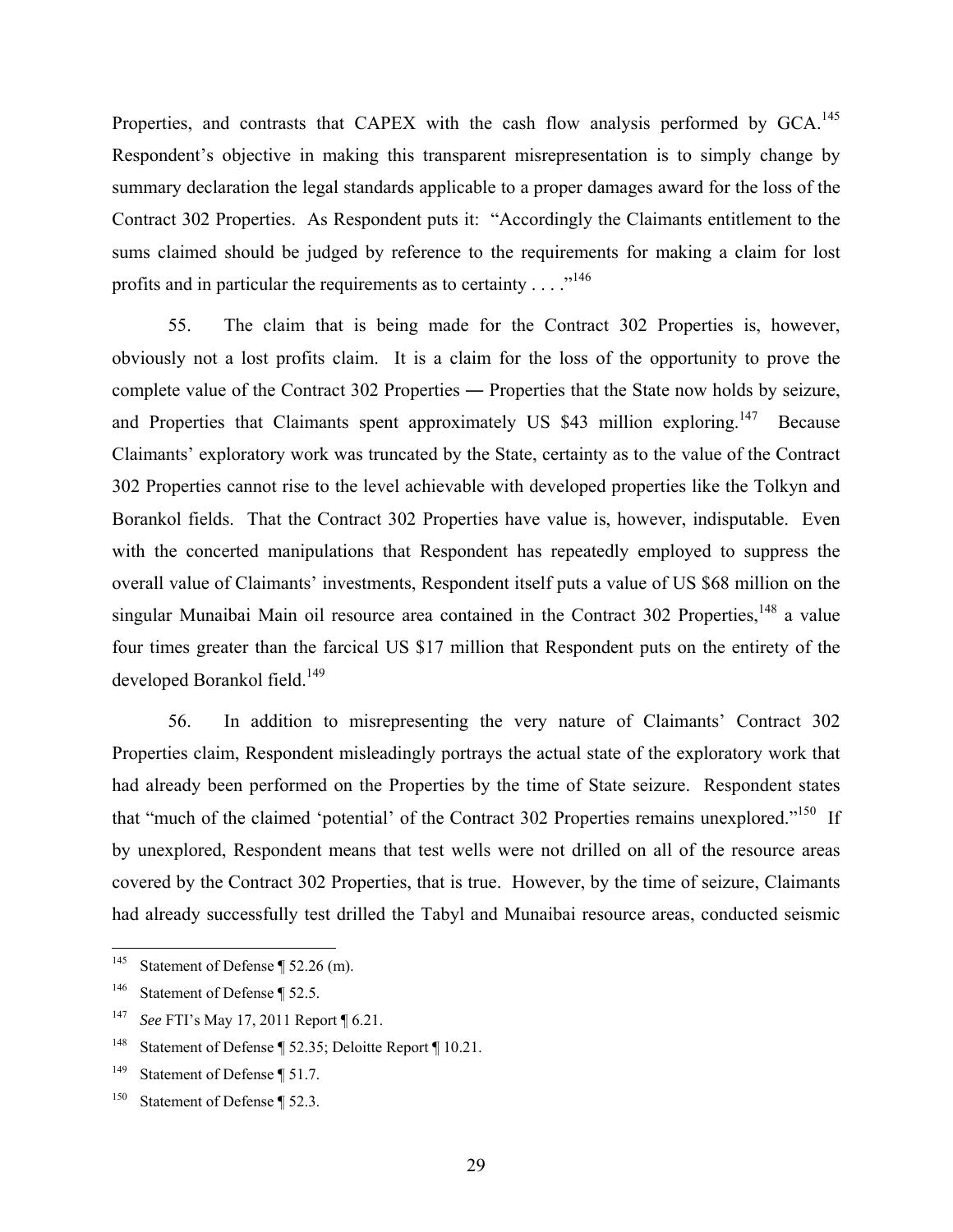work in the Tabyl West, Munaibay North, Bahyt, and Interoil Carboniferous Reef resource areas, and commenced a test well in the Bahyt resource area that has log data to approximately 3950 meters.<sup>151</sup> Furthermore, the Tabyl West and Munaibai North resource areas are immediately proximate to the already successfully drilled Tabyl Main and Munaibai Main resource areas, which, as explained in the geology report (Exhibit 4) accompanying Ryder Scott's First Report, significantly increases their geological chance of success. In short, the totality of the data available for estimating quantities of hydrocarbons in the Contract 302 Properties is significant.

57. Respondent goes on to state that, "[n]evertheless the Claimants seek to attribute some value to all areas of the Contract 302 Properties, whether or not explored, which they admit 'presents a greater valuation challenge.'" Claimants do indeed seek to attribute some value to all areas of the Contract 302 Properties, and do indeed admit that this presents a greater valuation challenge than valuation of, for example, the developed Tolkyn and Borankol fields. But the benefit of the doubt concerning the outcome of that valuation must accrue to the Claimants as victims, and not to Kazakhstan as the wrongdoer. Kazakhstan was well aware of both the extent of the exploratory work that had already been conducted on the properties and the available information indicating the properties' potential, and it is readily apparent that the very potential of these properties was among the motivating factors for the State's harassment campaign against Claimants and ultimate seizure of Claimants' investments. Kazakhstan now holds what it minimally concedes are Properties with a value of US \$68 million, and in addition, holds Properties with the potential for spectacularly unjust enrichment. Kazakhstan has full possession of all of the contingent resources in the Tabyl and Munaibai areas that Claimants expended the effort and money to establish, and the prospective resources for which Claimants had already conducted seismic work and geological evaluation, including the costly process of commencing a test well in the Bahyt area. Respondent should not be permitted to sit on these Contract 302 Properties without paying for them until the Tribunal renders an award that minimizes their value, and then prove by development the actual value of the bargain that it illegally acquired.

58. The appropriate framework for analyzing Claimants' Contract 302 Properties claim is not the lost-profits certainty standard that Respondent seeks to apply, but the standard enunciated in *Sapphire International Petroleum, Ltd. v. National Iranian Oil Company*:

<sup>151</sup> See File: 2.2.3.12.2.1 Well 1 Bahyt dates.las, in the data accompanying the Ryder Scott May 15, 2011 Report.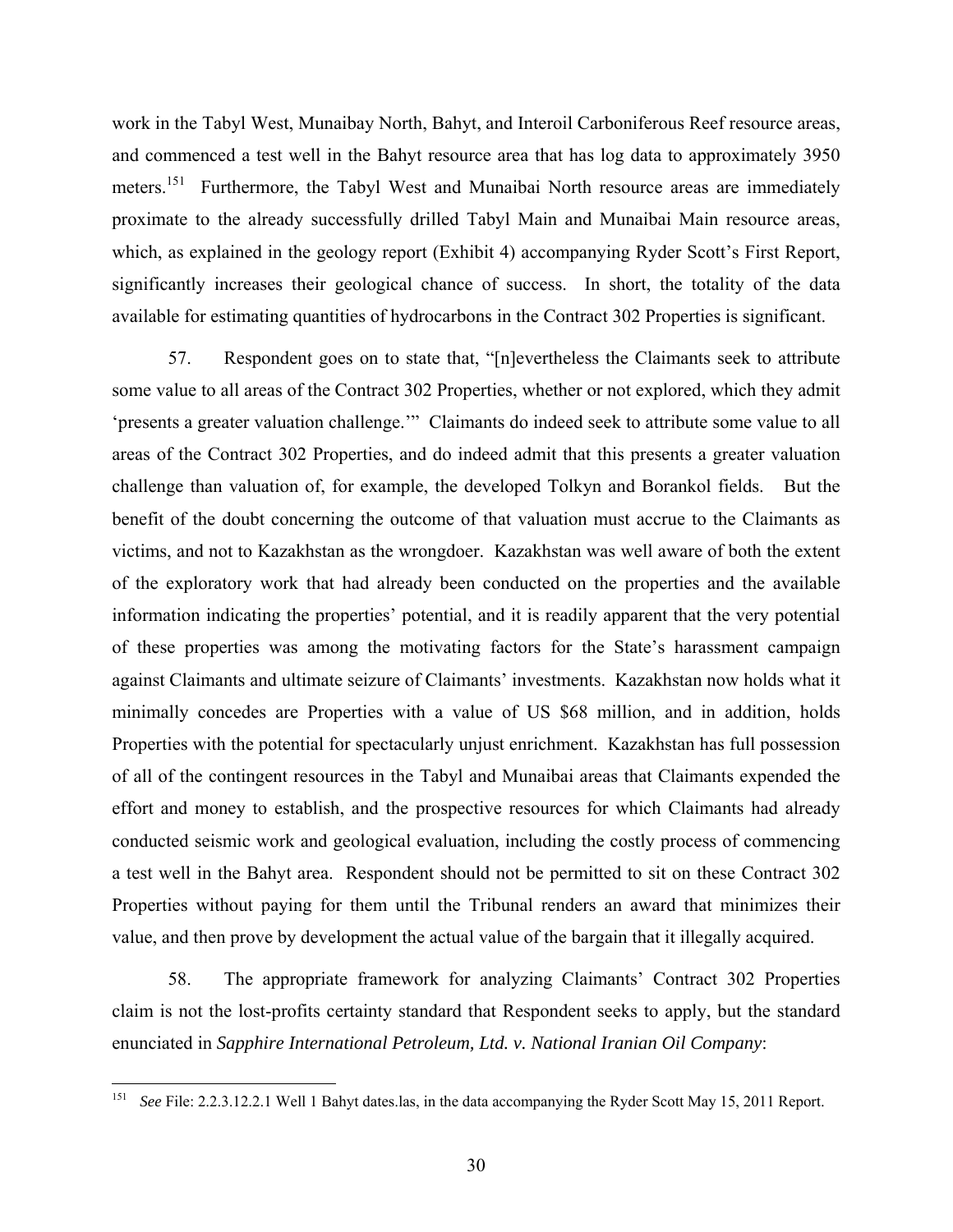Since the question concerns the concession of an area which has not yet been prospected and where therefore the presence of oilbearing beds in commercially workable quantities was and still is today uncertain, the existence of damage is not without doubt. No one today can affirm that the operation would have been profitable, and no one can deny it. But if the existence of damage is uncertain, it is nevertheless clear that the plaintiff had an opportunity to discover oil, an opportunity which both parties regarded as very favourable. **Does the loss of this opportunity give the right to compensation? It is not necessary to prove the exact damage suffered in order to award damages. On the contrary, when such proof is impossible, particularly as a result of the behaviour of the author of the damage, it is enough for the judge to be able to admit with sufficient probability the existence and extent of the damage**. 152

As in the present case, the *Sapphire International* Tribunal noted that the claimant there had submitted expert geological analysis of the oil and gas prospect at issue that made "it possible to affirm that there is a very strong chance, but not a certainty, that deposits of commercially workable oil exist in the concession area." Unlike the relatively extensive exploration and consequent geological information present here, however, the claimant in *Sapphire* had performed no drilling and no seismic work, and the only bases for assessing the prospect at issue was summarized by the claimants' expert as follows: "[T]he geology of the undersoil should be deduced from the geology of the surface of the concession, from a geophysical survey of the terrain and from the generally known structure of the Middle East." With *Sapphire* as a precedential guide, there is most certainly sufficient evidence in the present case "for the judge to be able to admit with sufficient probability the existence and extent of the damage."

59. Even within the realm of the lost-profits certainty standard that Respondent seeks to apply here, there exists the modifying principal that, "[o]nce causation has been established, and it has been proven that the *in bonis* party has indeed suffered a loss, less certainty is required in proof of the actual amount of damages; for this latter determination Claimant only needs to provide a basis upon which the Tribunal can, with reasonable confidence, estimate the extent of the loss."<sup>153</sup> This standard is based on the "general legal principle [that], when a respondent has

<sup>152</sup> 152 *Sapphire Int'l Petrol. Ltd. v. Nat'l. Iranian Oil Co.*, Award, March 15, 1963, 35 I.L.R. 136, 187-88 (emphasis added), C-308.

<sup>153</sup> *Lemire v Ukraine*, ICSID Case No. ARB/06/18, Award, March 28, 2011, ¶ 246, C-61.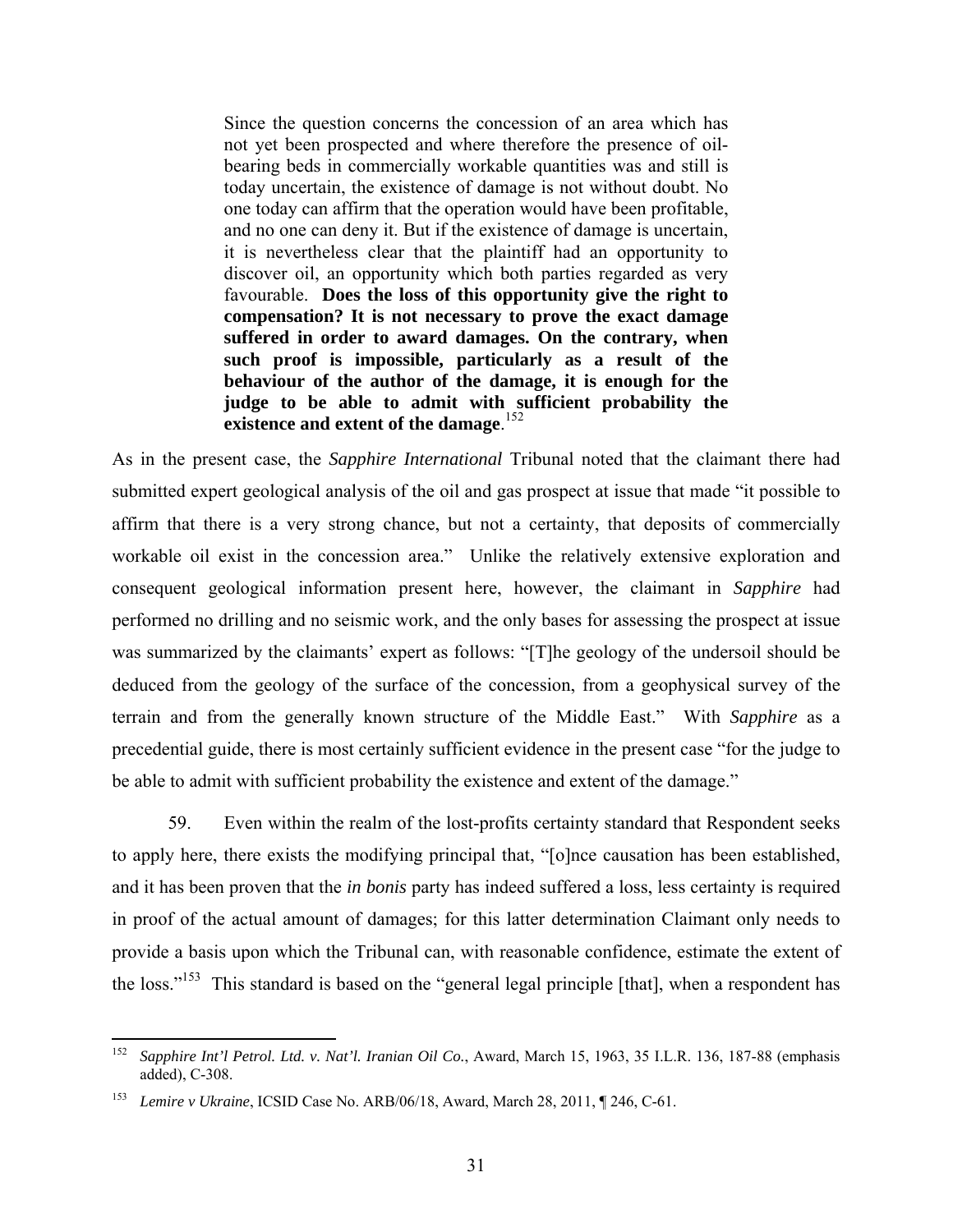committed a legal wrong causing loss to a claimant (as found by a tribunal), the respondent is not entitled to invoke the burden of proof as to the amount of compensation for such loss to the extent that it would compound the respondent's wrongs and unfairly defeat the claimant's claim for compensation."<sup>154</sup> Thus, as Professor Gotanda duly notes in his survey of recent case law and arbitral awards dealing with the requisite certainty required in lost profits calculations, many jurisdictions no longer require complete certainty when assessing lost profits damages, and uncertainty alone does not (and should not) bar recovery.<sup>155</sup>

60. Indeed, even Respondent effectively concedes in the end that the complete certainty standard it seeks to impose is not the proper standard to be applied, stating:

> As to the Claimants' reliance on Professor Gotanda's analysis . . . to assert that in proving these lost profits, it is not necessary to prove such losses with "complete certainty" and that uncertainty alone should not be a barrier to recovery . . . , it is noted by the Republic that there exists an important distinction between situations where the quantum of loss is uncertain and where the existence of loss is uncertain . . . .156

Of course, Respondent has already made clear by assigning its minimal US \$68 million value to the Contract 302 Properties that the existence of loss is certain in the present case, and that it is only the quantum of loss that remains to be determined.

61. Regarding the appropriate quantum, FTI has made adjustments to its original prospective valuation of the Contract 302 Properties to account for updated information regarding gas revenues, cost of goods sold, administrative expenses, transportation, and depreciation.<sup>157</sup> With the adjustments, FTI has provided an un-risked, middle range, 2C and Best Estimate prospective valuation for the Contingent and Prospective resource areas in the Contract 302 Properties of US \$1.58 billion.<sup>158</sup> Given the egregiousness of the State's conduct in this case, and the potentially enormous windfall to Kazakhstan that the Contract 302 Properties

<sup>154</sup> 154 *Gemplus & Talsud SA v United Mexican States*, ICSID Cases Nos. ARB(AF)/04/3 & ARB(AF)/04/4, Award, June 16, 2010, ¶ 13-92, C-309.

<sup>155</sup> John Y. Gotanda, *Recovering Lost Profits in International Disputes*, 36 Geo. J. Int'l. L. 61, 71-72, 77-78 (2004), C-62.

<sup>156</sup> Statement of Defense ¶ 46.26.

<sup>157</sup> *See* FTI's Second Report ¶¶ 2.47-2.53.

<sup>&</sup>lt;sup>158</sup> FTI's Second Report ¶ 2.53.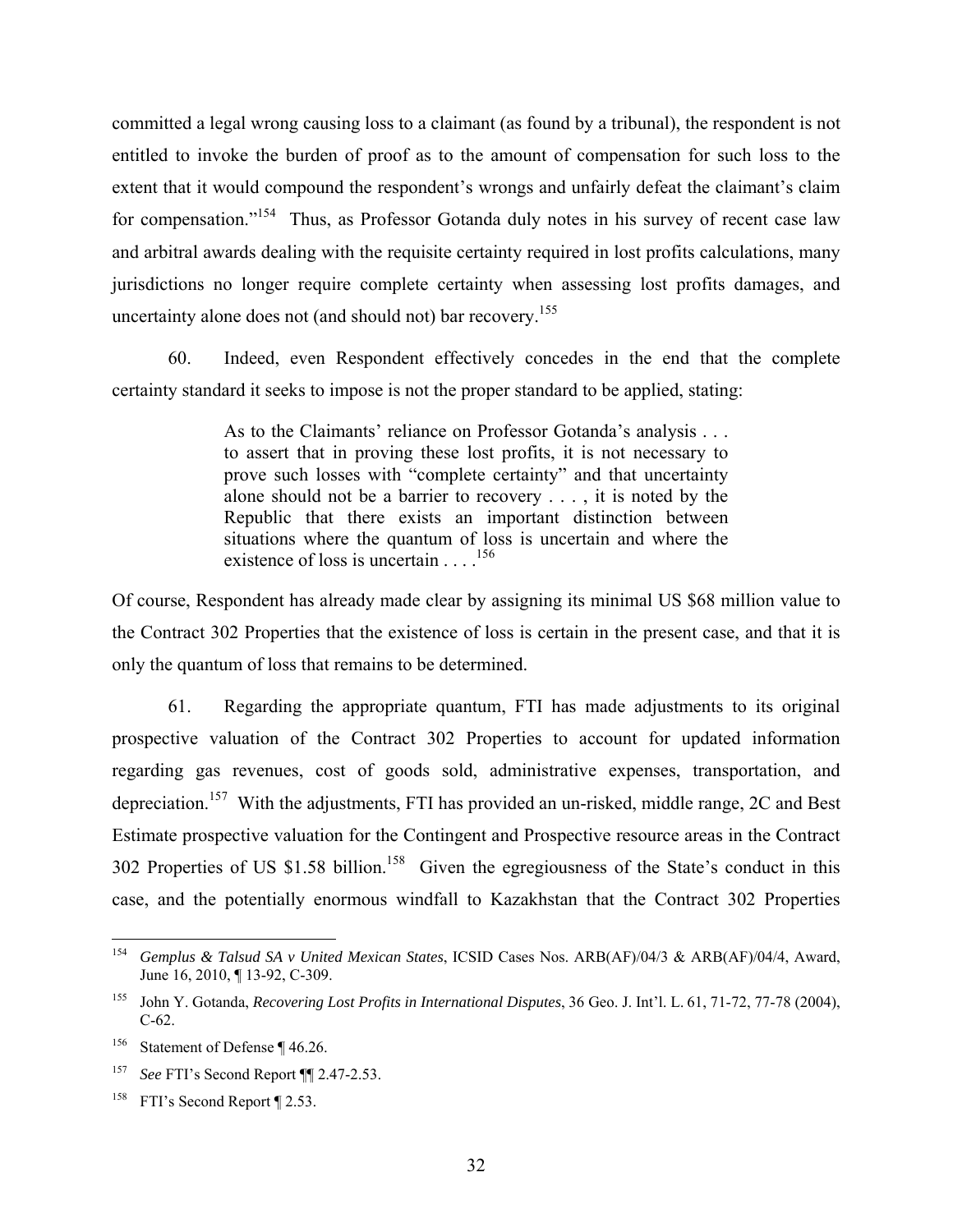represent, Claimants feel strongly that an appropriate damage award would be the total sum of US \$1.58 billion, and urge the Tribunal to make such an award.

62. Respondent's *de minimis* US \$68 million value for the Contract 302 Properties is certainly an inappropriate damage sum. As noted above, Respondent attributes the entirety of this US \$68 million value to just the oil production from only one of the six resource areas that comprise the Contract 302 Properties, the Munaibai Main. In reliance on GCA's conclusion that the Tabyl Main and the Tabyl West resource areas are, effectively, too small to bother with (an unknown industry standard, as Ryder Scott points out),<sup>159</sup> Deloitte does not even conduct a valuation of these two areas.<sup>160</sup> And Deloitte assigns a zero value to the Munaibai Main gas resources, and to the Munaibai North, Bahyt, and Interoil Reef resource areas. By assigning a zero value to all of the Contract 302 resources areas other than Munaibai Main oil (and indeed, by contending that Tabyl Main and Tabyl West are just too small to bother with), Respondent is effectively contending that none of these resource areas will, in the future, be subject to any further exploration or development, and that Kazakhstan will not re-offer to any oil and gas company the full Contract 302 Properties that it illegally seized from Claimants. Any such contention is, however, belied by the fact that Kazakhstan promptly entertained bids from interested oil and gas companies, including Naftohaz Ukrainy, for the Borankol, Tolkyn *and Contract 302 Properties* shortly after it seized them.<sup>161</sup>

<sup>161</sup> See "Naftohaz Ukrainy Considering Possibility Of Buying Three Oil And Gas Deposits In Kazakhstan," *available at*

<sup>159</sup> Ryder Scott's Second Report pp. 12-13.

<sup>160</sup> The Tabyl Main is a contingent resource area that has been test drilled with the Tabyl-2 and Tabyl-3 wells. *See*  Ryder Scott's May 15, 2011 report at p. 7. The Tabyl West, on which seismic has been conducted, is a prospective resource area approximately 2 kilometers to the west of the Tabyl-2 well. *Id.* at p. 8. The discrete un-risked, middle range, 2-C estimate of value for the Tabyl Main is US \$32.6 million. *See* FTI's Second Report ¶ 2.53, fn. 46. The discrete un-risked, middle range, Best Estimate of value for the Tabyl West is US \$5.4 million. *Id.*

http://www.finchannel.com/Main\_News/Ukraine/75768\_Naftohaz\_Ukrainy\_Considering\_Possibility\_Of\_Buyin g\_Three\_Oil\_And\_Gas\_Deposits\_In\_Kazakhstan / (last visited May 23, 2012) ("The Naftohaz Ukrainy national joint-stock company is considering the possibility of acquiring the Tolkyn and Borankol oil and gas deposits and the Tabyl oil and gas block (Mangistauskaya region of Kazakhstan). . . . The tender documentation states that the winning bidder should estimate the known reserves at these deposits based on the prices of crude oil and natural gas, the ownership rights, and taxes, as well as determine Naftohaz Ukrainy's operating and capital expenditures in case of acquisition of the deposits. In addition, the winner is required to gather, analyze, systematize, and audit the geologic/geophysical and geologic/industrial materials at the Tolkyn and Borankol oil and gas deposits and the Tabyl oil and gas block as of January 1, 2020, as well as to determine the expected net revenues and the expected discounted net revenues from every category of estimated reserves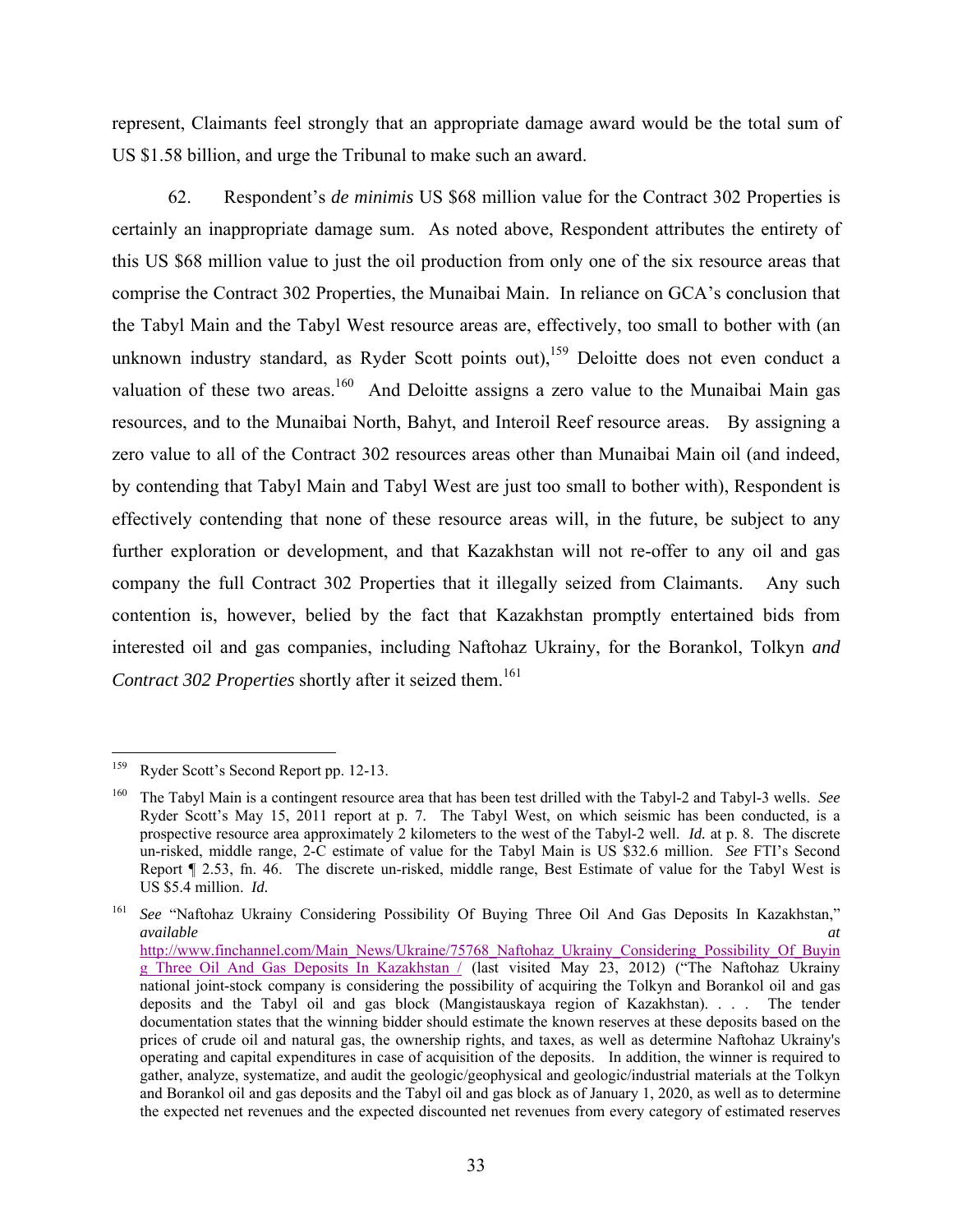63. Even if it were to be accepted that potential oil production from the Munaibai Main is the only thing of value in the Contract 302 Properties (which Claimants vigorously dispute), Deloitte's calculation of US \$68 million is itself far too low a valuation. Deloitte made this calculation by applying Economic Chance of Success (ECOS), Geologic Chance of Success (GCOS), and Risked Capital values supplied by GCA. As noted by FTI, the risk factors that could be applied in any such calculation vary widely depending upon the engineering and fiscal wherewithal of any given prospective purchaser,  $162$  making prediction of which risk factors to apply and how to apply them a highly uncertain endeavor. GCA itself has not provided any explanation or underlying calculations for how it derived the ECOS factors it supplied to Deloitte,<sup>163</sup> and, while Deloitte states that all of the ECOS, GCOS and Risked Capital values used in its report were provided by  $GCA$ ,  $^{164}$  it appears that Deloitte applies, without any explanation, a higher Risked Capital amount than that presented by GCA.<sup>165</sup> Nevertheless, using the *same* ECOS, GCOS, and Risked Capital factors that GCA provided to Deloitte, FTI made its own calculation of the value of Munaibai Main oil, calculating that value to be US \$153 million.<sup>166</sup> Based on the egregiousness of the State's conduct here, the potentially enormous windfall that Kazakhstan has positioned itself to receive, and the inherent uncertainty surrounding application of appropriate risk factors, Claimants believe that the appropriate damage sum for the totality of the Contract 302 Properties, including the Munaibai Main oil resources, is the unrisked, middle range, 2C and Best Estimate calculation made by FTI.

64. Finally, Respondent complains at considerable length about Claimants' valuation of the Interoil Reef resource area. This is not surprising since the Interoil Reef indisputably

<sup>165</sup> FTI's Second Report ¶ 8.8 and Table 27.

at the abovementioned deposits and block."), C-692. The collective group of Contract 302 resource areas are often referred to as the "Tabyl block."

As FTI stated in its May 17, 2011 report: "In evaluating properties with contingent and prospective resources, investors often make adjustments to the potential value of a project based on their assessment of various categories of risk related to these properties. The categories of risk include geological and geophysical risks, engineering risks, and commercial risks. The assessment of these factors, particularly relating to engineering and commercial risks, can vary widely depending on the investor, with the assessment of the engineering and commercial risk factors being dependent on the engineering and fiscal wherewithal of a prospective investor." FTI's May 17, 2011 Report, n.242.

<sup>&</sup>lt;sup>163</sup> FTI's Second Report ¶ 8.12

<sup>164</sup> Deloitte Report pp. 25, 26.

<sup>&</sup>lt;sup>166</sup> For comparison, the discrete un-risked, middle range, 2C estimate of value for the Munaibai Main oil is US \$227 million. *See* FTI's Second Report at ¶ 2.53, fn. 46.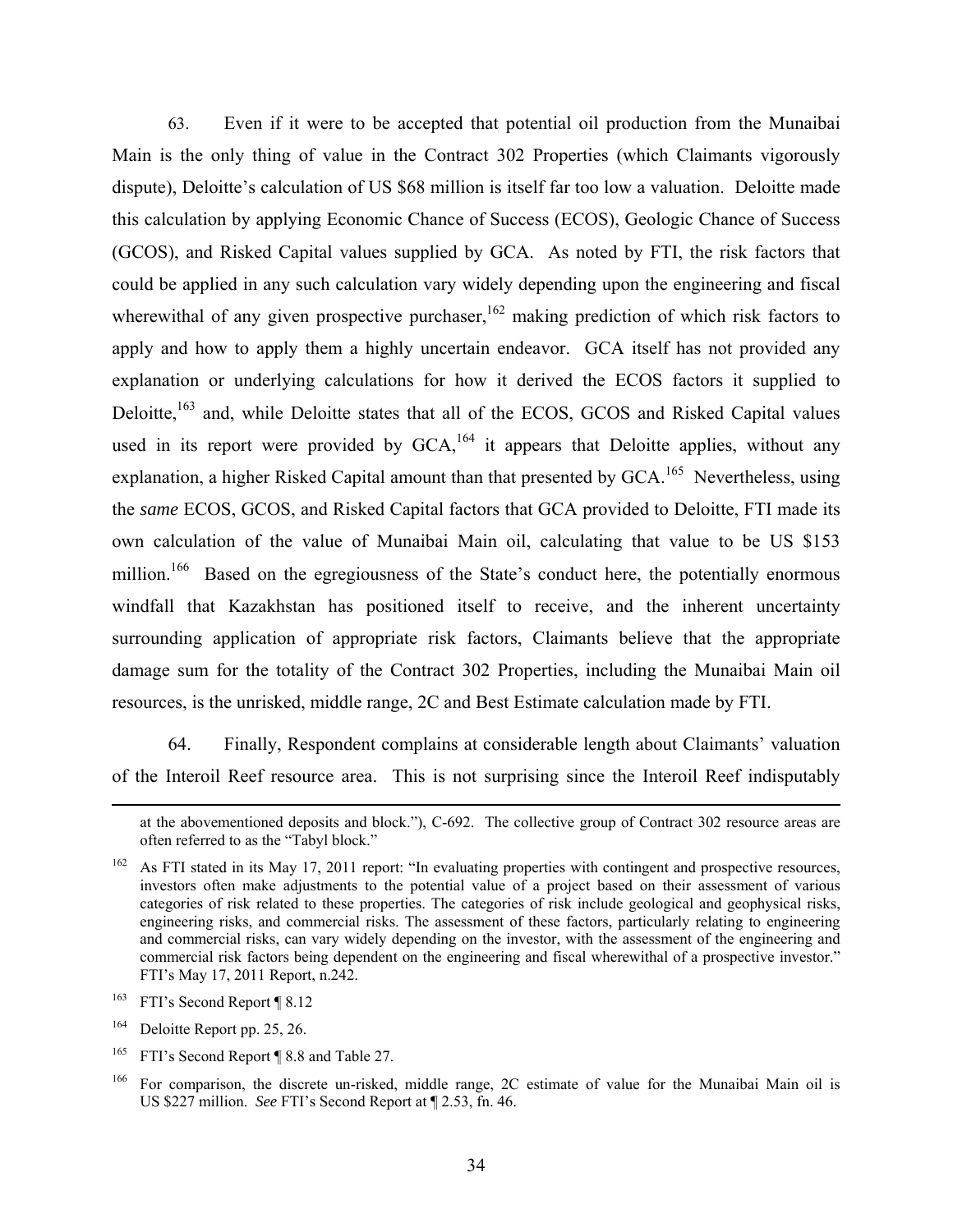holds the highest total potential among the Contract 302 resource areas.<sup>167</sup> Claimants acknowledge that, coupled with this exceedingly high potential, the Interoil Reef necessarily carries higher risk, but Claimants believe that it was this particular discovery that the State was most acutely interested in acquiring when it launched its harassment campaign. Claimants believe that, given its exceedingly high potential, and the State's apparently acute interest in gaining cost-free control over it by any nefarious means possible, the Interoil Reef must be accorded considerable value in any damage award, and should properly be valued at its full unrisked, middle range, Best Estimate value.<sup>168</sup>

#### **E. Respondent's Arguments Concerning Valuation of the LPG Plant**

65. Respondent argues that Claimants are not entitled to recover the sums that they actually invested in the LPG Plant, and that Claimants are only entitled to recover a salvage value of the Plant of between US \$24 to US \$32 million.<sup>169</sup> To support this conclusion, Deloitte makes the assumption that the LPG Plant would not generate income sufficient to recover future capital expenditures because of low utilization, and then uses this assumption to conclude that the only value of the Plant is in the sale of its component parts.

66. As a preliminary matter, Deloitte's assumption of salvage value is intrinsically an inappropriate premise. As of the appropriate October 14, 2008 valuation date, Claimants fully intended to finish construction of the LPG plant and put it into operation, and in connection with all of Claimants' efforts to sell the LPG Plant both before and after October 14, 2008, Claimants offered the Plant, and prospective purchasers bid on the Plant, not as scrap but as prospectively operational. This fact is clearly reflected in the indicative offers made by interested buyers in 2008, which valued the LPG Plant at US \$150 million on average. Indeed, the offer made for the LPG Plant by KazMunaiGas at that time was US \$199 million. While Claimants did not accept these offers because at the time they deemed them too low and did not feel that they would lead to a sale,<sup>170</sup> the Tribunal should note that State-owned KazMunaiGas itself offered almost US

<sup>167</sup> 167 The Interoil Reef resource area, on which seismic has been conducted, has a middle range Best Estimate potential for 1,048.6 Bcf of gas, and 53,374 Mbbl of oil and condensate. *See* Ryder Scott's May 15, 2011 Report at Exhibit No. 12.

<sup>&</sup>lt;sup>168</sup> The Interoil Reef resource has a discrete un-risked, middle range, Best Estimate value of US \$1,070.4 million. *See* FTI's Second Report at ¶ 2.53, fn. 46.

<sup>&</sup>lt;sup>169</sup> Deloitte Report p. 24.

<sup>170</sup> Second Stati Statement ¶¶ 4-5; First Lungu Statement ¶ 34.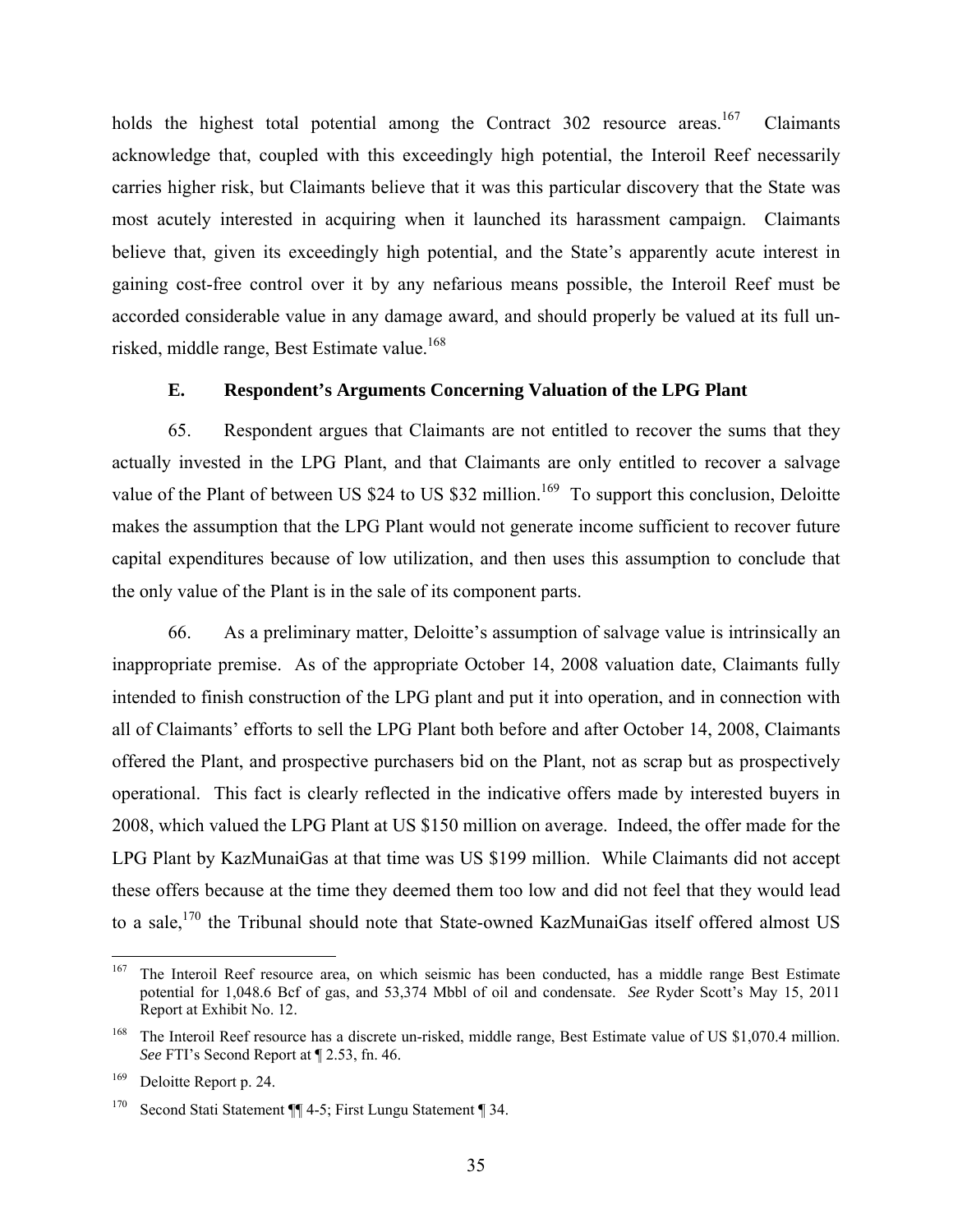\$200 million for the Plant, more than six times the highest value assigned to the LPG Plant by Deloitte of US \$32 million. Little more is needed to demonstrate that Deloitte's salvage value assumptions and calculations are worthless.

67. Furthermore, current publicly available information indicates that Kazakhstan is in fact gearing up to finally open the LPG Plant in 2012. In a document entitled "List of Investment projects of the Mangistauskoi Region, which are being supervised in 2011," there is a specific reference to the LPG Plant under "Regional Projects".<sup>171</sup> The project is identified as having a cost of US \$315 million (47 billion Tenge), and it is expected to start up in the first half of 2012 with a capacity of 7 mcm of gas per day.<sup>172</sup> It is clear that, with an identified cost of US \$315 million, Kazakhstan has been in the process of spending additional capital to complete the LPG Plant since its seizure, and that consequently Kazakhstan does not view the Plant as scrap. Furthermore, Kazakhstan is training specialists for operation of the LPG Plant, a clear indication that Kazakhstan is going to complete the Plant and put it into operation.<sup>173</sup> The Tribunal should not take seriously any argument that salvage value is an appropriate award for a seized LPG Plant that Kazakhstan is on the verge of putting into operation at full capacity.

68. In addition to these glaring absurdities in Respondent's salvage value argument, Deloitte has made a number of apparently unsupported assumptions that serve to significantly decrease the value assigned to the LPG plant. Deloitte's salvage value calculation for the LPG Plant begins with a conceded "book value" of the Plant as of December 31, 2009 of US \$244 million.<sup>174</sup> From this book value, Deloitte then makes summary "adjustments" that reduce the value to its final range of US \$24 to US \$32 million. These "adjustments" include:

> the addition of non-capitalized construction costs in the amount of US \$28 million;<sup>175</sup>

<sup>171</sup> 171 *See* Second FTI Report ¶ 7.7 and FTI fn.'s 138, 139.

<sup>&</sup>lt;sup>172</sup> *Id.* The LPG plant is also listed on a "Kazakhstan Embassy in Israel" website under the caption "List of Large" Investment Projects in Kazakhstan through 2021," with the same project cost of 47 billion Tenge. *See* FTI's Second Report  $\P$  7.7 and FTI fn. 140.

<sup>&</sup>lt;sup>173</sup> *See* "Application based on the need to train human resources on the projects, included in the industrialization map for 2012-2014," identifying the Borankolsky gas processing plant, Mangystau, Beineu district, Borankol, C-583.

<sup>174</sup> *See* Deloitte Report ¶ 9.17; FTI's Second Report ¶ 7.12.

<sup>175</sup> *See* Deloitte Report at ¶ 9.19; FTI's Second Report ¶ 7.13.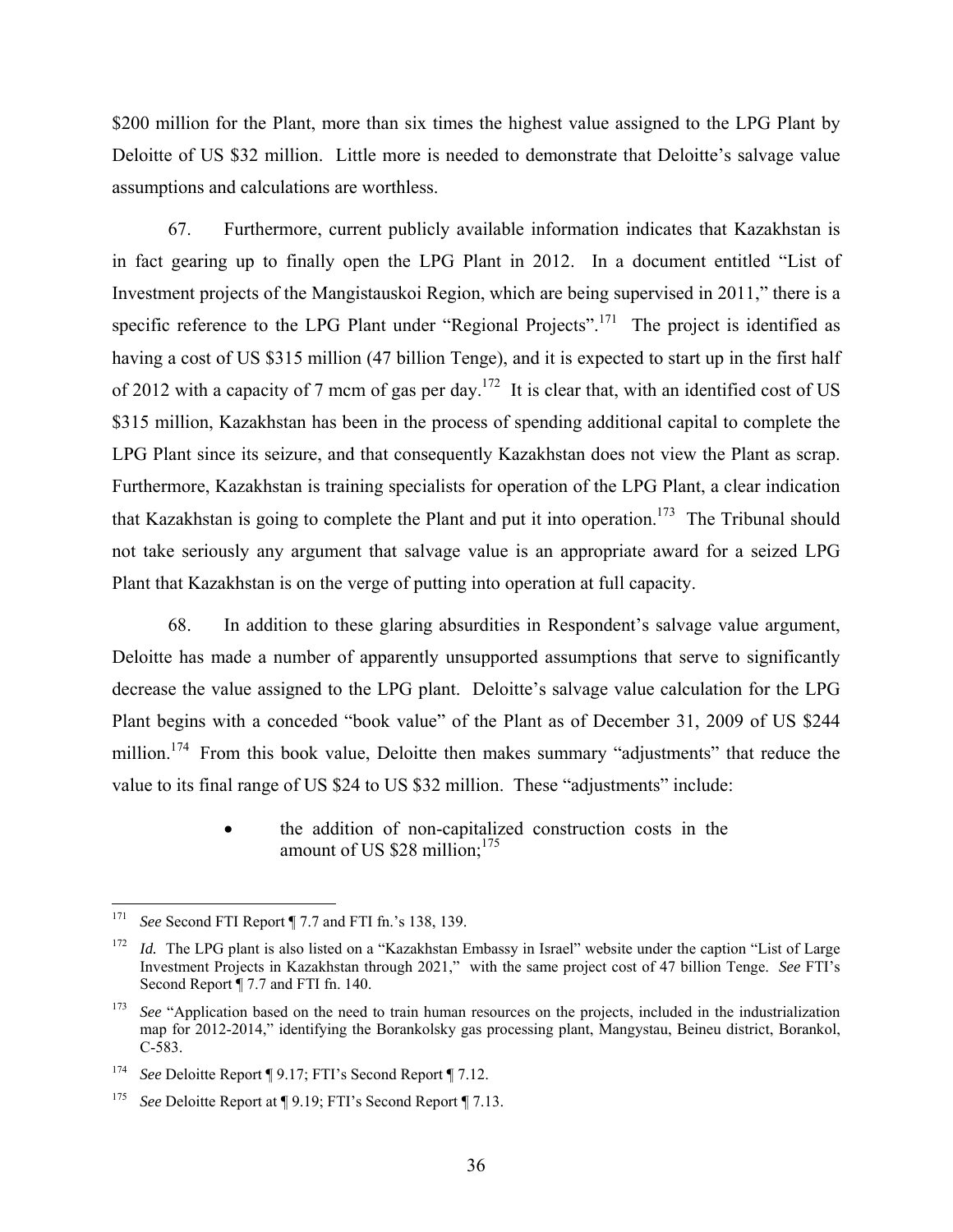- an "adjustment" allegedly due to the remoteness of the LPG Plant, the specialized nature of the Plant, and the difficulty that would be associated with reselling the property in its current condition, with a summary conclusion that only resale of the equipment and steelworks would be feasible, amounting to 30-40% of the total asset value:  $176$
- another inexplicable (and seemingly redundant) "adjustment" discounting the total value because the assets are now being sold only at salvage value; $177$  and
- subtraction of "Dismantling" costs.<sup>178</sup>

69. From the review of Deloitte's documents that FTI has been able to conduct to date, there is no supporting documentation for these "adjustments," and they appear to be just another blunt method of slashing the value of Claimants' Investments.179

70. FTI has also made a DCF calculation of the prospective value of the LPG Plant if the Plant utilized volumes of gas from the Tolkyn, Borankol and Contract 302 Properties. Although FTI previously assumed the availability of limited quantities of third-party gas to load the Plant, Respondent criticized that assumption on the grounds that the quality of such gas and terms of such arrangements are too uncertain to predict. While Claimants and FTI disagree with that criticism, to be more conservative, FTI has now restricted its prospective DCF valuation to assume that only gas supplies from the Tolkyn, Borankol and Contract 302 Properties are processed in the LPG Plant.<sup>180</sup>

71. This is a reasonable and conservative assumption. When Claimants commenced the LPG Plant project, it was their firm conviction that the Tolkyn field alone would produce

 $176\,$ See Deloitte Report ¶ 9.18-9.19; FTI's Second Report ¶ 7.13.

<sup>177</sup> *See* Deloitte Report ¶ 9.20; FTI's Second Report ¶ 7.13.

<sup>178</sup> *See* Deloitte Report ¶ 9.21; FTI's Second Report ¶ 7.13.

 $179$  FTI has made an adjustment to the total investment value that they believe Claimants' should, at a minimum, recover for the LPG Plant based on the approximately US \$37 million in additional expenditures through May, 2009, which would not have been incurred by Claimants had they been able to sell the Plant in October of 2008. With the addition of these expenditures, Claimants recoverable investment value for the LPG Plant is US \$245 million. FTI's Second Report ¶¶ 2.39-2.40.

<sup>&</sup>lt;sup>180</sup> FTI's Second Report ¶ 2.41.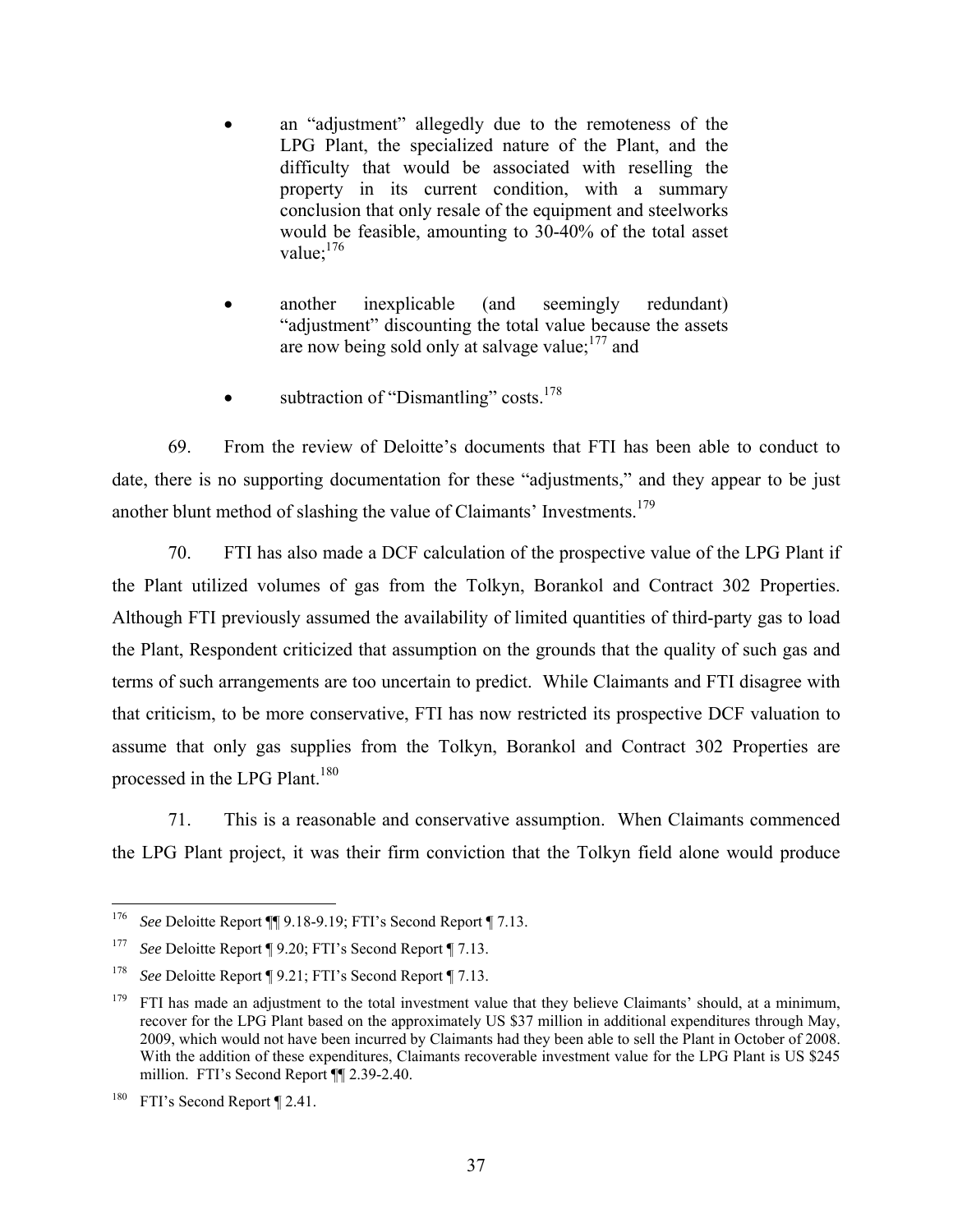sufficient gas to operate the LPG Plant at its optimal level of 7 million cubic meters per day for several years into the future.<sup>181</sup> Additionally, with TNG's plans to begin producing gas from the Contract 302 Properties, Claimants felt that sufficient gas supplies to operate the LPG Plant at optimal capacity would exist even as gas production from Tolkyn began to decline.<sup>182</sup> Regarding alternative sources of gas from third-parties, TNG did not extensively model the economics of third-party sources because TNG always expected and intended to use the LPG Plant's capacity to process its own gas supplies.<sup>183</sup> The LPG Plant did, however, have the capability to process gas supplied by third-party sources, and Kazakhstan in fact pressured TNG to build the LPG Plant precisely because it offered the ability to process gas on behalf of other producers.184 There are numerous oil and gas fields in the vicinity of the LPG Plant that produce natural gas, including "associated gas" (*i.e.*, gas produced by wells that primarily produce oil), and the CAC main pipeline that is proximate to the Tolkyn field was an additional potential source.<sup>185</sup>

72. Respondent's principal objection to FTI's prospective DCF valuation of the LPG Plant is that there would not be enough gas from Claimants' properties or from third parties to render the Plant profitable.<sup>186</sup> Regarding third-party gas in particular, GCA concluded that the gas in the CAC pipeline proximate to the Tolkyn field is insufficiently rich to supply a significant third-party source for the Plant.<sup>187</sup> However, Ryder Scott was not able to locate in the GCA documents any support for this summary contention.<sup>188</sup> Respondent's contention that there was, in combination, insufficient gas from Claimants' properties and third parties to run the Plant profitably is highly suspect. As noted above, Kazakhstan has publicly announced its further capital investment for completion of the Plant, and it's expected Plant start-up in the first half of 2012, and in connection therewith has advertised the Plant's processing capacity of 7 mcm of gas

 $181\,$ Broscaru Statement, ¶ 17.

<sup>182</sup> *Id.*

<sup>183</sup> Broscaru Statement ¶ 21.

<sup>184</sup> Broscaru Statement ¶ 18.

<sup>185</sup> Broscaru Statement ¶ 20.

<sup>&</sup>lt;sup>186</sup> Deloitte Report § 9; Statement of Defense ¶ 53.4, 53.16.

<sup>&</sup>lt;sup>187</sup> GCA Report,  $\P$  67.

<sup>188</sup> Ryder Scott's Second Report p. 12.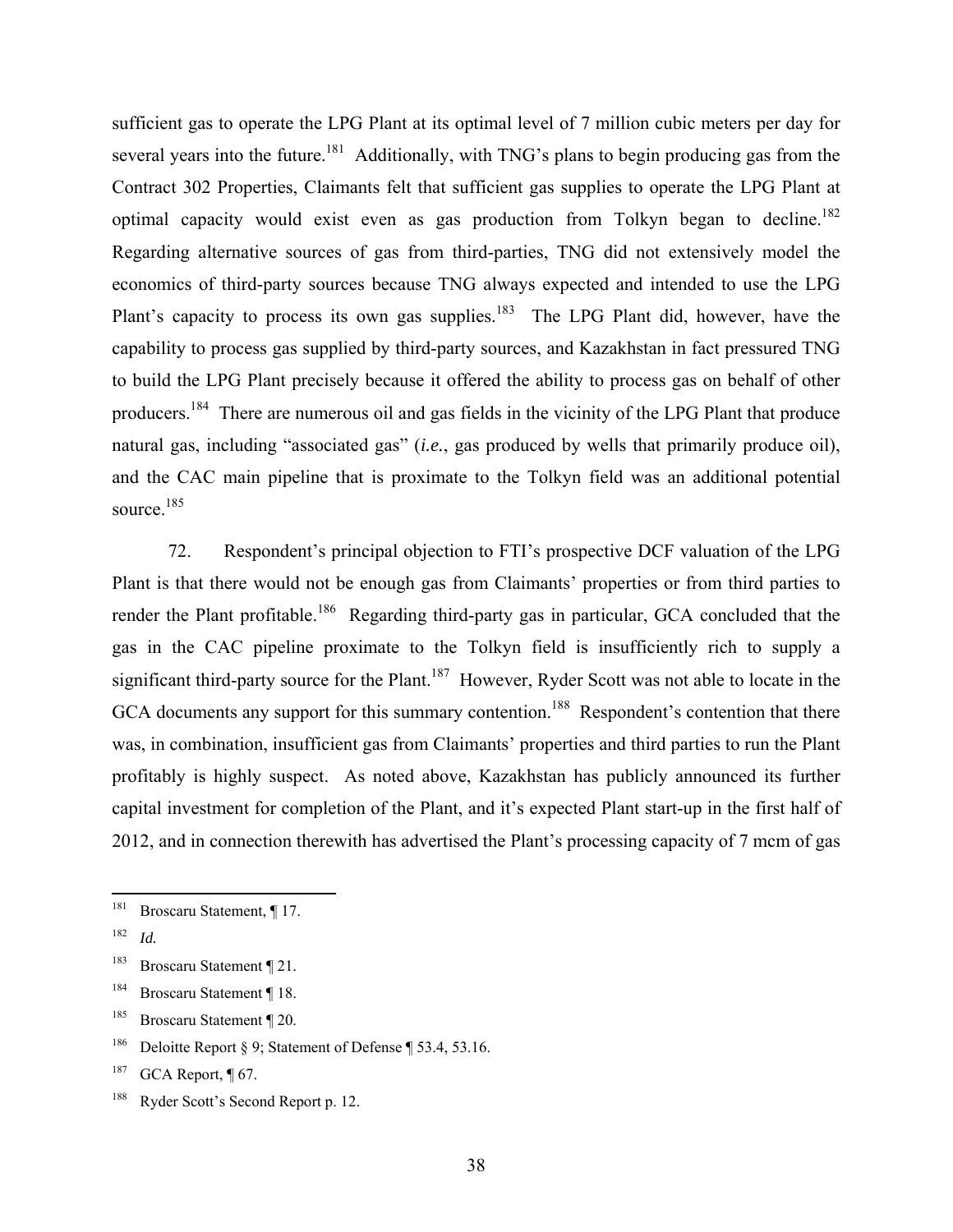per day. In combination with its announcement that it is training specialists for operation of the LPG Plant, Kazakhstan is clearly intending to put the Plant into operation at full capacity in immediate future.

73. Kazakhstan obviously views the LPG Plant as a valuable and "strategic" asset, and it fully intends to operate the Plant at capacity into the future utilizing gas from the Tolkyn and Borankol fields, from development of the Contract 302 Properties, and from third party sources over which it can exercise considerable (and coercive) control.<sup>189</sup> The prospective DCF valuation of US \$408.3 million provided by FTI is a reasonable estimation of this unique value of the LPG Plant to Kazakhstan. Claimants are entitled to recover that sum from Kazakhstan, as it represents the full value that the State has actually received as a result of its illegal seizure of the Plant.

#### **III. FTI's Adjusted Valuation**

74. In order to be as accurate as possible in its valuations, FTI has made certain necessary adjustments to its DCF and damages calculations to account for additional information it has obtained since the time of its May 17, 2011 report.<sup>190</sup> The individual adjustments have had both negative and positive effects on the asset valuations, and FTI has adjusted its total valuations of the Tolkyn and Borankol fields, the Contract 302 Properties, and the LPG Plant accordingly.

75. FTI's adjustments to its calculation of the value of the Borankol field include updates and adjustments to distribution costs, its mix of fixed versus variable costs in its forecast of cost of goods sold, recompletion CAPEX, its estimate for liquidation expenses, and depreciation. FTI has also adjusted its application of excess profits tax (EPT) to properly calculate EPT on income after corporate income taxes.<sup>191</sup> With these appropriate adjustments,

<sup>189</sup> 189 Relying on the same arguments and authorities concerning certainty that it set forth regarding the Contract 302 Properties, Respondent contends that Claimants' DCF calculation of the prospective value of the LPG Plant is also an unrecoverable claim for lost profits, arguing that Claimants' Plant loading assumptions are allegedly too uncertain to warrant recovery on the claim. Statement of Defense ¶ 53.3. The contention is as groundless here as it is regarding the Contract 302 Properties. FTI conducted a DCF calculation based upon reasonable assumptions regarding Plant loading, and with its illegal seizure of the Plant, Kazakhstan is now in the position of meeting, and indeed exceeding, precisely those Plant loading assumptions.

<sup>190</sup> *See* FTI's Second Report ¶¶ 2.1-2.3.

<sup>&</sup>lt;sup>191</sup> FTI's Second Report  $\P$  2.4-2.23.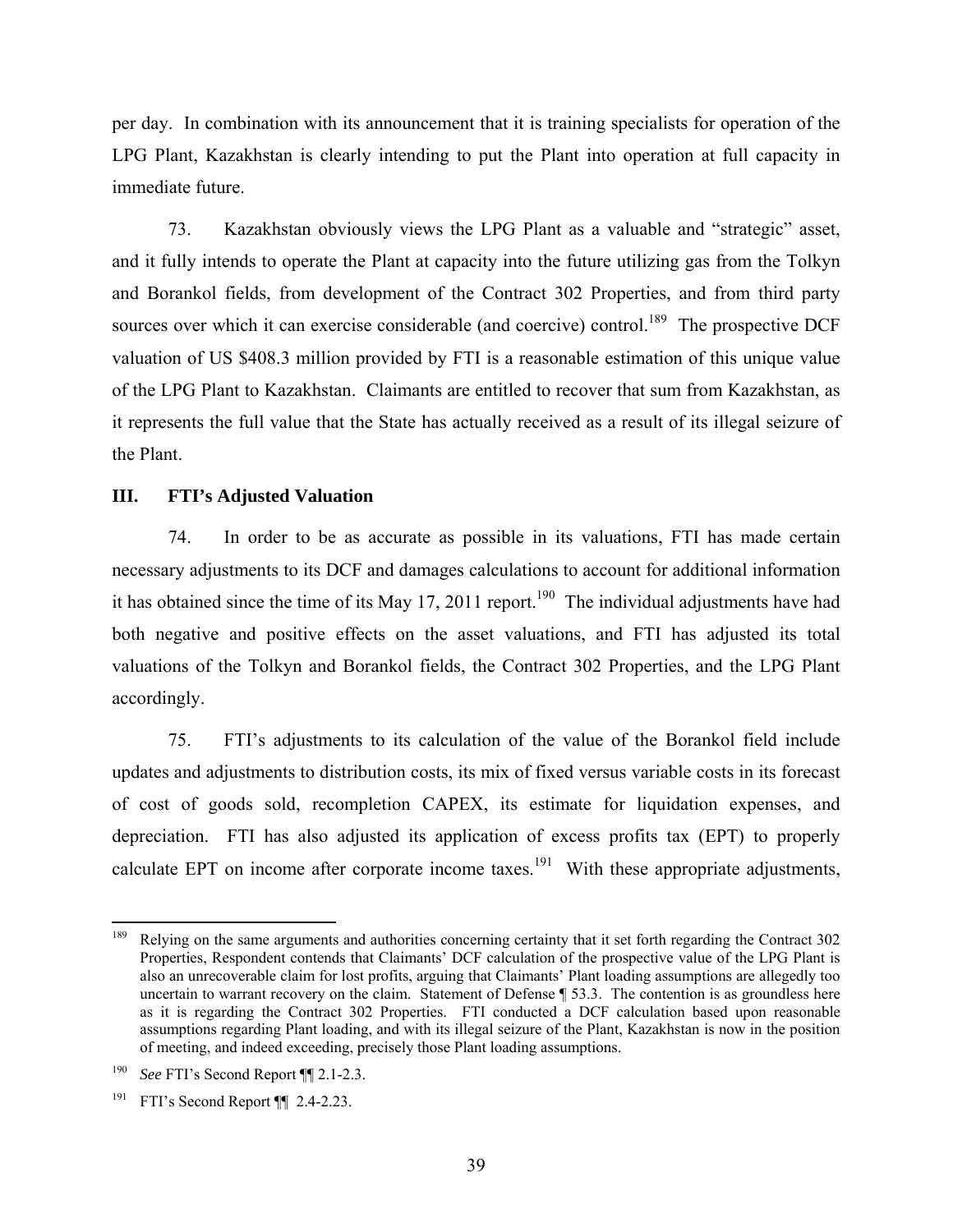FTI has calculated the value of the Borankol field as of October 14, 2008 at US \$231.5 million.<sup>192</sup>

76. FTI's adjustments to its calculation of the value of the Tolkyn field also include concomitant updates and adjustments to distribution costs, cost of goods sold, recompletion CAPEX, liquidation expenses, and depreciation.<sup>193</sup> With these appropriate adjustments, FTI has calculated the value of the Tolkyn field as of October 14, 2008 at US \$508.4 million.<sup>194</sup>

77. FTI's adjustments to its DCF calculation of the prospective value of the LPG Plant include, adjustments to the gas supply source for the Plant, adjustments to gas shrinkage and material expense, and updating of the corporate income tax rate to align with the 2009 Kazakh Tax Code.<sup>195</sup> With these appropriate adjustments, FTI's DCF calculation of the prospective value of the LPG Plant is US \$408.3 million.<sup>196</sup>

78. FTI's adjustments to its DCF calculation of the prospective value of the Contract 302 Properties include updates and adjustments to the crude oil and condensate sales mix and liquids prices, transportation expenses effecting its liquids pricing assumptions, and infrastructure CAPEX.<sup>197</sup> With these appropriate adjustments, FTI's DCF calculation of the prospective value of the LPG Plant is US \$ 1.58 billion.<sup>198</sup>

79. With these adjustments by FTI, Claimants' updated compensation claim for damages to their investments in Kazakhstan consists of the following elements:

| <b>Fair Market Value of Borankol Field:</b>              | <b>US \$231.5 Million</b> |
|----------------------------------------------------------|---------------------------|
| <b>Fair Market Value of Tolkyn Field:</b>                | US \$508.4 Million        |
| <b>Prospective Value of the Contract 302 Properties:</b> | <b>US \$1.58 Billion</b>  |

 $192\,$ FTI's Second Report ¶ 2.55, Table 5.

<sup>&</sup>lt;sup>193</sup> FTI's Second Report ¶ 2.24-2.38.

<sup>&</sup>lt;sup>194</sup> FTI's Second Report ¶ 2.55, Table 5.

<sup>&</sup>lt;sup>195</sup> FTI's Second Report ¶ 2.41-2.46.

<sup>&</sup>lt;sup>196</sup> FTI's Second Report ¶ 2.55, Table 5.

<sup>&</sup>lt;sup>197</sup> FTI's Second Report  $\P$  2.47-2.53.

<sup>&</sup>lt;sup>198</sup> FTI's Second Report ¶ 2.55, Table 5.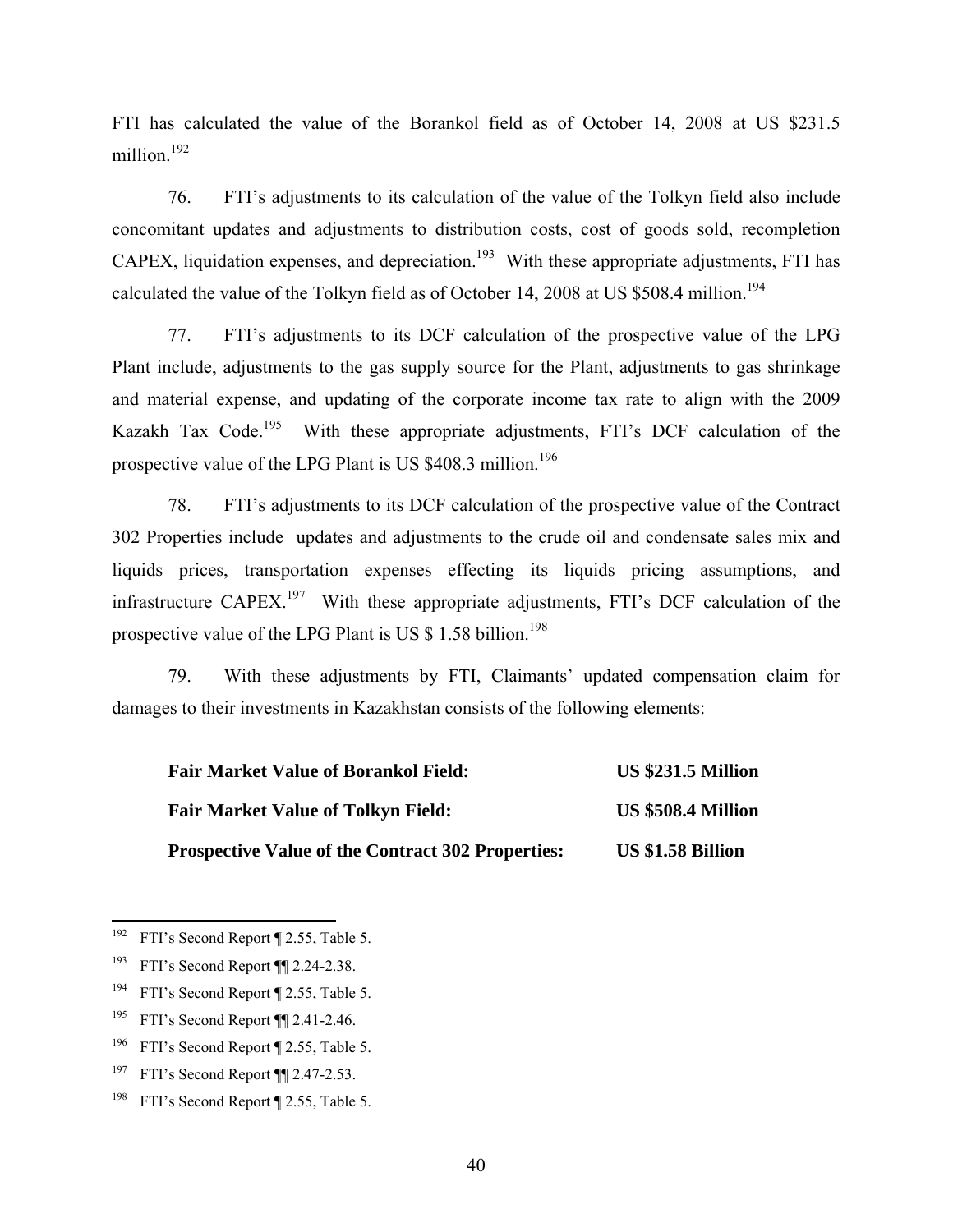US \$408.3 Million.<sup>199</sup>

#### **IV. Claimants Are Entitled to Compound Interest at an Appropriate Rate**

80. Claimants further request that the Tribunal award pre-award and post-award interest, compounded annually, to the value of each of the separate elements of Claimants' damages claim from October 14, 2008 to the date that Respondent pays the Award in full. The rate that the Tribunal selects should accord with the general principle of "full reparation" for the injuries inflicted by Kazakhstan, and should be appropriate to compensate Claimants for the full period of time that they have been deprived of the value of their investments. As noted by the *LG&E v. Argentina* Tribunal:

> [I]nterest is part of the "full" reparation to which the Claimants are entitled to assure that they are made whole. In fact, interest recognizes the fact that, between the date of the illegal act and the date of actual payment, the injured party cannot use or invest the amounts of money due. $200$

81. This "full reparation" purpose was reflected in the decision of the Tribunal in *Funnekotter v. Zimbabwe.*<sup>201</sup> The Tribunal there looked beyond general market rates to determine an appropriate rate under the circumstances, noting that it selected a 10% interest rate based on an evaluation of Zimbabwe's conditions and a determination that the rate should be based on the lost value of claimants' investment had they had the monetary equivalent of the expropriated property.<sup>202</sup>

82. Here, Kazakhstan engaged in a lengthy and extraordinary series of illegal and injurious acts, and ultimately expropriated Claimants' investments without providing compensation. Kazakhstan's failure to compensate Claimants has effectively forced Claimants

<sup>199</sup> In the event the Tribunal chooses not to award the prospective value of the LPG Plant, Claimants request an award of the investment value of the LPG Plant, as adjusted by FTI to account for the approximately US \$37 million in additional expenditures by Claimants through May, 2009, in the sum of US \$245 million. FTI's Second Report ¶¶ 2.39-2.40, and ¶ 2.55, Table 5.

<sup>200</sup> *LG&E Energy Corp. v. Argentine Republic*, ICSID Case No. ARB/02/1, Award, July 25, 2007, ¶ 55, C-314.

<sup>201</sup> *Funnekotter v. Zimbabwe*, ICSID Case No.ARB/05/6, Award, Apr. 22, 2009, ¶ 144, C-218.

<sup>&</sup>lt;sup>202</sup> *Id.* ("[C]ompensation was not paid promptly at the time of dispossession, and the Claimants were therefore not able to make any investment outside of Zimbabwe. Thus, the Tribunal must use a rate of interest taking into account the situation in that country. A 10% rate seems in this respect reasonable.").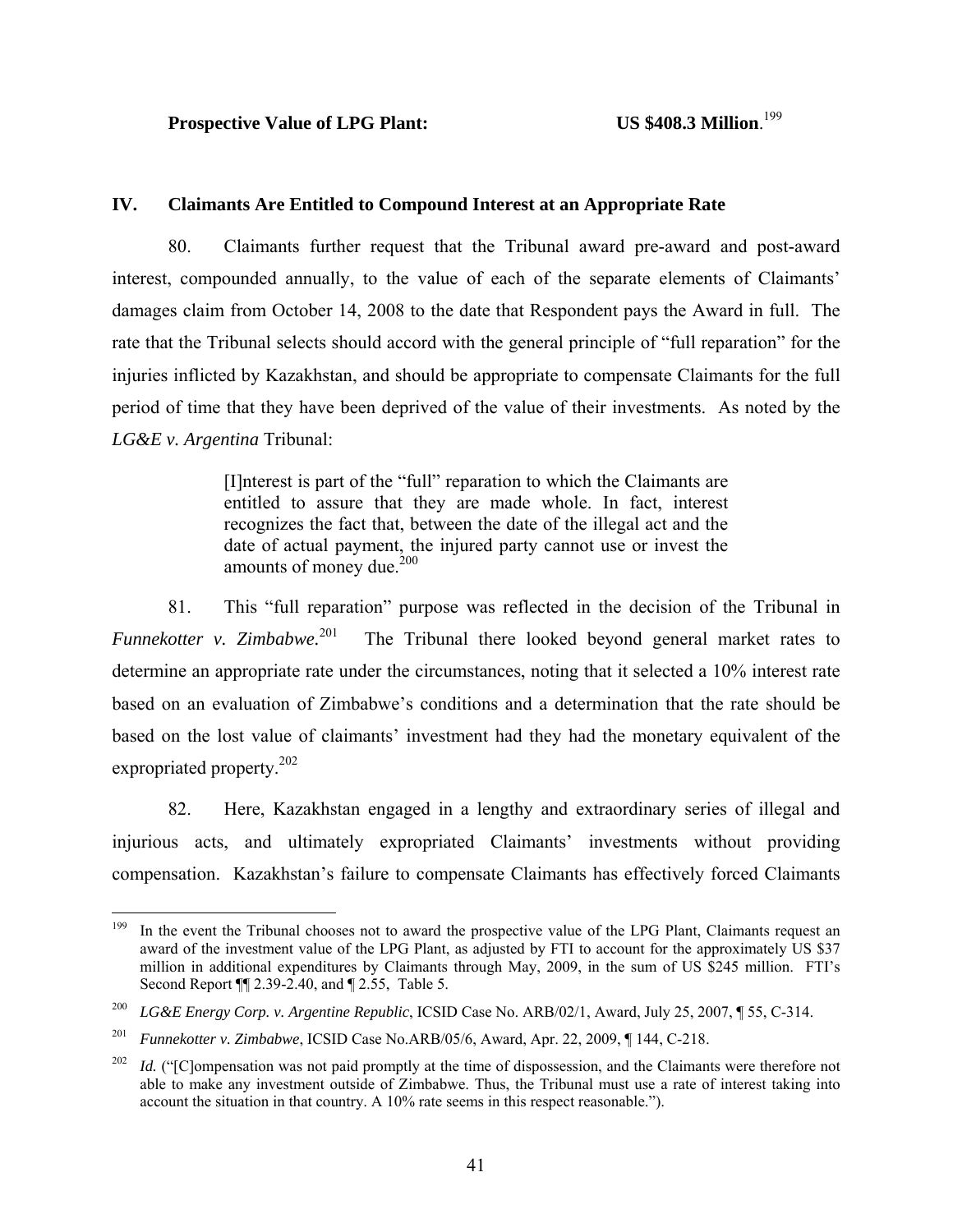to loan to Kazakhstan the amount of the compensation that Kazakhstan should have paid to Claimants. Accordingly, applying a rate akin to Kazakhstan's sovereign debt or borrowing rate on the compensation owed to Claimants would, at a minimum, reflect the commercial reality of the situation into which Kazakhstan involuntarily and illegally forced Claimants.

83. The Tribunal must make Claimants whole by providing full compensation for the damages they have suffered as a result of Kazakhstan's illegal conduct. It is a universal principle of law that a wrongdoer should not benefit from his wrong—*commodum ex inuria sua nemu habere debet*. As stated by Judge Brower in *Amoco*: "[N]o system of law sensibly can be understood as intended to reward unlawful conduct."<sup>203</sup> Further, this is consistent with the opinion of Professors Reisman and Sloane that "BITs and comparable multilateral investment treaties should, as a matter of both the intent of their drafters and the policies that animate them, be construed to deter, not reward, unlawful expropriation of all kinds."<sup>204</sup>

84. That there must be a difference between lawful and unlawful expropriations is intuitive and generally accepted.<sup>205</sup> It would be illogical and counterintuitive to fail to distinguish between lawful and unlawful takings, or to assess the same financial consequences for the two.<sup>206</sup> As Professor Marboe explains, "[a]s a matter of principle, a differentiation appears to be necessary because the financial consequences of lawful and unlawful behavior

<sup>203</sup> 203 *Amoco Int'l. Fin. Corp. v. Iran,* Iran-U.S. Claims Tribunal Case No. 56, Partial Award No. 310-56-3, July 14, 1987, 27 I.L.M. 1314, ¶ 18 n.22 (1988) (Concurring Opinion of J. Brower), C-247.

<sup>204</sup> Michael W. Reisman & Robert D. Sloane, *Indirect Expropriation and Its Valuation in the BIT Generation*, 74 Brit. Y.B. Int'l. L. 115, 148 (2004), C- 230.

<sup>205</sup> *Case Concerning the Factory at Chorzów (Ger. v. Pol.)*, Judgment, Sept. 13, 1928, 1928 (hereinafter "*Chrozów* Judgment"), 1928 P.C.I.J. (ser. A), No. 17, ¶ 124 (Sept. 13) ("Such a consequence [of equating lawful with unlawful expropriation] would not only be unjust, but also and above all incompatible with the aim of Article 6 …–that is to say, the prohibition, in principle, of the liquidation of the property… –since it would be tantamount to rendering lawful liquidation and unlawful dispossession indistinguishable in so far as their financial results are concerned."), C-165; *Sedco, Inc. v. National Iranian Oil Co. & Iran,* Iran-U.S. Claims Tribunal Case No. 129, Interlocutory Award No. 59-129-3 and Separate Opinion of Judge Brower, March 27, 1986, 25 I.L.M. 629, at 17, n.35 (1986) ("[T]he injured party would receive nothing additional for the enhance wrong done it and the offending State would experience no disincentive to repetition of unlawful conduct."), C-289.

<sup>206</sup> Derek W. Bowett, *State Contracts with Aliens: Contemporary Developments on Compensation for Termination or Breach*, 59 Brit. Y.B. Int'l. L. 49, 61 (1988), C-693. *See also* Ignaz Seidl-Hohenveldern, *L*'*évaluation des dommages dans les arbitrages transnationaux*, 33 Annuaire Français de Droit International 7, 12 (1987), C-694; Irmgard Marboe, CALCULATION OF COMPENSATION AND DAMAGES IN INTERNATIONAL INVESTMENT LAW 68 (Oxford University Press 2009), C-297.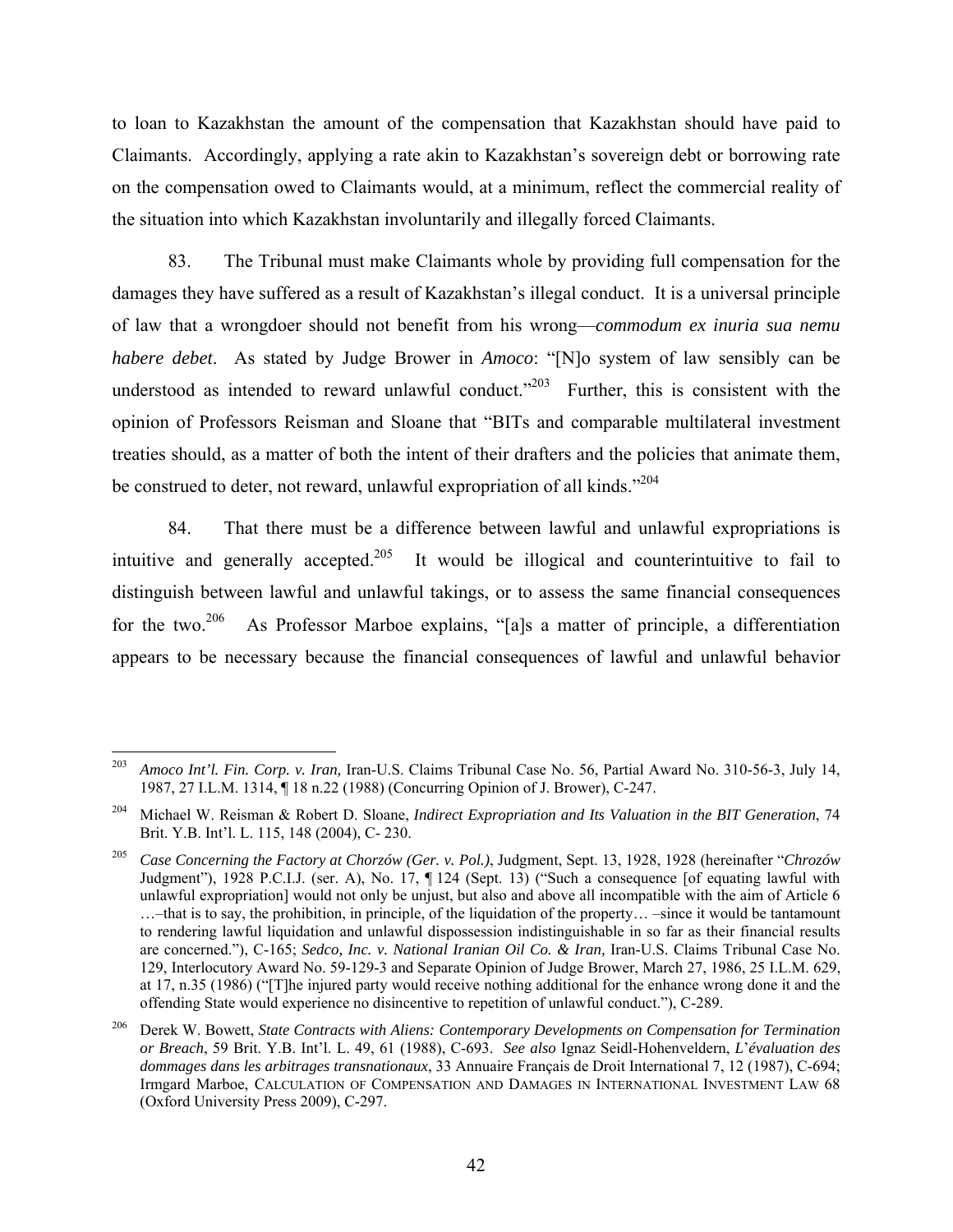would otherwise be the same. This would clearly be against the interest of legal justice and the general preventive function of law."207

85. Furthermore, in this case, Claimants not only suffered from a campaign of illegal indirect expropriation as from October 2008. Kazakhstan's conduct as from that date also violated the ECT's most constant protection and security, fair and equitable treatment, and impairment standards, among others, and was therefore illegal in myriad respects. Put simply, Kazakhstan's treatment of Claimants' investments from October 2008 onward was indisputably illegal. Therefore, the Tribunal must award full compensation, including compound interest, to Claimants from October 2008 until Kazakhstan's full and final payment of the Tribunal's Award in order to compensate Claimants for the damages they have suffered and will continue to suffer until that payment is made.

86. Kazakhstan must pay a sum that would, in the words of the *Chorzów Factory*  case, "wipe out all the consequences of the illegal act and re-establish the situation which would, in all probability, have existed if that act had not been committed."<sup>208</sup> Here, Claimants believe that should translate into consideration of a range of interest rates between Kazakhstan's borrowing rate, at a minimum,  $209$  and the cost of debt for commercial loans for investments in the Kazakh market during the relevant time period. One such example of a commercial loan for energy investments in the Kazakh market during the relevant period was the Tristan Notes, which bore an interest rate of  $10.5\%$ <sup>210</sup>

87. Setting a rate of interest between the Kazakh sovereign debt rate and 10.5% would be in line with the approaches of other tribunals. For example, in the *Funnekotter* case,

 $\overline{a}$ 

 $207$  Irmgard Marboe, CALCULATION OF COMPENSATION AND DAMAGES IN INTERNATIONAL INVESTMENT LAW 68 (Oxford University Press 2009), C-297.

<sup>208</sup>*Chorzów* Judgment ¶ 125, C-125.

<sup>&</sup>lt;sup>209</sup> Article 13(1) of the ECT provides that in cases of <u>lawful</u> expropriation (not the case here), the government must pay "interest at a commercial rate established on a market basis from the date of Expropriation to the date of payment." ECT art. 13(1), C-1. Thus, had Kazakhstan lawfully expropriated Claimants' investment and delayed providing compensation, it effectively would have forced Claimants to make a loan to it for which it was obligated to pay a commercial rate based on Kazakhstan's cost of borrowing in the international market.

<sup>&</sup>lt;sup>210</sup> The Tristan Notes interest rate of 10.5% is in line with the National Bank of Kazakhstan official interest rate as of the October 2008 valuation date. That rate has fluctuated between 10.5% and 6.5% as of the date of this submission. *See http://www.tradingeconomics.com/kazakhstan/interest-rate* (last visited May 28, 2012).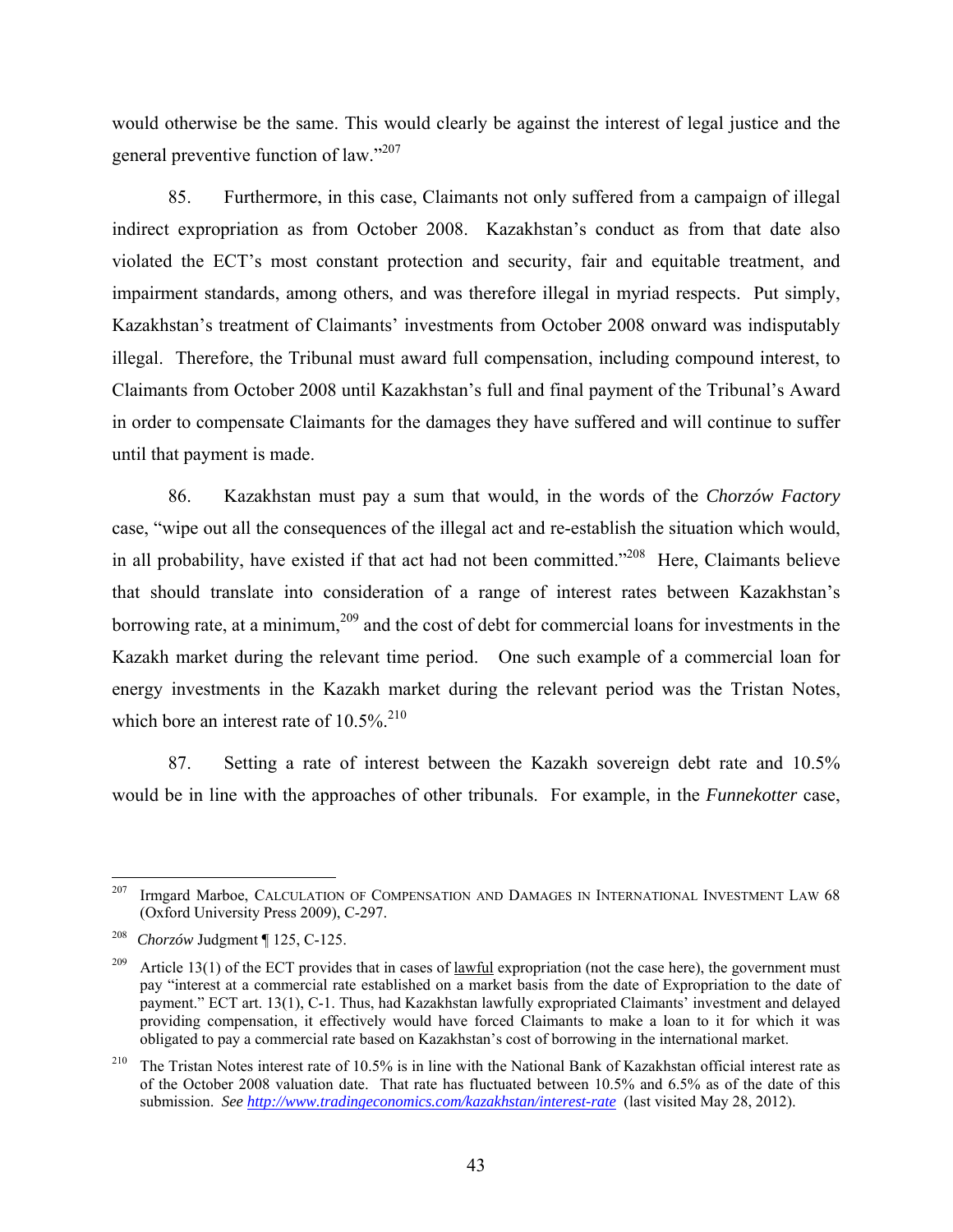the Tribunal used 10%, and in two other relatively recent awards rates of 9% and 6% were used.211

88. Respondent has not objected to an award of either pre-award or post-award interest, and has indeed demonstrated its general acquiescence to an interest award by suggesting as an appropriate rate the 6% enunciated in the *S.S. Wimbledon* and *M/V Saiga* decisions.<sup>212</sup> Neither has Respondent offered any objection to use of the Kazakhstan sovereign debt rate as a minimum standard.

89. Respondent has, however, objected to compound interest, pointing to a handful of outlying authorities for the position that simple interest is the purported norm.<sup>213</sup> Respondent cannot dispute, however, the overwhelming trend in recent years to award compound interest, for the reason succinctly given by the *Vivendi II* Tribunal: "[C]ompound interest should be available as a matter of course if economic reality requires such an award to place the claimant in the position it would have been in had it never been injured."214 Because "compound interest is the norm" in all financing and commercial transactions, awarding simple interest results in the unjustifiable situation in which "a party receiving simple interest is in essence making interestfree loans to the party paying the simple interest."215 As the Tribunal in *Siemens* stated:

> As regards compounding of interest, the question is not, as argued by Argentina, whether Siemens had paid compound interest on borrowed funds during the relevant period but whether, had compensation been paid following the expropriation, Siemens would have earned interest on interest paid on the amount of

<sup>211</sup> 211 *Wena Hotels Ltd. v. Egypt,* ICSID Case No. ARB/98/4, Award, December 8, 2000 (hereinafter "*Wena* Award"), 41 I.L.M. 896, 919, ¶ 128, n. 289 (2002) (applying a rate of 9%), C-216; *Impregilo S.p.A. v. Argentine Republic*, ICSID Case No. ARB/07/17, Award, June 21, 2011, ¶ 383 (applying a rate of 6%), C-695

<sup>212</sup> *Case of the S.S. "Wimbledon"*, Judgment, August 17, 1923, 1923 P.C.I.J. 15, 32 (ser. A) No. 1 (Aug. 17) (awarding 6% post-interest from the date of the award to the date of compliance with the award) C-696; *M/V "Saiga" (No. 2) (St. Vincent v. Guinea)*, ITLOS Case No. 2, Judgment, July 1, 1999, ¶ 173 (awarding varying rates consisting of 6% on the award for compensation, 8% on the award for loss of profit, and 3% on the award for pain, suffering, disability, and psychological damage), C-699.

<sup>&</sup>lt;sup>213</sup> Statement of Defense  $\P$  56.2-56.4.

<sup>&</sup>lt;sup>214</sup> *Compañía de Aguas del Aconquija S.A. and Vivendi Universal S.A. v. Argentine Republic, ICSID Case No.* ARB/97/3, Award, August 20, 2007 (hereinafter "*Vivendi* II"), ¶ 9.2.6, C-253.

<sup>215</sup> Jeffrey M. Colón & Michael S. Knoll, *Prejudgment Interest in International Arbitration*, 4(6) Transnat'l. Disp. Mgmt. 9–10 (Nov. 2007) ("Because the goal of prejudgment interest is to place parties in the same position that they would have been had the award been made immediately after the cause of action arose, awarding simple interest fails to fully compensate claimants. All awards of prejudgment interest should therefore be computed using compound interest."), C-697.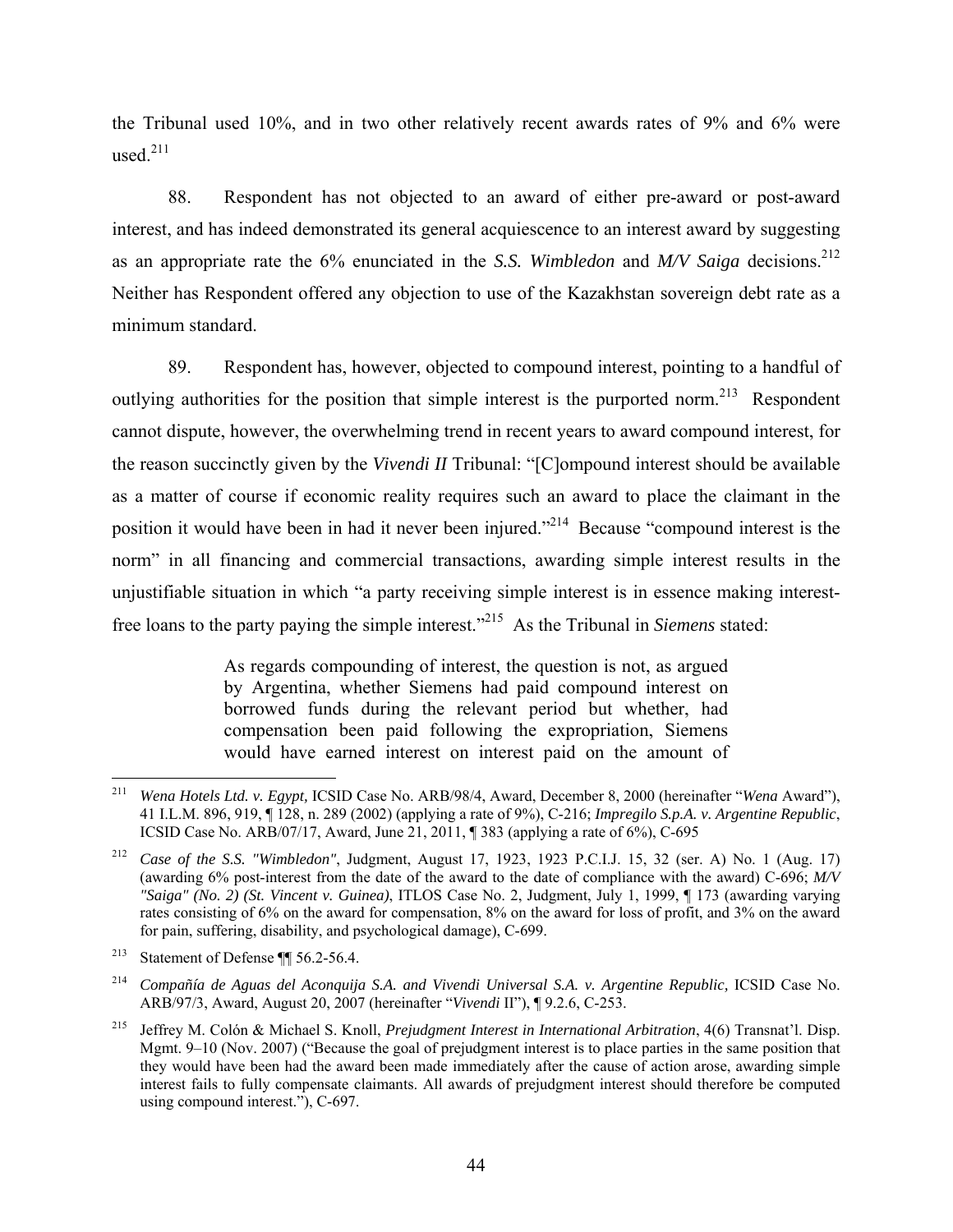compensation. It is in this sense that tribunals have ruled that compound interest is a closer measure of the actual value lost by an investor  $^{216}$ 

Professor Marboe's book on damages in investment arbitration expressly acknowledges that "[n]umerous investment tribunals have awarded compound interest in recent years, in particular since the year 2000."<sup>217</sup> She adds:

> In view of the necessary economic perspective, the increasing acceptance of compound interest appears appropriate as in economic practice interest both on loans and investments is usually compounded. $218$

90. Simply put, Kazakhstan cannot deny that the overwhelming majority of recent BIT case law favors compound interest.<sup>219</sup> Consistent with this law and the compelling economic rationale for its application, this Tribunal should award Claimants compound interest as a result of Kazakhstan's breaches of the ECT.

### **V. Claimants' Are Entitled to Recovery of the Interest on the Tristan Notes**

91. Respondent contends that Claimants' are not entitled to recover the interest and penalties accruing under the Tristan Notes.<sup>220</sup> Respondent's sole objection is that Tristan is not a party to this arbitration, and Claimants have not proven that Tristan is related to Claimants.<sup>221</sup> This objection is specious. Respondent is well aware of Tristan's integral relationship to Claimants, TNG, and KPM. Indeed, Respondent has explicitly and repeatedly described

<sup>1</sup> 216 *Siemens A.G. v. Argentine Republic*, ICSID Case No. ARB/02/08, Award, February 6, 2007, ¶ 399, C-232.

<sup>&</sup>lt;sup>217</sup> Irmgard Marboe, CALCULATION OF COMPENSATION AND DAMAGES IN INTERNATIONAL INVESTMENT LAW 391 (Oxford University Press 2009), C-297.

<sup>218</sup> *Id.*

<sup>219</sup> *See, e.g., Wena* Award ¶ 129 ("[T]his Tribunal also has determined that compound interest will best 'restore the claimant to a reasonable approximation of the position in which it would have been if the wrongful act had not taken place.' . . . This Tribunal believes that an award of compound (as opposed to simple) interest is generally appropriate in most modern, commercial arbitrations." (footnote omitted)) C-216; *Azurix Corp. v. Argentine Republic,* ICSID Case No. ARB/01/12, Award, July 14, 2006, ¶ 440 ("The Tribunal considers that compound interest reflects the reality of financial transactions, and best approximates the value lost by an investor."), C-245; *Vivendi II* ¶ 9.2.6 ("[A] number of international tribunals have recently expressed the view that compound interest should be available as a matter of course if economic reality requires such an award to place the claimant in the position it would have been in had it never been injured."), C-253.

<sup>&</sup>lt;sup>220</sup> Statement of Defense  $\P$  57.1-57.3.

<sup>221</sup> *Id.*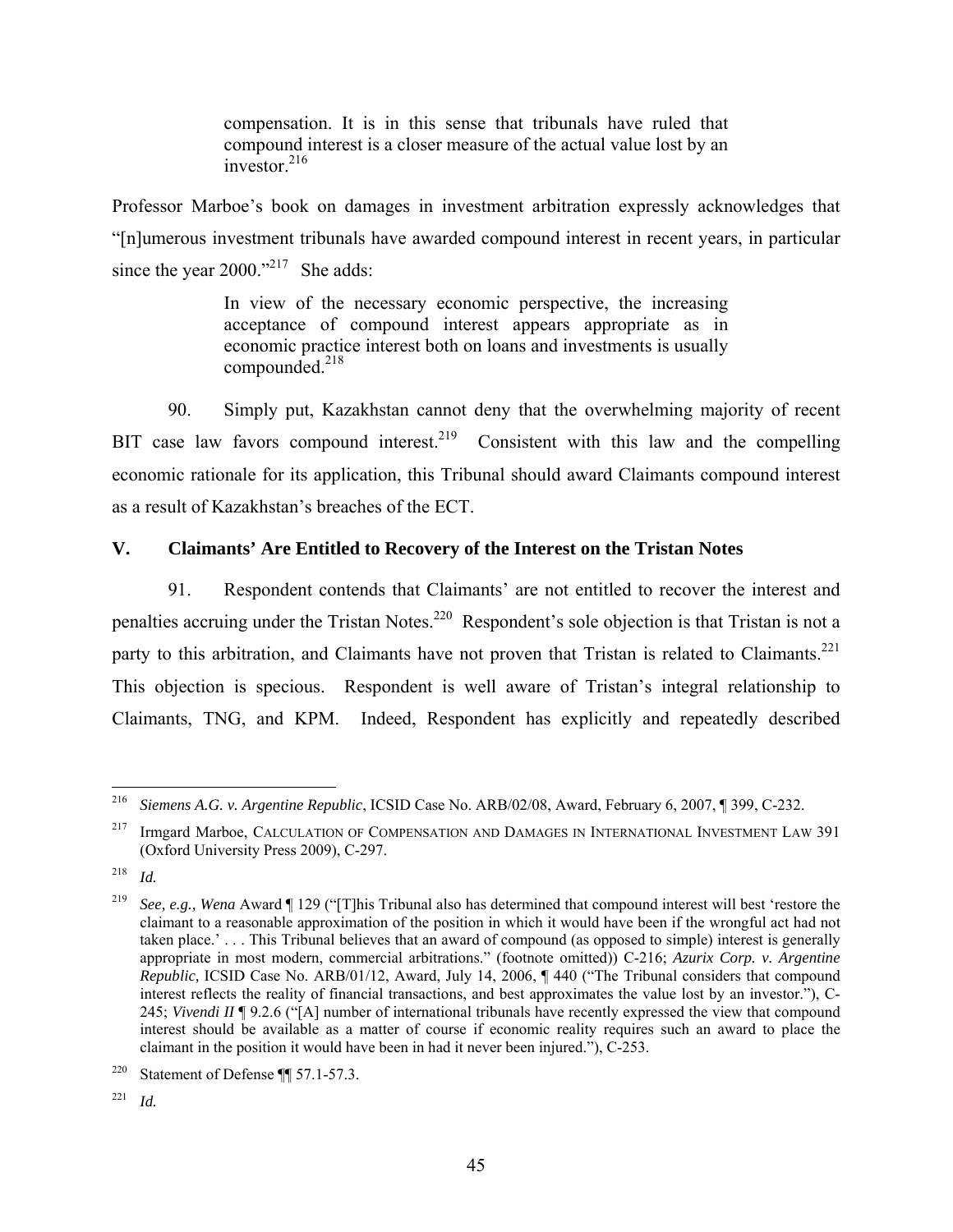precisely the relationship between Tristan, Claimants, TNG, and KPM in its Statement of Defense.<sup>222</sup> The relationship between Claimants and Tristan was also detailed by Mr. Lungu:

> Tristan is wholly owned by Anatolie Stati, and is organized under the laws of the British Virgin Islands. Tristan was incorporated in 2006 as a special purpose vehicle solely for the purpose of issuing Notes jointly and severally guaranteed on a senior secured basis by KPM and TNG. Proceeds from the Notes were used to repay KPM and TNG existing debt, and for KPM and TNG working capital, general corporate purposes, and capital expenditures. . . . Anatolie and Gabriel Stati are the ultimate, 100% beneficial owners of Ascom, Terra Raf, and Tristan, and, through these ownership interests, they were the 100% beneficial owners of the Kazakh companies KPM and TNG. <sup>223</sup>

92. As described in Claimants' Reply Memorial on Jurisdiction and Liability.<sup>224</sup> the expectation of all parties to the Tristan note issuances, including the Tristan note holders, was that KPM and TNG oil and gas operations would provide the funds to repay the principal and interest on the Tristan notes. Consequently, any disposition of Claimants' interests in, or the assets of, KPM and TNG requires arrangements to satisfy the Tristan note principal and interest held outside of (but guaranteed by) TNG and  $KPM^{225}$ 

<sup>222</sup> 222 *See, e.g.,* Statement of Defense at ¶ 9.59 ("Based on information available to the Republic82, the Claimants began the "Bonds" project in 2006. Tristan Oil, a company under the control of the Claimants issued three tranches of bonds with a maturity of 1 January 2012 for a total amount of 531 million USD"); ¶ 9.61 ("According to available information, Tristan Oil issued bonds guaranteed by KPM and TNG"); ¶ 9.70 ("In 2008 the Claimants were planning to place at the London Stock Exchange the shares of the company 'Tristan Oil' which was under its control, which needed to be secured with the assets of TNG (by way of transfer of a 100% shareholding in the charter capital of TNG to the company 'Tristan Oil'")); ¶ 13.38 ("In 2008 the Claimants were planning to place at the London Stock Exchange the shares of the company 'Tristan Oil' which was under its control which had to be secured with the assets of 'Tolkynneftegaz' LLP (by way of transfer of a 100% shareholding in the charter capital of 'Tolkynneftegaz' LLP to the company 'Tristan Oil'"); ¶¶ 14.8-14.9 (describing the KPM and TNG financing through Tristan Oil). *See also* Letter from the Kazakh Anti-Monopoly Agency, June 16, 2008 (approving the purchase of 100% of TNG and KPM by Tristan Oil in connection with the proposed IPO), C-458.

<sup>223</sup> Lungu Statement ¶¶ 6, 7. *See also* Lungu Statement at ¶ 15; Second Stati Statement ¶ 43; Tristan Note Indenture, executed by Anatolie Stati as President, CEO, and Chairman of Tristan, and containing KPM and TNG note guarantees at § 11.01, C-584.

<sup>&</sup>lt;sup>224</sup> Claimants' Reply Memorial on Jurisdiction and Liability, at  $\S$  VII. A.

<sup>225</sup> *See* Tristan Indenture § 11.05(a) (requiring that the proceeds of any sale of the assets of KPM and TNG be applied to satisfy the obligations under the Tristan Notes before the guarantees of TNG and KPM will be released), C-584; Ascom and Terra Raf Pledge Agreements, § 4.2(j)(ii) (prohibiting Ascom and Terra Raf from selling, transferring, or otherwise disposing of their share interests in KPM and TNG except with the consent of the Tristan Note holders), C-585.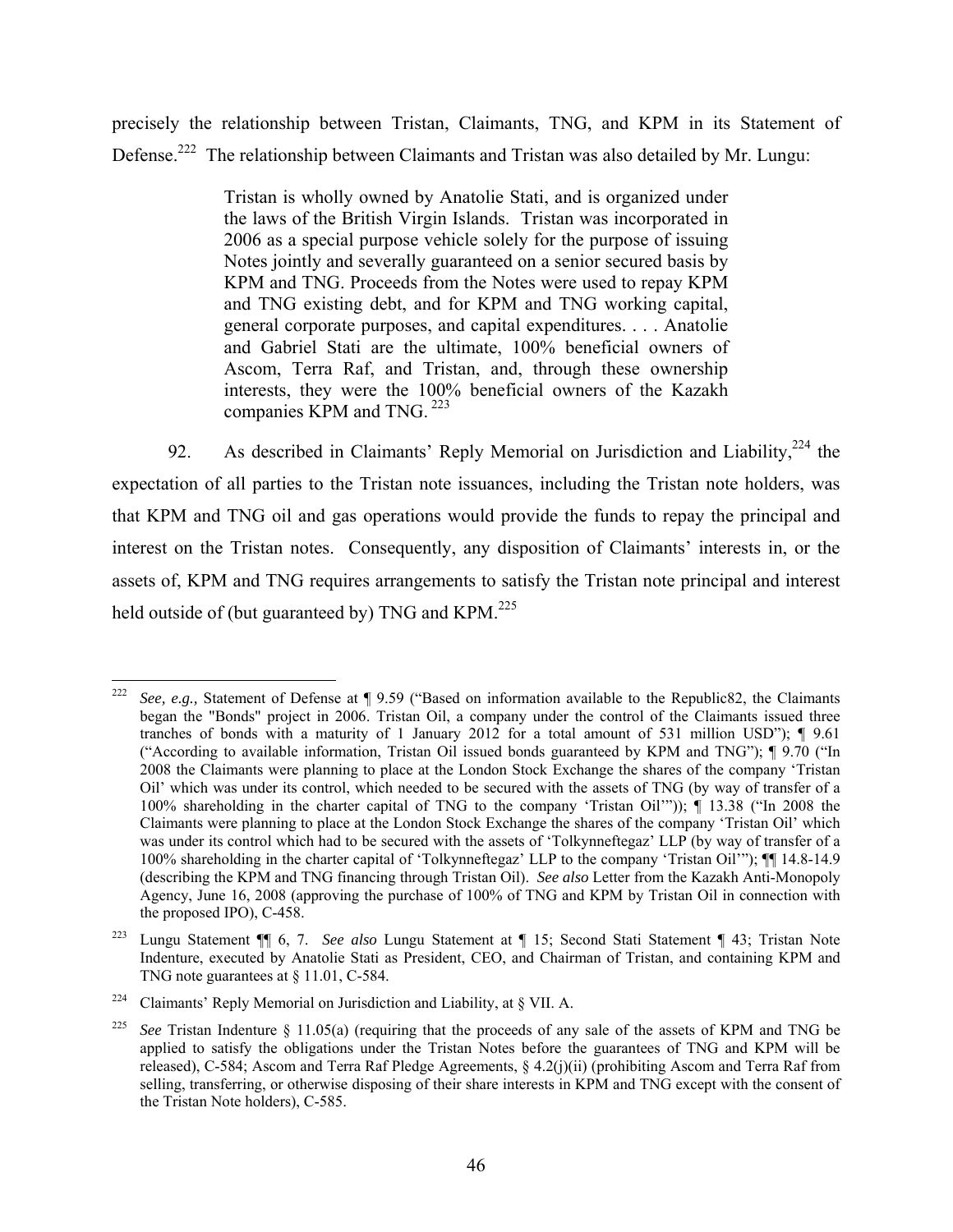93. Kazakhstan has seized the assets of KPM and TNG, but has not assumed or performed those companies' guarantee obligations. Thus, to make Claimants whole, an award must incorporate a total sum that will satisfy all the debts guaranteed by KPM and TNG, which includes the Tristan note principal, interest, and penalties. As explained in the Claimants' Statement of Claim, "'absent limiting terms in the relevant treaty, it is generally accepted today that, regardless of the type of investment, and regardless of the nature of the illegitimate measure, the level of damages awarded in international arbitration is supposed to be sufficient to compensate the affected party fully and to eliminate the consequences of the state's action."<sup>226</sup>

# **VI. Claimants Are Entitled to Moral Damages**

94. In its Statement of Defense, Kazakhstan correctly concedes that "moral damages are permissible" in an investment treaty arbitration and admits that they may be awarded "in exceptional cases, provided that:

- the State's actions imply physical threat, illegal detention or other analogous situations in which the ill-treatment contravenes the norms according to which civilized nations are expected to act;
- the State's actions cause a deterioration of health, stress, anxiety, other mental suffering such as humiliation, shame and degradation, or loss of reputation, credit and social position; and
- both cause and effect are grave or substantial. $"^{227}$

95. By any measure, this case is "exceptional" and meets the standard that Kazakhstan has enunciated. As Claimants described in their Statement of Claim and Reply Memorial on Jurisdiction and Liability, Kazakhstan's treatment of Claimants and their investments – including its heavy-handed prosecution and jailing of KPM's in-country manager, Mr. Cornegruta, on trumped-up charges – was exceptional and included physical threat, illegal detention, stress, anxiety, and the other elements that Kazakhstan concedes warrant an award of moral damages.

96. There are only a modest number of investment treaty cases on record in which a state's mistreatment of an investor was so severe, intentional, and multi-faceted as Kazakhstan's

<sup>226</sup> 226 Statement of Claim ¶¶ 389-402 (quoting *Vivendi II* ¶ 8.2.7, C-253), C-253.

<sup>227</sup> Statement of Defense ¶ 55.2(b) (quoting *Lemire* Award ¶ 333, C-61).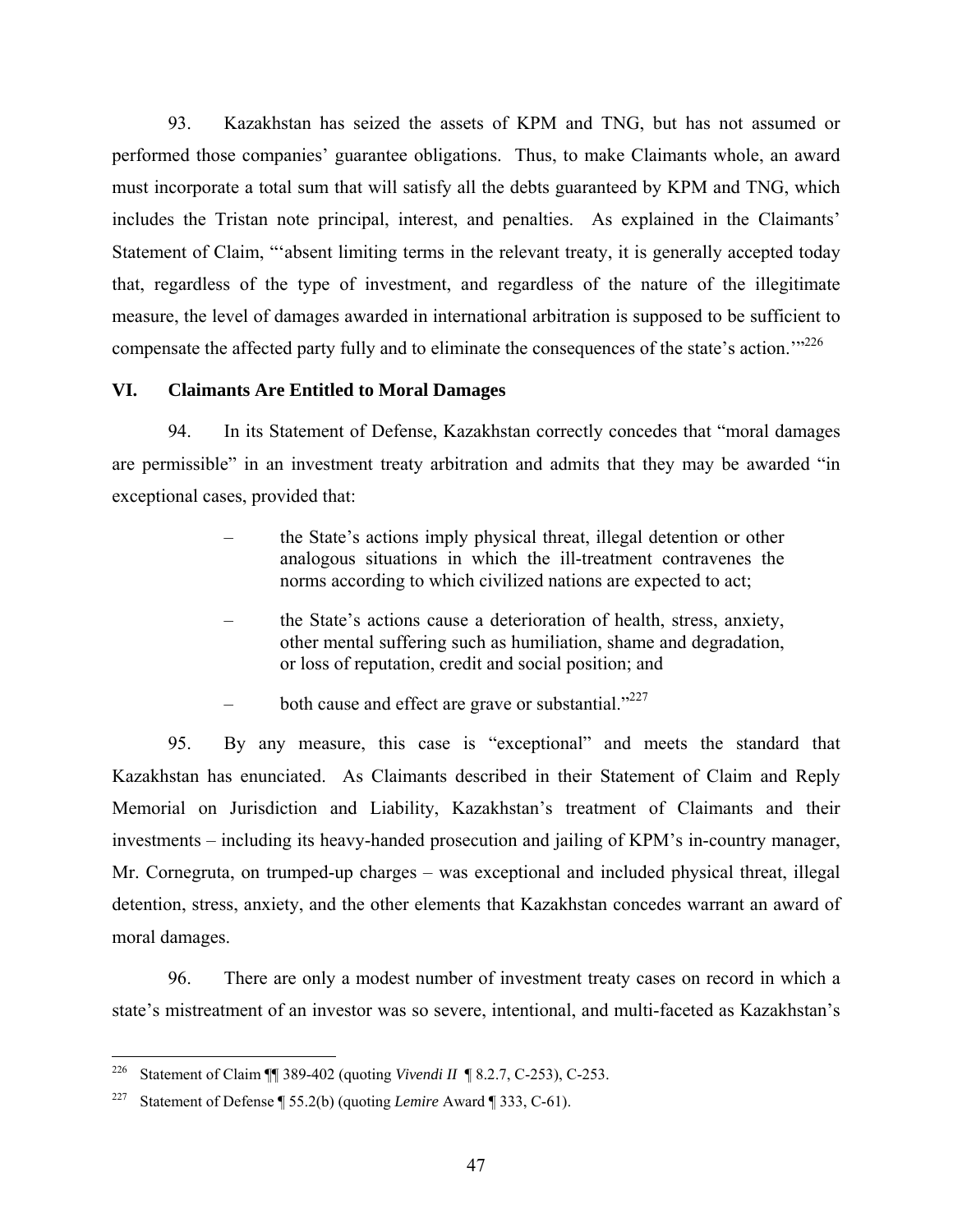treatment of Claimants in this dispute. There are even fewer cases on record in which that treatment was admittedly ordered by the Respondent's Head of State and carried out by dozens of state organs and instrumentalities over a period of years. Claimants have demonstrated that the mistreatment they suffered, while exceptional by investment treaty standards, was part of a "playbook" that Kazakhstan's rulers have employed in similar contexts.<sup>228</sup> Claimants have also shown that awards of moral damages are becoming increasingly accepted in investment treaty practice, as demonstrated by the recent award in *Desert Line v. Yemen*. 229

97. If there were ever an investment treaty case in which an award of moral damages were appropriate, this is it. While ultimately a matter of discretion and judgment for the Tribunal, Claimants respectfully submit that the Tribunal should award, as moral damages, a sum equivalent to at least 10% of the total compensatory damages awarded to Claimants.

# **VII. Claimants' Are Entitled to a Full Award of Costs**

98. Claimants also request that the Tribunal award them all costs and expenses associated with this arbitration, including attorneys' fees and expenses, experts' fees and expenses, and fees and expenses of the Tribunal and the SCC, pursuant to Article 44 of the SCC Arbitration Rules. As stated in Claimants' Reply Memorial on Jurisdiction and Liability, not only has Kazakhstan breached its obligations to Claimants under the ECT in a multitude of serious ways, but also Kazakhstan has breached its obligation to participate in these proceedings in good faith, unnecessarily and intentionally driving up Claimants' costs through its obstructionist tactics. The actions of Kazakhstan during this proceeding and in the underlying dispute are inexcusable, and the Tribunal should award Claimants all costs and fees associated with presenting its case. Claimants will submit their full request for costs at the close of this proceeding.

#### **VII. Request For Relief**

99. Based on the foregoing, Claimants' Reply Memorial on Jurisdiction and Liability, and Claimants' Statement of Claim, Claimants respectfully reiterate their request for the following relief:

<sup>228</sup> 228 Claimants' Statement of Claim ¶¶ 453-464; Claimants' Reply Memorial on Jurisdiction and Liability ¶¶ 617- 624.

<sup>229</sup> *Id.*